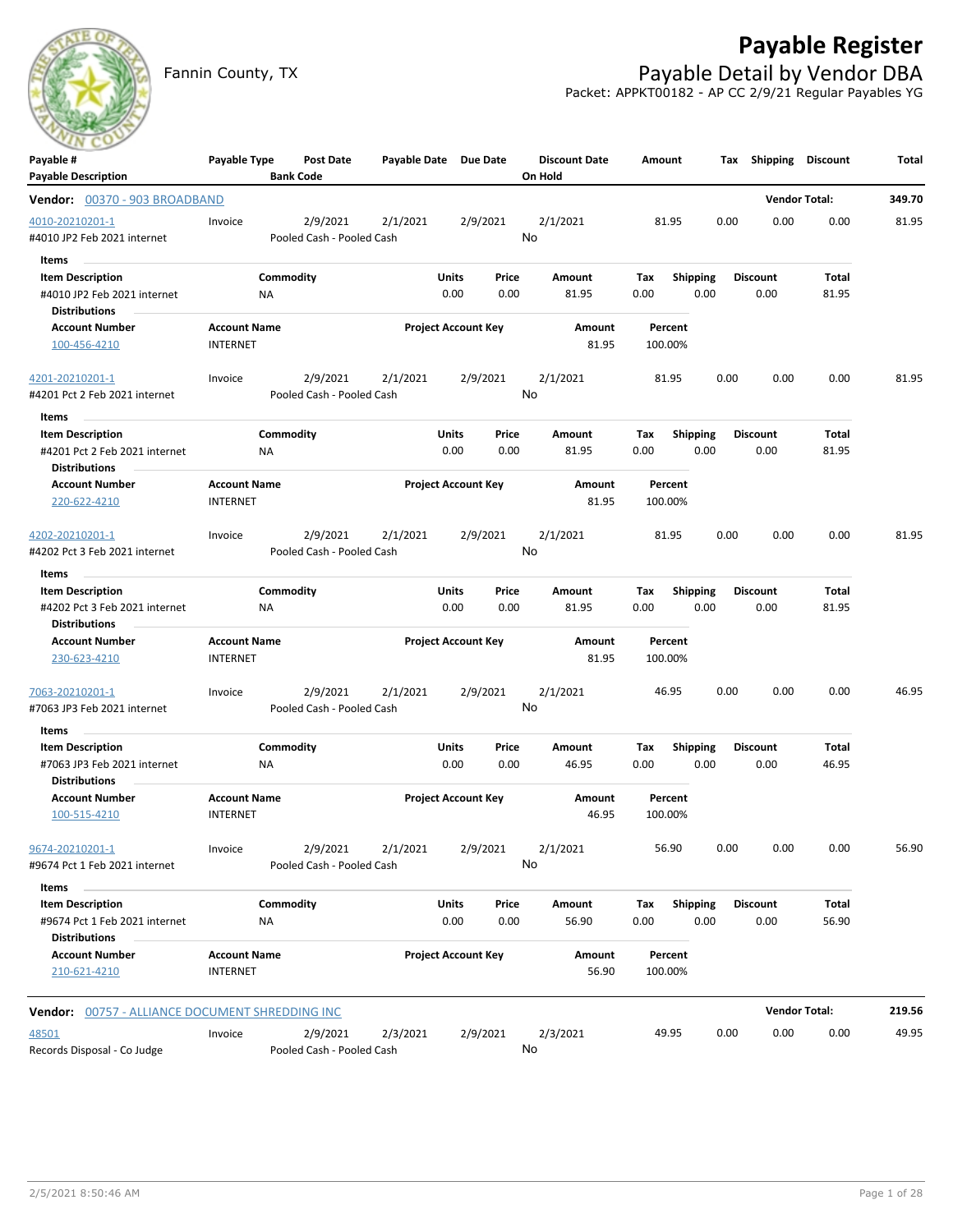| <b>Payable Register</b>                                 |                                                 |                                      |                       |                            |               |                                 |                    |                         |      |                       | Packet: APPKT00182 - AP CC 2/9/21 Regular Payables YG |        |
|---------------------------------------------------------|-------------------------------------------------|--------------------------------------|-----------------------|----------------------------|---------------|---------------------------------|--------------------|-------------------------|------|-----------------------|-------------------------------------------------------|--------|
| Payable #<br><b>Payable Description</b>                 | Payable Type                                    | <b>Post Date</b><br><b>Bank Code</b> | Payable Date Due Date |                            |               | <b>Discount Date</b><br>On Hold | Amount             |                         |      | Tax Shipping Discount |                                                       | Total  |
| Items<br><b>Item Description</b>                        |                                                 |                                      |                       |                            |               |                                 |                    |                         |      | <b>Discount</b>       |                                                       |        |
| Records Disposal - Co Judge<br><b>Distributions</b>     |                                                 | Commodity<br>ΝA                      |                       | Units<br>0.00              | Price<br>0.00 | Amount<br>49.95                 | Tax<br>0.00        | <b>Shipping</b><br>0.00 |      | 0.00                  | Total<br>49.95                                        |        |
| <b>Account Number</b>                                   | <b>Account Name</b>                             |                                      |                       | <b>Project Account Key</b> |               | Amount                          | Percent            |                         |      |                       |                                                       |        |
| 200-449-3500                                            | <b>RECORDS DISPOSAL</b>                         |                                      |                       |                            |               | 49.95                           | 100.00%            |                         |      |                       |                                                       |        |
| 48502                                                   | Invoice                                         | 2/9/2021                             | 2/3/2021              |                            | 2/9/2021      | 2/3/2021                        | 49.95              |                         | 0.00 | 0.00                  | 0.00                                                  | 49.95  |
| Records Disposal - Dst Clk/Aud                          |                                                 | Pooled Cash - Pooled Cash            |                       |                            | No            |                                 |                    |                         |      |                       |                                                       |        |
| Items                                                   |                                                 |                                      |                       |                            |               |                                 |                    |                         |      |                       |                                                       |        |
| <b>Item Description</b>                                 |                                                 | Commodity                            |                       | Units                      | Price         | Amount                          | Tax                | <b>Shipping</b>         |      | <b>Discount</b>       | Total                                                 |        |
| Records Disposal - Dst Clk/Aud<br><b>Distributions</b>  |                                                 | ΝA                                   |                       | 0.00                       | 0.00          | 49.95                           | 0.00               | 0.00                    |      | 0.00                  | 49.95                                                 |        |
| <b>Account Number</b>                                   | <b>Account Name</b>                             |                                      |                       | <b>Project Account Key</b> |               | Amount                          | Percent            |                         |      |                       |                                                       |        |
| 200-449-3500                                            | <b>RECORDS DISPOSAL</b>                         |                                      |                       |                            |               | 49.95                           | 100.00%            |                         |      |                       |                                                       |        |
| 48505                                                   | Invoice                                         | 2/9/2021                             | 2/3/2021              |                            | 2/9/2021      | 2/3/2021                        | 94.68              |                         | 0.00 | 0.00                  | 0.00                                                  | 94.68  |
| Records Disposal - DA                                   |                                                 | Pooled Cash - Pooled Cash            |                       |                            |               | No                              |                    |                         |      |                       |                                                       |        |
| Items                                                   |                                                 |                                      |                       |                            |               |                                 |                    |                         |      |                       |                                                       |        |
| <b>Item Description</b>                                 |                                                 | Commodity                            |                       | Units                      | Price         | Amount                          | Tax                | <b>Shipping</b>         |      | <b>Discount</b>       | Total                                                 |        |
| Records Disposal - DA<br><b>Distributions</b>           |                                                 | NA                                   |                       | 0.00                       | 0.00          | 94.68                           | 0.00               | 0.00                    |      | 0.00                  | 94.68                                                 |        |
| <b>Account Number</b>                                   | <b>Account Name</b>                             |                                      |                       | <b>Project Account Key</b> |               | Amount                          | Percent            |                         |      |                       |                                                       |        |
| 200-449-3500                                            | <b>RECORDS DISPOSAL</b>                         |                                      |                       |                            |               | 94.68                           | 100.00%            |                         |      |                       |                                                       |        |
| 48506                                                   | Invoice                                         | 2/9/2021                             | 2/3/2021              |                            | 2/9/2021      | 2/3/2021                        | 24.98              |                         | 0.00 | 0.00                  | 0.00                                                  | 24.98  |
| Records Disposal - County Clerk                         |                                                 | Pooled Cash - Pooled Cash            |                       |                            | No            |                                 |                    |                         |      |                       |                                                       |        |
| Items                                                   |                                                 |                                      |                       |                            |               |                                 |                    |                         |      |                       |                                                       |        |
| <b>Item Description</b>                                 |                                                 | Commodity                            |                       | Units                      | Price         | Amount                          | Tax                | <b>Shipping</b>         |      | <b>Discount</b>       | Total                                                 |        |
| Records Disposal - County Clerk<br><b>Distributions</b> |                                                 | ΝA                                   |                       | 0.00                       | 0.00          | 24.98                           | 0.00               | 0.00                    |      | 0.00                  | 24.98                                                 |        |
| <b>Account Number</b>                                   | <b>Account Name</b>                             |                                      |                       | <b>Project Account Key</b> |               | Amount                          | Percent            |                         |      |                       |                                                       |        |
| 200-449-3500                                            | RECORDS DISPOSAL                                |                                      |                       |                            |               | 24.98                           | 100.00%            |                         |      |                       |                                                       |        |
| Vendor: 00001 - AMG PRINTING & MAILING LLC              |                                                 |                                      |                       |                            |               |                                 |                    |                         |      |                       | <b>Vendor Total:</b>                                  | 40.30  |
| 113064                                                  | Invoice                                         | 2/9/2021                             | 10/27/2020            |                            | 2/9/2021      | 10/27/2020                      | 40.30              |                         | 0.00 | 0.00                  | 0.00                                                  | 40.30  |
| Affidavit/secrecy envelopes<br>Items                    |                                                 | Pooled Cash - Pooled Cash            |                       |                            |               | No                              |                    |                         |      |                       |                                                       |        |
| <b>Item Description</b>                                 |                                                 | Commodity                            |                       | Units                      | Price         | Amount                          | Tax                | <b>Shipping</b>         |      | <b>Discount</b>       | Total                                                 |        |
| Affidavit/secrecy envelopes<br><b>Distributions</b>     |                                                 | ΝA                                   |                       | 0.00                       | 0.00          | 40.30                           | 0.00               | 0.00                    |      | 0.00                  | 40.30                                                 |        |
| <b>Account Number</b><br>100-404-3100                   | <b>Account Name</b><br><b>ELECTION SUPPLIES</b> |                                      |                       | <b>Project Account Key</b> |               | Amount<br>40.30                 | Percent<br>100.00% |                         |      |                       |                                                       |        |
|                                                         |                                                 |                                      |                       |                            |               |                                 |                    |                         |      |                       |                                                       |        |
| Vendor: 00025 - ATMOS ENERGY                            |                                                 |                                      |                       |                            |               |                                 |                    |                         |      |                       | <b>Vendor Total:</b>                                  | 168.51 |
| INV0001231                                              | Invoice                                         | 2/9/2021                             | 2/2/2021              |                            | 2/9/2021      | 2/2/2021                        | 168.51             |                         | 0.00 | 0.00                  | 0.00                                                  | 168.51 |
| #3034861434 Pct 2 gas                                   |                                                 | Pooled Cash - Pooled Cash            |                       |                            | No            |                                 |                    |                         |      |                       |                                                       |        |
| Items<br><b>Item Description</b>                        |                                                 | Commodity                            |                       | Units                      | Price         | Amount                          | Тах                | <b>Shipping</b>         |      | <b>Discount</b>       | Total                                                 |        |
| #3034861434 Pct 2 gas<br><b>Distributions</b>           |                                                 | ΝA                                   |                       | 0.00                       | 0.00          | 168.51                          | 0.00               | 0.00                    |      | 0.00                  | 168.51                                                |        |
| <b>Account Number</b>                                   | <b>Account Name</b>                             |                                      |                       | <b>Project Account Key</b> |               | Amount                          | Percent            |                         |      |                       |                                                       |        |
| 220-622-4410                                            | <b>UTILITY GAS</b>                              |                                      |                       |                            |               | 168.51                          | 100.00%            |                         |      |                       |                                                       |        |
| <b>Vendor:</b> 00017 - BOIS D'ARC MUD                   |                                                 |                                      |                       |                            |               |                                 |                    |                         |      |                       | <b>Vendor Total:</b>                                  | 32.19  |
| INV0001211                                              | Invoice                                         | 2/9/2021                             | 1/28/2021             |                            | 2/9/2021      | 1/28/2021                       | 32.19              |                         | 0.00 | 0.00                  | 0.00                                                  | 32.19  |
| Pct 3 water 12/22/20-1/22/21                            |                                                 | Pooled Cash - Pooled Cash            |                       |                            | No            |                                 |                    |                         |      |                       |                                                       |        |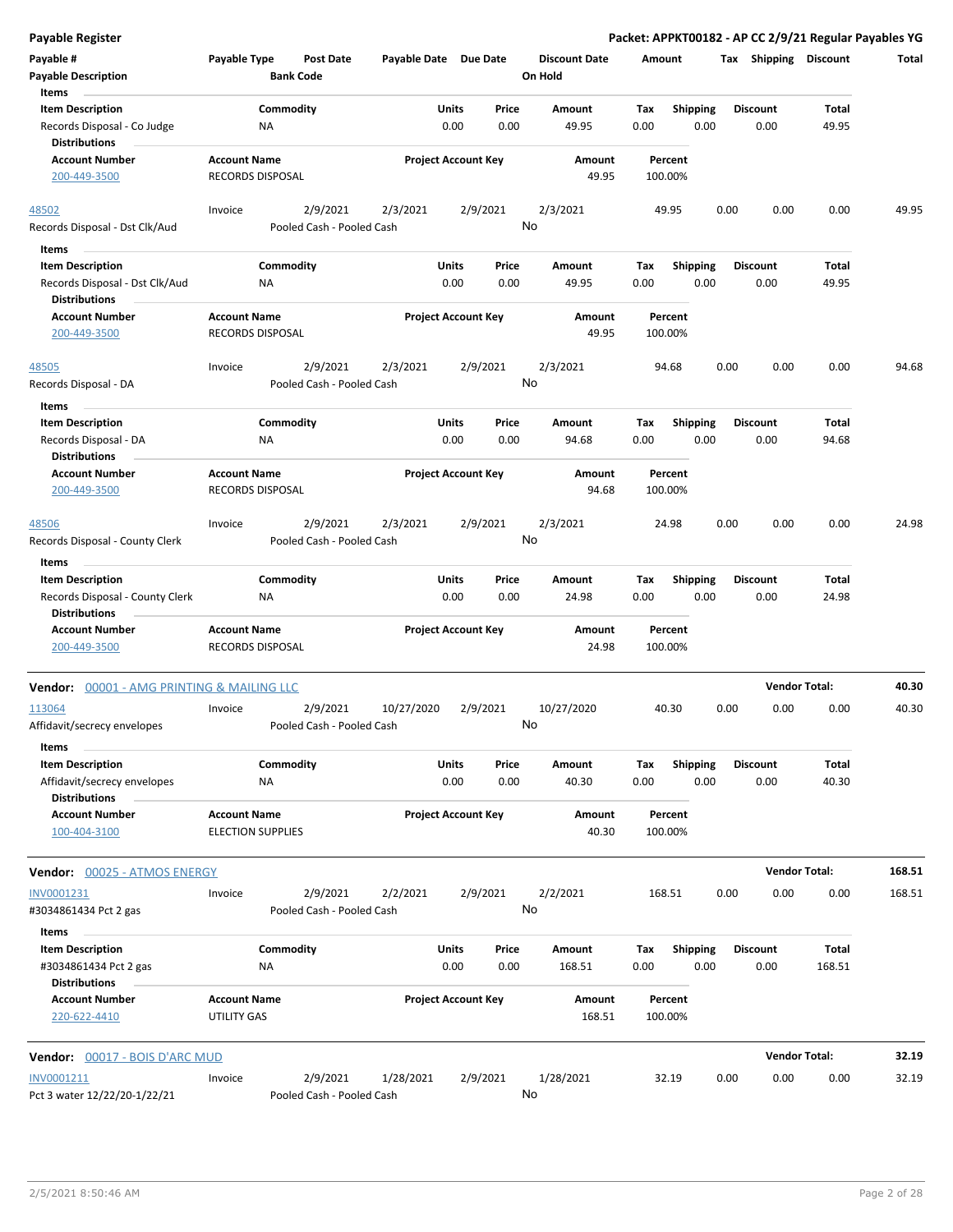| Payable Register                                                         |                      |                       |                           |                       |                            |       |                      |        |                    |      |                       | Packet: APPKT00182 - AP CC 2/9/21 Regular Payables YG |              |
|--------------------------------------------------------------------------|----------------------|-----------------------|---------------------------|-----------------------|----------------------------|-------|----------------------|--------|--------------------|------|-----------------------|-------------------------------------------------------|--------------|
| Payable #                                                                | Payable Type         |                       | <b>Post Date</b>          | Payable Date Due Date |                            |       | <b>Discount Date</b> | Amount |                    |      | Tax Shipping Discount |                                                       | <b>Total</b> |
| <b>Payable Description</b>                                               |                      | <b>Bank Code</b>      |                           |                       |                            |       | On Hold              |        |                    |      |                       |                                                       |              |
| Items                                                                    |                      |                       |                           |                       |                            |       |                      |        |                    |      |                       |                                                       |              |
| <b>Item Description</b>                                                  |                      | Commodity             |                           |                       | Units                      | Price | Amount               | Tax    | <b>Shipping</b>    |      | <b>Discount</b>       | Total                                                 |              |
| Pct 3 water 12/22/20-1/22/21<br><b>Distributions</b>                     |                      | NA                    |                           |                       | 0.00                       | 0.00  | 32.19                | 0.00   | 0.00               |      | 0.00                  | 32.19                                                 |              |
| <b>Account Number</b>                                                    | <b>Account Name</b>  |                       |                           |                       | <b>Project Account Key</b> |       | Amount               |        | Percent            |      |                       |                                                       |              |
| 230-623-4420                                                             | <b>UTILITY WATER</b> |                       |                           |                       |                            |       | 32.19                |        | 100.00%            |      |                       |                                                       |              |
| <b>Vendor:</b> 00800 - Bonham Quick Lube                                 |                      |                       |                           |                       |                            |       |                      |        |                    |      |                       | <b>Vendor Total:</b>                                  | 98.50        |
| 100996                                                                   | Invoice              |                       | 2/9/2021                  | 2/1/2021              | 2/9/2021                   |       | 2/1/2021             |        | 47.00              | 0.00 | 0.00                  | 0.00                                                  | 47.00        |
| Sheriff 2019 Ford Unit 5206 oil change                                   |                      |                       | Pooled Cash - Pooled Cash |                       |                            |       | No                   |        |                    |      |                       |                                                       |              |
| Items                                                                    |                      |                       |                           |                       |                            |       |                      |        |                    |      |                       |                                                       |              |
| <b>Item Description</b>                                                  |                      | Commodity             |                           |                       | Units                      | Price | Amount               | Tax    | <b>Shipping</b>    |      | <b>Discount</b>       | Total                                                 |              |
| Sheriff 2019 Ford Unit 5206 oil change<br><b>Distributions</b>           |                      | ΝA                    |                           |                       | 0.00                       | 0.00  | 47.00                | 0.00   | 0.00               |      | 0.00                  | 47.00                                                 |              |
| <b>Account Number</b><br>100-560-4540                                    | <b>Account Name</b>  | R & M AUTOMOBILES     |                           |                       | <b>Project Account Key</b> |       | Amount<br>47.00      |        | Percent<br>100.00% |      |                       |                                                       |              |
| 101108                                                                   | Invoice              |                       | 2/9/2021                  | 2/2/2021              | 2/9/2021                   |       | 2/2/2021             |        | 51.50              | 0.00 | 0.00                  | 0.00                                                  | 51.50        |
| Sheriff 2012 Ford Unit 0195 oil change/inspect Pooled Cash - Pooled Cash |                      |                       |                           |                       |                            |       | No                   |        |                    |      |                       |                                                       |              |
| Items<br><b>Item Description</b>                                         |                      | Commodity             |                           |                       | Units                      | Price | Amount               | Tax    | <b>Shipping</b>    |      | <b>Discount</b>       | Total                                                 |              |
| Sheriff 2012 Ford Unit 0195 oil change/ins NA                            |                      |                       |                           |                       | 0.00                       | 0.00  | 51.50                | 0.00   | 0.00               |      | 0.00                  | 51.50                                                 |              |
| Distributions                                                            |                      |                       |                           |                       |                            |       |                      |        |                    |      |                       |                                                       |              |
| <b>Account Number</b>                                                    | <b>Account Name</b>  |                       |                           |                       | <b>Project Account Key</b> |       | Amount               |        | Percent            |      |                       |                                                       |              |
| 100-560-4540                                                             |                      | R & M AUTOMOBILES     |                           |                       |                            |       | 51.50                |        | 100.00%            |      |                       |                                                       |              |
| Vendor: 00046 - BONHAM, CITY OF                                          |                      |                       |                           |                       |                            |       |                      |        |                    |      |                       | <b>Vendor Total:</b>                                  | 1,425.70     |
| INV0001199                                                               | Invoice              |                       | 2/9/2021                  | 1/27/2021             | 2/9/2021                   |       | 1/27/2021            |        | 389.73             | 0.00 | 0.00                  | 0.00                                                  | 389.73       |
| #209-0092739-001 TDHS 12/9/20-1/9/21                                     |                      |                       | Pooled Cash - Pooled Cash |                       |                            |       | No                   |        |                    |      |                       |                                                       |              |
|                                                                          |                      |                       |                           |                       |                            |       |                      |        |                    |      |                       |                                                       |              |
| Items                                                                    |                      |                       |                           |                       |                            |       |                      |        |                    |      |                       |                                                       |              |
| <b>Item Description</b>                                                  |                      | Commodity             |                           |                       | Units                      | Price | <b>Amount</b>        | Tax    | <b>Shipping</b>    |      | <b>Discount</b>       | Total                                                 |              |
| #209-0092739-001 TDHS 12/9/20-1/9/21 NA<br><b>Distributions</b>          |                      |                       |                           |                       | 0.00                       | 0.00  | 302.17               | 0.00   | 0.00               |      | 0.00                  | 302.17                                                |              |
| <b>Account Number</b>                                                    | <b>Account Name</b>  |                       |                           |                       | <b>Project Account Key</b> |       | Amount               |        | Percent            |      |                       |                                                       |              |
| 100-640-4420                                                             | UTILITIES WATER      |                       |                           |                       |                            |       | 302.17               |        | 100.00%            |      |                       |                                                       |              |
|                                                                          |                      |                       |                           |                       |                            |       |                      |        |                    |      |                       |                                                       |              |
| Items                                                                    |                      |                       |                           |                       |                            |       |                      |        |                    |      |                       |                                                       |              |
| <b>Item Description</b>                                                  |                      | Commodity             |                           |                       | Units                      | Price | Amount               | Tax    | <b>Shipping</b>    |      | <b>Discount</b>       | Total                                                 |              |
| #209-0092739-001 TDHS 12/9/20-1/9/21 t NA<br>Distributions               |                      |                       |                           |                       | 0.00                       | 0.00  | 43.78                | 0.00   | 0.00               |      | 0.00                  | 43.78                                                 |              |
| <b>Account Number</b>                                                    | <b>Account Name</b>  |                       |                           |                       | <b>Project Account Key</b> |       | Amount               |        | Percent            |      |                       |                                                       |              |
| 100-640-4430                                                             | <b>TRASH PICK-UP</b> |                       |                           |                       |                            |       | 43.78                |        | 100.00%            |      |                       |                                                       |              |
| Items                                                                    |                      |                       |                           |                       |                            |       |                      |        |                    |      |                       |                                                       |              |
| <b>Item Description</b>                                                  |                      | Commodity             |                           |                       | Units                      | Price | Amount               | Tax    | <b>Shipping</b>    |      | <b>Discount</b>       | Total                                                 |              |
| #209-0092739-001 Co bldg 12/9/20-1/9/2 NA                                |                      |                       |                           |                       | 0.00                       | 0.00  | 43.78                | 0.00   | 0.00               |      | 0.00                  | 43.78                                                 |              |
| <b>Distributions</b>                                                     |                      |                       |                           |                       |                            |       |                      |        |                    |      |                       |                                                       |              |
| <b>Account Number</b><br>100-511-4430                                    | <b>Account Name</b>  | TRASH PICK-UP SERVICE |                           |                       | <b>Project Account Key</b> |       | Amount<br>43.78      |        | Percent<br>100.00% |      |                       |                                                       |              |
|                                                                          |                      |                       |                           |                       |                            |       |                      |        |                    |      |                       |                                                       |              |
| INV0001200                                                               | Invoice              |                       | 2/9/2021                  | 1/27/2021             | 2/9/2021                   |       | 1/27/2021            |        | 57.58              | 0.00 | 0.00                  | 0.00                                                  | 57.58        |
| #209-0092782-001 Pct 4 water/sewer                                       |                      |                       | Pooled Cash - Pooled Cash |                       |                            |       | No                   |        |                    |      |                       |                                                       |              |
| Items                                                                    |                      |                       |                           |                       |                            |       |                      |        |                    |      |                       |                                                       |              |
| <b>Item Description</b>                                                  |                      | Commodity             |                           |                       | Units                      | Price | Amount               | Tax    | <b>Shipping</b>    |      | <b>Discount</b>       | Total                                                 |              |
| #209-0092782-001 Pct 4 water/sewer<br><b>Distributions</b>               |                      | NA                    |                           |                       | 0.00                       | 0.00  | 57.58                | 0.00   | 0.00               |      | 0.00                  | 57.58                                                 |              |
| <b>Account Number</b>                                                    | <b>Account Name</b>  |                       |                           |                       | <b>Project Account Key</b> |       | Amount               |        | Percent            |      |                       |                                                       |              |
| 240-624-4420                                                             | UTILITY WATER        |                       |                           |                       |                            |       | 57.58                |        | 100.00%            |      |                       |                                                       |              |
| INV0001201                                                               | Invoice              |                       | 2/9/2021                  | 1/27/2021             | 2/9/2021                   |       | 1/27/2021            |        | 57.58              | 0.00 | 0.00                  | 0.00                                                  | 57.58        |
| #209-0092738-001 Co Bldg 12/1/20-1/1/21wa Pooled Cash - Pooled Cash      |                      |                       |                           |                       |                            |       | No                   |        |                    |      |                       |                                                       |              |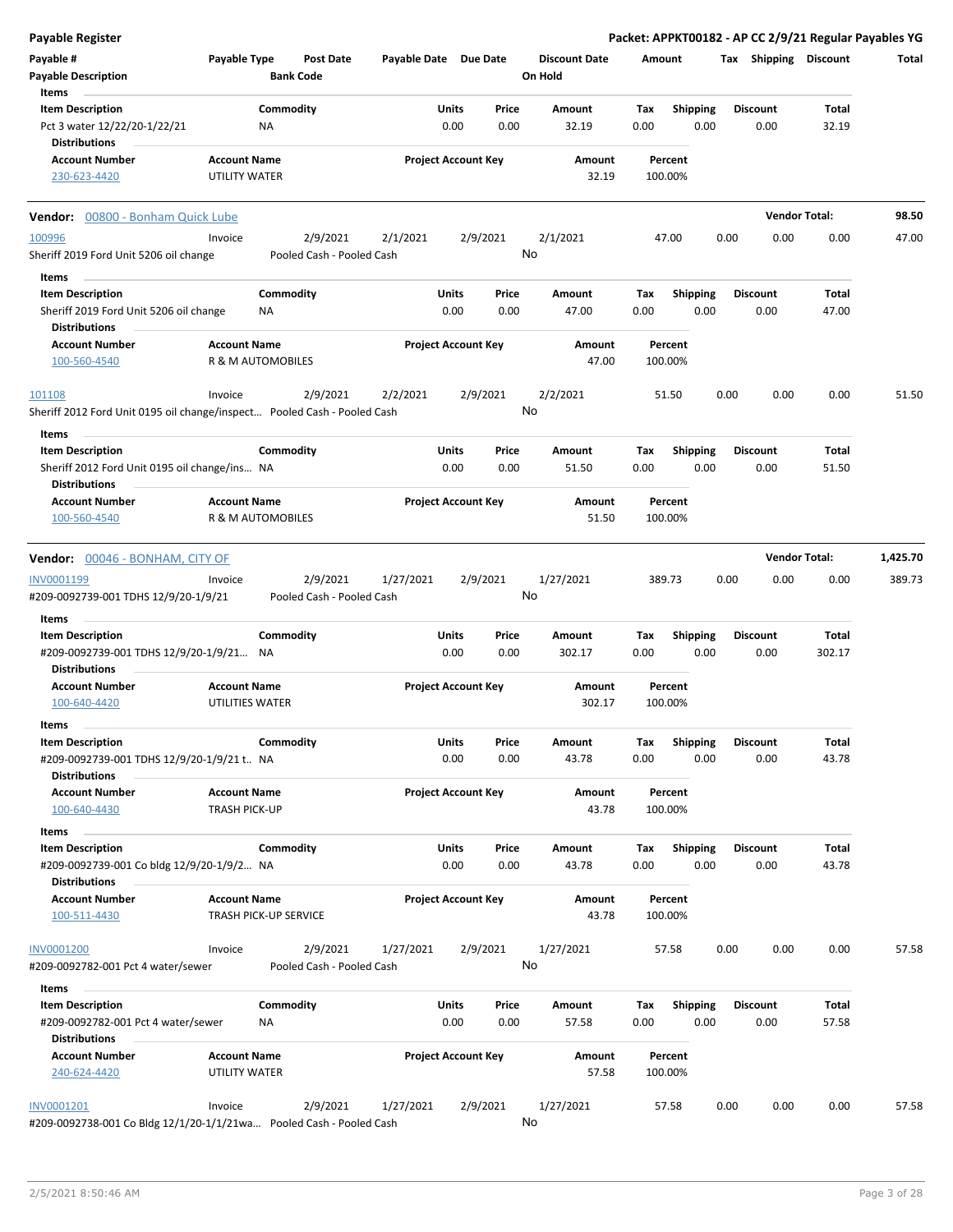| <b>Payable Register</b>                                                 |                                             |                                       |                       |                                |                                 | Packet: APPKT00182 - AP CC 2/9/21 Regular Payables YG |                         |                |        |
|-------------------------------------------------------------------------|---------------------------------------------|---------------------------------------|-----------------------|--------------------------------|---------------------------------|-------------------------------------------------------|-------------------------|----------------|--------|
| Payable #<br><b>Payable Description</b>                                 | Payable Type                                | <b>Post Date</b><br><b>Bank Code</b>  | Payable Date Due Date |                                | <b>Discount Date</b><br>On Hold | Amount                                                | Tax Shipping Discount   |                | Total  |
| Items<br><b>Item Description</b>                                        |                                             | Commodity                             |                       | Units<br>Price                 | Amount                          | Tax<br>Shipping                                       | <b>Discount</b>         | Total          |        |
| #209-0092738-001 Co Bldg 12/1/20-1/1/2 NA<br><b>Distributions</b>       |                                             |                                       |                       | 0.00<br>0.00                   | 57.58                           | 0.00<br>0.00                                          | 0.00                    | 57.58          |        |
| <b>Account Number</b>                                                   | <b>Account Name</b>                         |                                       |                       | <b>Project Account Key</b>     | Amount                          | Percent                                               |                         |                |        |
| 100-511-4420                                                            | UTILITIES WATER                             |                                       |                       |                                | 57.58                           | 100.00%                                               |                         |                |        |
| <b>INV0001202</b>                                                       | Invoice                                     | 2/9/2021                              | 1/27/2021             | 2/9/2021                       | 1/27/2021                       | 145.14                                                | 0.00<br>0.00            | 0.00           | 145.14 |
| #205-0050150-001 S Annex 12/17/20-1/17/21                               |                                             | Pooled Cash - Pooled Cash             |                       |                                | No                              |                                                       |                         |                |        |
| Items                                                                   |                                             |                                       |                       |                                |                                 |                                                       |                         |                |        |
| <b>Item Description</b>                                                 |                                             | Commodity                             |                       | Units<br>Price                 | Amount                          | <b>Shipping</b><br>Tax                                | <b>Discount</b>         | Total          |        |
| #205-0050150-001 S Annex 12/17/20-1/1 NA                                |                                             |                                       |                       | 0.00<br>0.00                   | 57.58                           | 0.00<br>0.00                                          | 0.00                    | 57.58          |        |
| <b>Distributions</b>                                                    |                                             |                                       |                       |                                |                                 |                                                       |                         |                |        |
| <b>Account Number</b><br>100-513-4420                                   | <b>Account Name</b><br>UTILITIES WATER      |                                       |                       | <b>Project Account Key</b>     | Amount<br>57.58                 | Percent<br>100.00%                                    |                         |                |        |
| Items                                                                   |                                             |                                       |                       |                                |                                 |                                                       |                         |                |        |
| <b>Item Description</b>                                                 |                                             | Commodity                             |                       | Units<br>Price                 | Amount                          | Tax<br><b>Shipping</b>                                | <b>Discount</b>         | Total          |        |
| #205-0050150-001 S Annex 12/17/20-1/1 NA<br><b>Distributions</b>        |                                             |                                       |                       | 0.00<br>0.00                   | 87.56                           | 0.00<br>0.00                                          | 0.00                    | 87.56          |        |
| <b>Account Number</b><br>100-513-4430                                   | <b>Account Name</b>                         | <b>TRASH PICKUP SERVICE</b>           |                       | <b>Project Account Key</b>     | Amount<br>87.56                 | Percent<br>100.00%                                    |                         |                |        |
| INV0001203                                                              | Invoice                                     | 2/9/2021                              | 1/27/2021             | 2/9/2021                       | 1/27/2021                       | 87.56                                                 | 0.00<br>0.00            | 0.00           | 87.56  |
| #204-0041367-001 CH 12/9/20-1/9/21 trash                                |                                             | Pooled Cash - Pooled Cash             |                       |                                | No                              |                                                       |                         |                |        |
| Items                                                                   |                                             |                                       |                       |                                |                                 |                                                       |                         |                |        |
| <b>Item Description</b>                                                 |                                             | Commodity                             |                       | Units<br>Price                 | Amount                          | Tax<br><b>Shipping</b>                                | <b>Discount</b>         | Total          |        |
| #204-0041367-001 CH 12/9/20-1/9/21 tra NA<br><b>Distributions</b>       |                                             |                                       |                       | 0.00<br>0.00                   | 87.56                           | 0.00<br>0.00                                          | 0.00                    | 87.56          |        |
| <b>Account Number</b><br>100-510-4430                                   | <b>Account Name</b><br><b>TRASH PICK-UP</b> |                                       |                       | <b>Project Account Key</b>     | Amount<br>87.56                 | Percent<br>100.00%                                    |                         |                |        |
|                                                                         |                                             |                                       |                       |                                |                                 |                                                       |                         |                |        |
| <b>INV0001204</b><br>#208-0082528-001 Agrilife 12/1/20-1/1/21           | Invoice                                     | 2/9/2021<br>Pooled Cash - Pooled Cash | 1/27/2021             | 2/9/2021                       | 1/27/2021<br>No                 | 57.58                                                 | 0.00<br>0.00            | 0.00           | 57.58  |
| Items                                                                   |                                             |                                       |                       |                                |                                 |                                                       |                         |                |        |
| <b>Item Description</b><br>#208-0082528-001 Agrilife 12/1/20-1/1/21. NA |                                             | Commodity                             | Units                 | Price<br>0.00<br>0.00          | Amount<br>57.58                 | Shipping<br>Tax<br>0.00<br>0.00                       | <b>Discount</b><br>0.00 | Total<br>57.58 |        |
| <b>Distributions</b>                                                    |                                             |                                       |                       |                                |                                 |                                                       |                         |                |        |
| <b>Account Number</b><br>100-516-4420                                   | <b>Account Name</b><br>UTILITIES WATER      |                                       |                       | <b>Project Account Key</b>     | Amount<br>57.58                 | Percent<br>100.00%                                    |                         |                |        |
| <b>INV0001205</b>                                                       | Invoice                                     | 2/9/2021                              | 1/27/2021             | 2/9/2021                       | 1/27/2021                       | 67.99                                                 | 0.00<br>0.00            | 0.00           | 67.99  |
| #209-0092863-001 800 E 2nd 12/29-1/27/21                                |                                             | Pooled Cash - Pooled Cash             |                       |                                | No                              |                                                       |                         |                |        |
| Items                                                                   |                                             |                                       |                       |                                |                                 |                                                       |                         |                |        |
| <b>Item Description</b><br>#209-0092863-001 800 E 2nd 12/29-1/27 NA     |                                             | Commodity                             |                       | Units<br>Price<br>0.00<br>0.00 | Amount<br>67.99                 | Shipping<br>Tax<br>0.00<br>0.00                       | <b>Discount</b><br>0.00 | Total<br>67.99 |        |
| <b>Distributions</b>                                                    |                                             |                                       |                       |                                |                                 |                                                       |                         |                |        |
| <b>Account Number</b><br>100-518-4430                                   | <b>Account Name</b>                         | <b>TRASH PICKUP SERVICE</b>           |                       | <b>Project Account Key</b>     | Amount<br>67.99                 | Percent<br>100.00%                                    |                         |                |        |
| INV0001206                                                              | Invoice                                     | 2/9/2021                              | 1/27/2021             | 2/9/2021                       | 1/27/2021                       | 161.78                                                | 0.00<br>0.00            | 0.00           | 161.78 |
| #209-0093037-002 200 E 1st 12/1-1/1/21                                  |                                             | Pooled Cash - Pooled Cash             |                       |                                | No                              |                                                       |                         |                |        |
| Items                                                                   |                                             |                                       |                       |                                |                                 |                                                       |                         |                |        |
| <b>Item Description</b>                                                 |                                             | Commodity                             |                       | Units<br>Price                 | Amount                          | Shipping<br>Тах                                       | <b>Discount</b>         | Total          |        |
| #209-0093037-002 200 E 1st 12/1-1/1/21 NA<br><b>Distributions</b>       |                                             |                                       |                       | 0.00<br>0.00                   | 137.64                          | 0.00<br>0.00                                          | 0.00                    | 137.64         |        |
| <b>Account Number</b><br>100-518-4420                                   | <b>Account Name</b><br>UTILITIES WATER      |                                       |                       | <b>Project Account Key</b>     | Amount<br>137.64                | Percent<br>100.00%                                    |                         |                |        |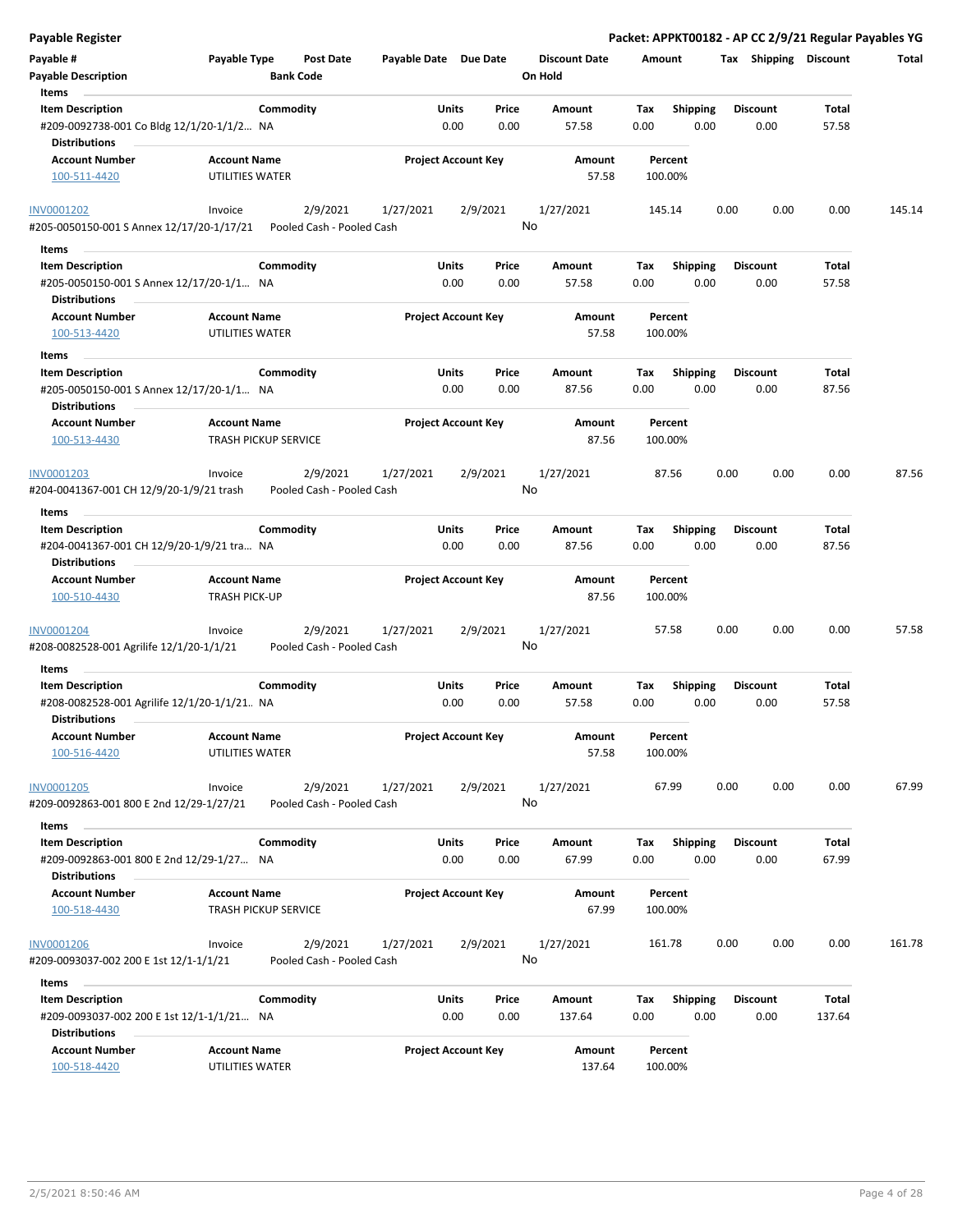| <b>Payable Register</b>                                                                     |                                                      |                       |                                |                                 | Packet: APPKT00182 - AP CC 2/9/21 Regular Payables YG |                         |                      |          |
|---------------------------------------------------------------------------------------------|------------------------------------------------------|-----------------------|--------------------------------|---------------------------------|-------------------------------------------------------|-------------------------|----------------------|----------|
| Payable #<br><b>Payable Description</b>                                                     | Payable Type<br><b>Post Date</b><br><b>Bank Code</b> | Payable Date Due Date |                                | <b>Discount Date</b><br>On Hold | Amount                                                | Tax Shipping Discount   |                      | Total    |
| Items<br><b>Item Description</b>                                                            | Commodity                                            | Units                 | Price                          | Amount                          | Tax<br><b>Shipping</b>                                | <b>Discount</b>         | Total                |          |
| #209-0093037-002 200 E 1st 12/1-1/1/21  NA<br><b>Distributions</b>                          |                                                      |                       | 0.00<br>0.00                   | 24.14                           | 0.00<br>0.00                                          | 0.00                    | 24.14                |          |
| <b>Account Number</b><br>100-518-4430                                                       | <b>Account Name</b><br><b>TRASH PICKUP SERVICE</b>   |                       | <b>Project Account Key</b>     | Amount<br>24.14                 | Percent<br>100.00%                                    |                         |                      |          |
| INV0001207<br>#214-0043011-001 Sheriff 12/1-1/1/21                                          | 2/9/2021<br>Invoice<br>Pooled Cash - Pooled Cash     | 1/27/2021             | 2/9/2021                       | 1/27/2021<br>No                 | 255.30                                                | 0.00<br>0.00            | 0.00                 | 255.30   |
| Items                                                                                       |                                                      |                       |                                |                                 |                                                       |                         |                      |          |
| <b>Item Description</b>                                                                     | Commodity                                            | Units                 | Price                          | Amount                          | <b>Shipping</b><br>Tax                                | <b>Discount</b>         | Total                |          |
| #214-0043011-001 Sheriff 12/1-1/1/21 wa NA<br><b>Distributions</b>                          |                                                      |                       | 0.00<br>0.00                   | 134.46                          | 0.00<br>0.00                                          | 0.00                    | 134.46               |          |
| <b>Account Number</b>                                                                       | <b>Account Name</b>                                  |                       | <b>Project Account Key</b>     | Amount                          | Percent                                               |                         |                      |          |
| 100-560-4420<br>Items                                                                       | UTILITIES WATER                                      |                       |                                | 134.46                          | 100.00%                                               |                         |                      |          |
| <b>Item Description</b>                                                                     | Commodity                                            |                       | Units<br>Price                 | Amount                          | Tax<br><b>Shipping</b>                                | <b>Discount</b>         | Total                |          |
| #214-0043011-001 Sheriff 12/1-1/1/21 tra NA<br><b>Distributions</b>                         |                                                      |                       | 0.00<br>0.00                   | 120.84                          | 0.00<br>0.00                                          | 0.00                    | 120.84               |          |
| <b>Account Number</b><br>100-560-4430                                                       | <b>Account Name</b><br>SHERIFF TRASH PICKUP          |                       | <b>Project Account Key</b>     | Amount<br>120.84                | Percent<br>100.00%                                    |                         |                      |          |
| <b>INV0001208</b><br>#204-0041415-002 Co-Op 12/1-1/1/21 water/    Pooled Cash - Pooled Cash | Invoice<br>2/9/2021                                  | 1/27/2021             | 2/9/2021                       | 1/27/2021<br>No                 | 57.58                                                 | 0.00<br>0.00            | 0.00                 | 57.58    |
| Items                                                                                       |                                                      |                       |                                |                                 |                                                       |                         |                      |          |
| <b>Item Description</b><br>#204-0041415-002 Co-Op 12/1-1/1/21 wa NA                         | Commodity                                            | Units                 | Price<br>0.00<br>0.00          | Amount<br>57.58                 | Tax<br><b>Shipping</b><br>0.00<br>0.00                | <b>Discount</b><br>0.00 | Total<br>57.58       |          |
| <b>Distributions</b>                                                                        |                                                      |                       |                                |                                 |                                                       |                         |                      |          |
| <b>Account Number</b><br>100-512-4420                                                       | <b>Account Name</b><br>UTILITIES WATER               |                       | <b>Project Account Key</b>     | Amount<br>57.58                 | Percent<br>100.00%                                    |                         |                      |          |
| INV0001209<br>#204-0041265-003 108 E Sam 12/1-1/1/21                                        | 2/9/2021<br>Invoice<br>Pooled Cash - Pooled Cash     | 1/27/2021             | 2/9/2021                       | 1/27/2021<br>No                 | 87.88                                                 | 0.00<br>0.00            | 0.00                 | 87.88    |
| Items                                                                                       |                                                      |                       |                                |                                 |                                                       |                         |                      |          |
| <b>Item Description</b><br>#204-0041265-003 108 E Sam 12/1-1/1/21 NA                        | Commodity                                            | Units                 | Price<br>0.00<br>0.00          | Amount<br>63.74                 | <b>Shipping</b><br>Tax<br>0.00<br>0.00                | <b>Discount</b><br>0.00 | Total<br>63.74       |          |
| <b>Distributions</b><br><b>Account Number</b>                                               | <b>Account Name</b>                                  |                       | <b>Project Account Key</b>     | Amount                          | Percent                                               |                         |                      |          |
| 100-518-4420<br>Items                                                                       | UTILITIES WATER                                      |                       |                                | 63.74                           | 100.00%                                               |                         |                      |          |
| <b>Item Description</b><br>#204-0041265-003 108 E Sam 12/1-1/1/21 NA                        | Commodity                                            |                       | Units<br>Price<br>0.00<br>0.00 | Amount<br>24.14                 | <b>Shipping</b><br>Tax<br>0.00<br>0.00                | <b>Discount</b><br>0.00 | Total<br>24.14       |          |
| <b>Distributions</b><br><b>Account Number</b>                                               | <b>Account Name</b>                                  |                       | <b>Project Account Key</b>     | Amount                          | Percent                                               |                         |                      |          |
| 100-518-4430                                                                                | <b>TRASH PICKUP SERVICE</b>                          |                       |                                | 24.14                           | 100.00%                                               |                         |                      |          |
| Vendor: 00443 - BORSERINE LAW                                                               |                                                      |                       |                                |                                 |                                                       |                         | <b>Vendor Total:</b> | 1,915.00 |
| 1086<br>FA-20-44707 DP/AR/AR Dst Ct                                                         | 2/9/2021<br>Invoice<br>Pooled Cash - Pooled Cash     | 1/9/2021              | 2/9/2021                       | 1/9/2021<br>No                  | 1,425.00                                              | 0.00<br>0.00            | 0.00                 | 1,425.00 |
| Items                                                                                       |                                                      |                       |                                |                                 |                                                       |                         |                      |          |
| <b>Item Description</b><br>FA-20-44707 DP/AR/AR Dst Ct                                      | Commodity<br>NA                                      |                       | Units<br>Price<br>0.00<br>0.00 | Amount<br>1,425.00              | <b>Shipping</b><br>Tax<br>0.00<br>0.00                | <b>Discount</b><br>0.00 | Total<br>1,425.00    |          |
| <b>Distributions</b><br><b>Account Number</b><br>100-435-4360                               | <b>Account Name</b><br>ATTORNEY FEES- CPS CASES      |                       | <b>Project Account Key</b>     | Amount<br>1,425.00              | Percent<br>100.00%                                    |                         |                      |          |
| 1089<br>FA-20-44569 RW Dst Ct                                                               | 2/9/2021<br>Invoice<br>Pooled Cash - Pooled Cash     | 1/9/2021              | 2/9/2021                       | 1/9/2021<br>No                  | 490.00                                                | 0.00<br>0.00            | 0.00                 | 490.00   |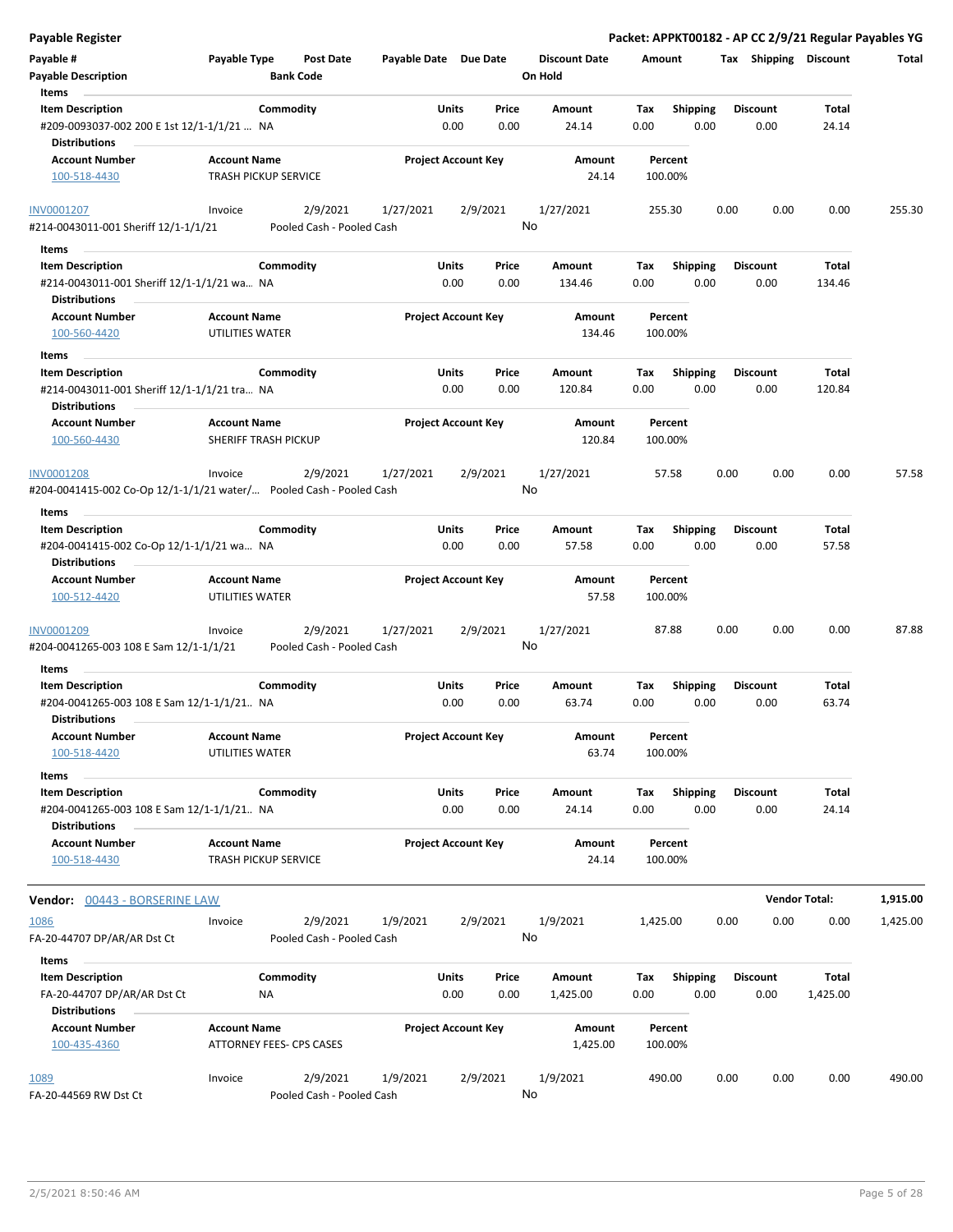| <b>Payable Register</b>                                                      |                                                 |                                       |                       |                                       |                                 | Packet: APPKT00182 - AP CC 2/9/21 Regular Payables YG |      |                         |                      |        |
|------------------------------------------------------------------------------|-------------------------------------------------|---------------------------------------|-----------------------|---------------------------------------|---------------------------------|-------------------------------------------------------|------|-------------------------|----------------------|--------|
| Payable #<br><b>Payable Description</b>                                      | Payable Type                                    | <b>Post Date</b><br><b>Bank Code</b>  | Payable Date Due Date |                                       | <b>Discount Date</b><br>On Hold | Amount                                                |      | Tax Shipping Discount   |                      | Total  |
| Items<br><b>Item Description</b>                                             |                                                 | Commodity                             |                       | Units<br>Price                        | Amount                          | <b>Shipping</b><br>Tax                                |      | <b>Discount</b>         | Total                |        |
| FA-20-44569 RW Dst Ct<br><b>Distributions</b>                                | NA                                              |                                       |                       | 0.00<br>0.00                          | 490.00                          | 0.00                                                  | 0.00 | 0.00                    | 490.00               |        |
| <b>Account Number</b><br>100-435-4360                                        | <b>Account Name</b><br>ATTORNEY FEES- CPS CASES |                                       |                       | <b>Project Account Key</b>            | Amount<br>490.00                | Percent<br>100.00%                                    |      |                         |                      |        |
| Vendor: 00725 - BRANNAN, QUIENCY SMITH                                       |                                                 |                                       |                       |                                       |                                 |                                                       |      |                         | <b>Vendor Total:</b> | 440.00 |
| INV0001195                                                                   | Invoice                                         | 2/9/2021                              | 1/8/2021              | 2/9/2021                              | 1/8/2021                        | 288.00                                                | 0.00 | 0.00                    | 0.00                 | 288.00 |
| CR-20-27672 Bilbrey Dst Ct                                                   |                                                 | Pooled Cash - Pooled Cash             |                       |                                       | No                              |                                                       |      |                         |                      |        |
| Items                                                                        |                                                 |                                       |                       |                                       |                                 |                                                       |      |                         |                      |        |
| <b>Item Description</b>                                                      |                                                 | Commodity                             |                       | Units<br>Price                        | Amount                          | <b>Shipping</b><br>Tax                                |      | <b>Discount</b>         | Total                |        |
| CR-20-27672 Bilbrey Dst Ct<br><b>Distributions</b>                           | NA                                              |                                       |                       | 0.00<br>0.00                          | 288.00                          | 0.00                                                  | 0.00 | 0.00                    | 288.00               |        |
| <b>Account Number</b><br>100-435-4370                                        | <b>Account Name</b><br><b>ATTORNEY FEES</b>     |                                       |                       | <b>Project Account Key</b>            | Amount<br>288.00                | Percent<br>100.00%                                    |      |                         |                      |        |
| INV0001235                                                                   | Invoice                                         | 2/9/2021                              | 1/14/2021             | 2/9/2021                              | 1/14/2021                       | 152.00                                                | 0.00 | 0.00                    | 0.00                 | 152.00 |
| FA-20-45001 MN Dst Ct                                                        |                                                 | Pooled Cash - Pooled Cash             |                       |                                       | No                              |                                                       |      |                         |                      |        |
| Items                                                                        |                                                 |                                       |                       |                                       |                                 |                                                       |      |                         |                      |        |
| <b>Item Description</b><br>FA-20-45001 MN Dst Ct<br><b>Distributions</b>     | NA                                              | Commodity                             |                       | Units<br>Price<br>0.00<br>0.00        | Amount<br>152.00                | Shipping<br>Tax<br>0.00                               | 0.00 | <b>Discount</b><br>0.00 | Total<br>152.00      |        |
| <b>Account Number</b><br>100-435-4360                                        | <b>Account Name</b><br>ATTORNEY FEES- CPS CASES |                                       |                       | <b>Project Account Key</b>            | Amount<br>152.00                | Percent<br>100.00%                                    |      |                         |                      |        |
|                                                                              |                                                 |                                       |                       |                                       |                                 |                                                       |      |                         |                      |        |
| Vendor: 00449 - BRESE-LEBRON LAW, PLLC                                       |                                                 |                                       |                       |                                       |                                 |                                                       |      |                         | <b>Vendor Total:</b> | 731.00 |
| 275<br>FA-20-44800 Walker Dst Ct                                             | Invoice                                         | 2/9/2021<br>Pooled Cash - Pooled Cash | 1/27/2021             | 2/9/2021                              | 1/27/2021<br>No                 | 382.50                                                | 0.00 | 0.00                    | 0.00                 | 382.50 |
| Items                                                                        |                                                 |                                       |                       |                                       |                                 |                                                       |      |                         |                      |        |
| <b>Item Description</b><br>FA-20-44800 Walker Dst Ct<br><b>Distributions</b> | NA                                              | Commodity                             |                       | <b>Units</b><br>Price<br>0.00<br>0.00 | Amount<br>382.50                | Tax<br><b>Shipping</b><br>0.00                        | 0.00 | <b>Discount</b><br>0.00 | Total<br>382.50      |        |
| <b>Account Number</b><br>100-435-4360                                        | <b>Account Name</b><br>ATTORNEY FEES- CPS CASES |                                       |                       | <b>Project Account Key</b>            | Amount<br>382.50                | Percent<br>100.00%                                    |      |                         |                      |        |
| 277                                                                          | Invoice                                         | 2/9/2021                              | 1/27/2021             | 2/9/2021                              | 1/27/2021                       | 348.50                                                | 0.00 | 0.00                    | 0.00                 | 348.50 |
| FA-20-45001 Newman Dst Ct                                                    |                                                 | Pooled Cash - Pooled Cash             |                       |                                       | No                              |                                                       |      |                         |                      |        |
| Items<br><b>Item Description</b><br>FA-20-45001 Newman Dst Ct                | NA                                              | Commodity                             |                       | Units<br>Price<br>0.00<br>0.00        | Amount<br>348.50                | <b>Shipping</b><br>Tax<br>0.00                        | 0.00 | <b>Discount</b><br>0.00 | Total<br>348.50      |        |
| <b>Distributions</b><br><b>Account Number</b>                                | <b>Account Name</b>                             |                                       |                       | <b>Project Account Key</b>            | Amount                          | Percent                                               |      |                         |                      |        |
| 100-435-4360                                                                 | ATTORNEY FEES- CPS CASES                        |                                       |                       |                                       | 348.50                          | 100.00%                                               |      |                         |                      |        |
| <b>Vendor: 00592 - CITY AUTO PARTS</b>                                       |                                                 |                                       |                       |                                       |                                 |                                                       |      |                         | <b>Vendor Total:</b> | 140.07 |
| 275849                                                                       | Invoice                                         | 2/9/2021                              | 12/28/2020            | 2/9/2021                              | 12/28/2020                      | 5.79                                                  | 0.00 | 0.00                    | 0.00                 | 5.79   |
| Pct 2 Shop supply                                                            |                                                 | Pooled Cash - Pooled Cash             |                       |                                       | No                              |                                                       |      |                         |                      |        |
| Items                                                                        |                                                 |                                       |                       |                                       |                                 |                                                       |      |                         |                      |        |
| <b>Item Description</b><br>Pct 2 Shop supply                                 | NA                                              | Commodity                             |                       | Units<br>Price<br>0.00<br>0.00        | Amount<br>5.79                  | Shipping<br>Tax<br>0.00                               | 0.00 | <b>Discount</b><br>0.00 | Total<br>5.79        |        |
| <b>Distributions</b><br><b>Account Number</b><br>220-622-3400                | <b>Account Name</b><br><b>SHOP SUPPLIES</b>     |                                       |                       | <b>Project Account Key</b>            | Amount<br>5.79                  | Percent<br>100.00%                                    |      |                         |                      |        |
|                                                                              |                                                 |                                       |                       |                                       |                                 |                                                       |      |                         |                      |        |
| 276228<br>Pct 2 shop supply                                                  | Invoice                                         | 2/9/2021<br>Pooled Cash - Pooled Cash | 1/6/2021              | 2/9/2021                              | 1/6/2021<br>No                  | 2.32                                                  | 0.00 | 0.00                    | 0.00                 | 2.32   |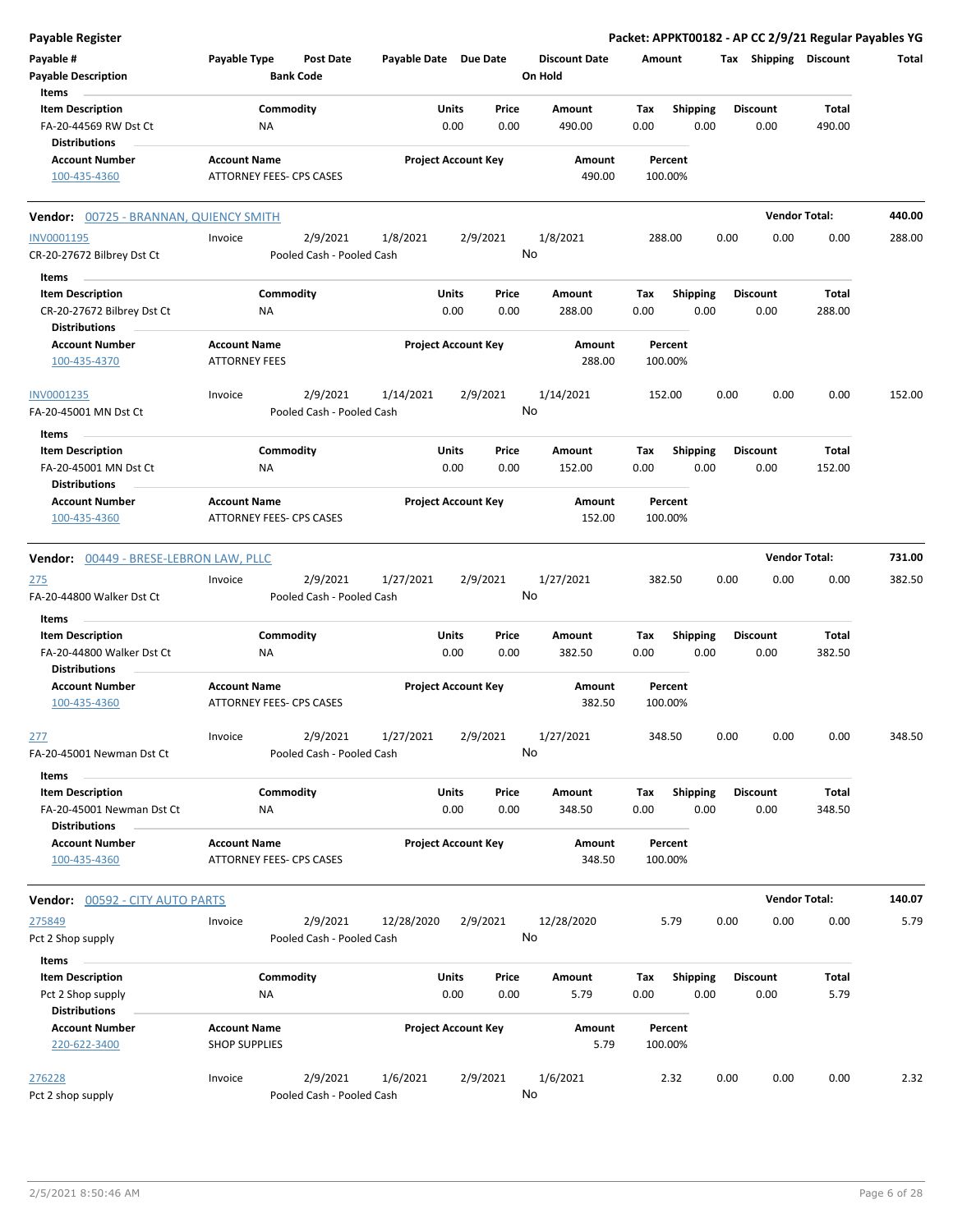| <b>Payable Register</b>                                      |                                                       |                                      |                       |                            |               |                                 |             |                    |      |                         | Packet: APPKT00182 - AP CC 2/9/21 Regular Payables YG |        |
|--------------------------------------------------------------|-------------------------------------------------------|--------------------------------------|-----------------------|----------------------------|---------------|---------------------------------|-------------|--------------------|------|-------------------------|-------------------------------------------------------|--------|
| Payable #<br><b>Payable Description</b>                      | Payable Type                                          | <b>Post Date</b><br><b>Bank Code</b> | Payable Date Due Date |                            |               | <b>Discount Date</b><br>On Hold | Amount      |                    |      | Tax Shipping Discount   |                                                       | Total  |
| Items<br><b>Item Description</b>                             | Commodity                                             |                                      |                       | Units                      | Price         | Amount                          | Tax         | <b>Shipping</b>    |      | <b>Discount</b>         | Total                                                 |        |
| Pct 2 shop supply                                            | NA                                                    |                                      |                       | 0.00                       | 0.00          | 2.32                            | 0.00        | 0.00               |      | 0.00                    | 2.32                                                  |        |
| <b>Distributions</b>                                         |                                                       |                                      |                       |                            |               |                                 |             |                    |      |                         |                                                       |        |
| <b>Account Number</b>                                        | <b>Account Name</b>                                   |                                      |                       | <b>Project Account Key</b> |               | Amount                          |             | Percent            |      |                         |                                                       |        |
| 220-622-3400                                                 | <b>SHOP SUPPLIES</b>                                  |                                      |                       |                            |               | 2.32                            |             | 100.00%            |      |                         |                                                       |        |
| 276523                                                       | Invoice                                               | 2/9/2021                             | 1/13/2021             |                            | 2/9/2021      | 1/13/2021                       |             | 76.70              | 0.00 | 0.00                    | 0.00                                                  | 76.70  |
| Pct 2 tire                                                   |                                                       | Pooled Cash - Pooled Cash            |                       |                            |               | No                              |             |                    |      |                         |                                                       |        |
| Items                                                        |                                                       |                                      |                       |                            |               |                                 |             |                    |      |                         |                                                       |        |
| <b>Item Description</b>                                      | Commodity                                             |                                      |                       | Units                      | Price         | Amount                          | Tax         | <b>Shipping</b>    |      | <b>Discount</b>         | Total                                                 |        |
| Pct 2 tire                                                   | Goods                                                 |                                      |                       | 1.00                       | 76.70         | 76.70                           | 0.00        | 0.00               |      | 0.00                    | 76.70                                                 |        |
| <b>Distributions</b>                                         |                                                       |                                      |                       |                            |               |                                 |             |                    |      |                         |                                                       |        |
| <b>Account Number</b><br>220-622-4590                        | <b>Account Name</b><br>R&M MACH. TIRES & TUBES        |                                      |                       | <b>Project Account Key</b> |               | Amount<br>76.70                 |             | Percent<br>100.00% |      |                         |                                                       |        |
| 276608                                                       | Invoice                                               | 2/9/2021                             | 1/15/2021             |                            | 2/9/2021      | 1/15/2021                       |             | 6.58               | 0.00 | 0.00                    | 0.00                                                  | 6.58   |
| Pct 2 R&M Parts                                              |                                                       | Pooled Cash - Pooled Cash            |                       |                            |               | No                              |             |                    |      |                         |                                                       |        |
| Items                                                        |                                                       |                                      |                       |                            |               |                                 |             |                    |      |                         |                                                       |        |
| <b>Item Description</b>                                      | Commodity                                             |                                      |                       | Units                      | Price         | Amount                          | Tax         | <b>Shipping</b>    |      | <b>Discount</b>         | Total                                                 |        |
| Pct 2 R&M Parts                                              | ΝA                                                    |                                      |                       | 0.00                       | 0.00          | 6.58                            | 0.00        | 0.00               |      | 0.00                    | 6.58                                                  |        |
| <b>Distributions</b>                                         |                                                       |                                      |                       |                            |               |                                 |             |                    |      |                         |                                                       |        |
| <b>Account Number</b><br>220-622-4580                        | <b>Account Name</b><br><b>R&amp;M MACHINERY PARTS</b> |                                      |                       | <b>Project Account Key</b> |               | Amount<br>6.58                  |             | Percent<br>100.00% |      |                         |                                                       |        |
| 276784                                                       | Invoice                                               | 2/9/2021                             | 1/18/2021             |                            | 2/9/2021      | 1/18/2021                       |             | 9.11               | 0.00 | 0.00                    | 0.00                                                  | 9.11   |
| Pct 2 shop supply                                            |                                                       | Pooled Cash - Pooled Cash            |                       |                            |               | No                              |             |                    |      |                         |                                                       |        |
| Items                                                        |                                                       |                                      |                       |                            |               |                                 |             |                    |      |                         |                                                       |        |
| <b>Item Description</b><br>Pct 2 shop supply                 | Commodity<br>NA                                       |                                      |                       | Units<br>0.00              | Price<br>0.00 | Amount<br>9.11                  | Tax<br>0.00 | Shipping<br>0.00   |      | <b>Discount</b><br>0.00 | Total<br>9.11                                         |        |
| <b>Distributions</b>                                         |                                                       |                                      |                       |                            |               |                                 |             |                    |      |                         |                                                       |        |
| <b>Account Number</b><br>220-622-3400                        | <b>Account Name</b><br><b>SHOP SUPPLIES</b>           |                                      |                       | <b>Project Account Key</b> |               | Amount<br>9.11                  |             | Percent<br>100.00% |      |                         |                                                       |        |
| 276798                                                       | Invoice                                               | 2/9/2021                             | 1/19/2021             |                            | 2/9/2021      | 1/19/2021                       |             | 39.57              | 0.00 | 0.00                    | 0.00                                                  | 39.57  |
| Pct 22 shop supply                                           |                                                       | Pooled Cash - Pooled Cash            |                       |                            |               | No                              |             |                    |      |                         |                                                       |        |
| Items                                                        |                                                       |                                      |                       |                            |               |                                 |             |                    |      |                         |                                                       |        |
| <b>Item Description</b>                                      | Commodity                                             |                                      |                       | Units                      | Price         | Amount                          | Tax         | <b>Shipping</b>    |      | <b>Discount</b>         | Total                                                 |        |
| Pct 22 shop supply                                           | NA                                                    |                                      |                       | 0.00                       | 0.00          | 39.57                           | 0.00        | 0.00               |      | 0.00                    | 39.57                                                 |        |
| <b>Distributions</b>                                         |                                                       |                                      |                       |                            |               |                                 |             |                    |      |                         |                                                       |        |
| <b>Account Number</b><br>220-622-3400                        | <b>Account Name</b><br><b>SHOP SUPPLIES</b>           |                                      |                       | <b>Project Account Key</b> |               | Amount<br>39.57                 |             | Percent<br>100.00% |      |                         |                                                       |        |
| <b>Vendor:</b> 00727 - CORRECTIONS SOFTWARE SOLUTIONS, LP    |                                                       |                                      |                       |                            |               |                                 |             |                    |      |                         | <b>Vendor Total:</b>                                  | 107.00 |
| 49445                                                        | Invoice                                               | 2/9/2021                             | 2/1/2021              |                            | 2/9/2021      | 2/1/2021                        |             | 107.00             | 0.00 | 0.00                    | 0.00                                                  | 107.00 |
| March 2021 computer software support<br>Items                |                                                       | Pooled Cash - Pooled Cash            |                       |                            |               | No                              |             |                    |      |                         |                                                       |        |
| <b>Item Description</b>                                      | Commodity                                             |                                      |                       | Units                      | Price         | Amount                          | Tax         | <b>Shipping</b>    |      | <b>Discount</b>         | Total                                                 |        |
| March 2021 computer software support<br><b>Distributions</b> | NA                                                    |                                      |                       | 0.00                       | 0.00          | 107.00                          | 0.00        | 0.00               |      | 0.00                    | 107.00                                                |        |
| <b>Account Number</b><br>100-573-4530                        | <b>Account Name</b><br><b>COMPUTER SOFTWARE</b>       |                                      |                       | <b>Project Account Key</b> |               | Amount<br>107.00                |             | Percent<br>100.00% |      |                         |                                                       |        |
| Vendor: 00055 - CROSSROADS HARDWARE                          |                                                       |                                      |                       |                            |               |                                 |             |                    |      | <b>Vendor Total:</b>    |                                                       | 9.49   |
| INV0001214                                                   | Invoice                                               | 2/9/2021                             | 1/25/2021             |                            | 2/9/2021      | 1/25/2021                       |             | 9.49               | 0.00 | 0.00                    | 0.00                                                  | 9.49   |
| Pct 2 shop supply                                            |                                                       | Pooled Cash - Pooled Cash            |                       |                            |               | No                              |             |                    |      |                         |                                                       |        |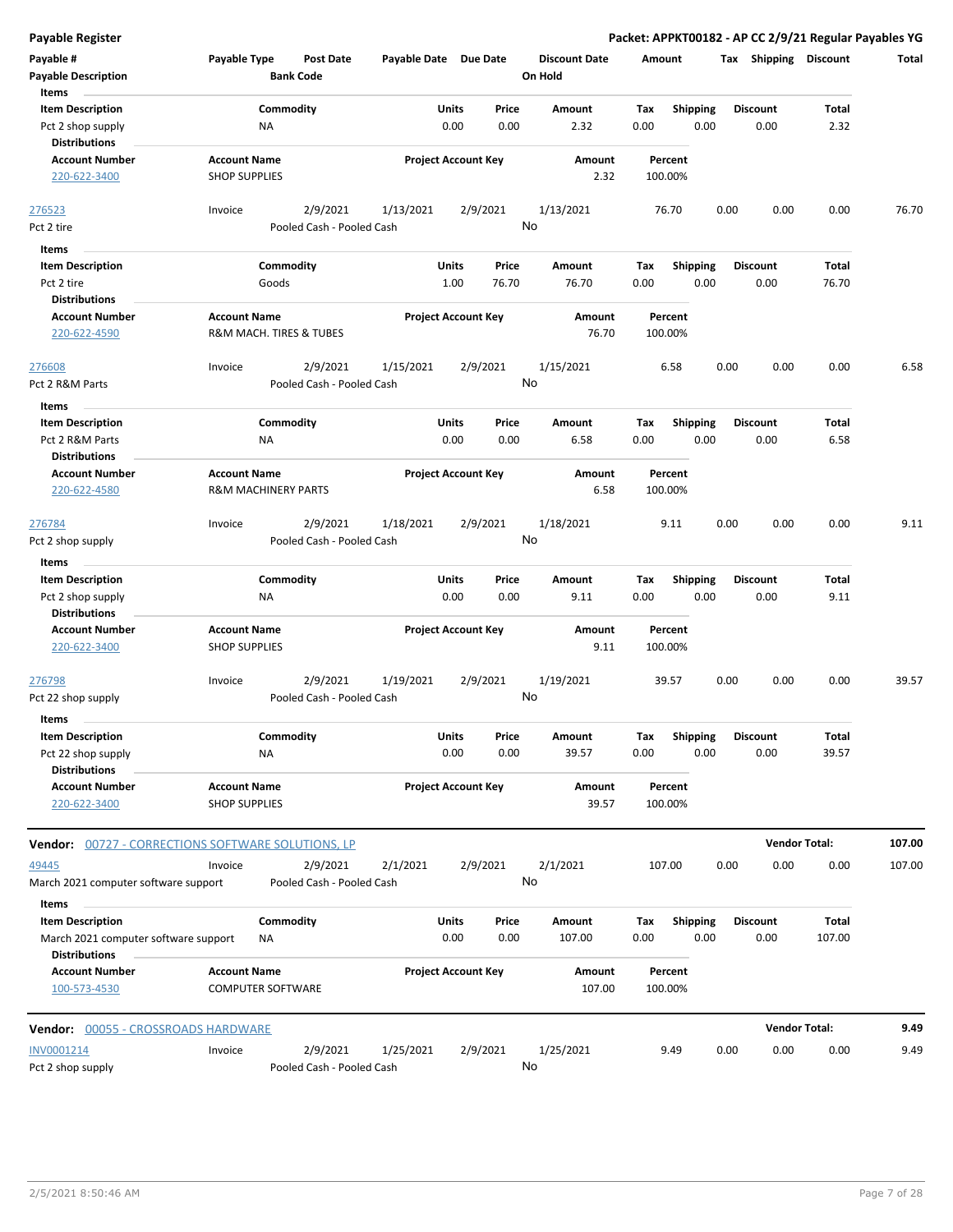| Payable Register                                                          |                                             |                                       |                       |                            |               |                                 |             |                         |      |                         |                        | Packet: APPKT00182 - AP CC 2/9/21 Regular Payables YG |
|---------------------------------------------------------------------------|---------------------------------------------|---------------------------------------|-----------------------|----------------------------|---------------|---------------------------------|-------------|-------------------------|------|-------------------------|------------------------|-------------------------------------------------------|
| Payable #<br><b>Payable Description</b>                                   | Payable Type                                | <b>Post Date</b><br><b>Bank Code</b>  | Payable Date Due Date |                            |               | <b>Discount Date</b><br>On Hold | Amount      |                         |      |                         | Tax Shipping Discount  | Total                                                 |
| Items                                                                     |                                             |                                       |                       |                            |               |                                 |             |                         |      |                         |                        |                                                       |
| <b>Item Description</b>                                                   |                                             | Commodity                             |                       | <b>Units</b>               | Price         | Amount                          | Tax         | Shipping                |      | <b>Discount</b>         | <b>Total</b>           |                                                       |
| Pct 2 shop supply<br><b>Distributions</b>                                 |                                             | ΝA                                    |                       | 0.00                       | 0.00          | 9.49                            | 0.00        | 0.00                    |      | 0.00                    | 9.49                   |                                                       |
| <b>Account Number</b><br>220-622-3400                                     | <b>Account Name</b><br><b>SHOP SUPPLIES</b> |                                       |                       | <b>Project Account Key</b> |               | Amount<br>9.49                  |             | Percent<br>100.00%      |      |                         |                        |                                                       |
| <b>Vendor:</b> VEN02079 - Custom Glass & Mirror                           |                                             |                                       |                       |                            |               |                                 |             |                         |      |                         | <b>Vendor Total:</b>   | 50.00                                                 |
| 167018                                                                    | Invoice                                     | 2/9/2021                              | 2/4/2021              |                            | 2/9/2021      | 2/4/2021                        |             | 50.00                   | 0.00 | 0.00                    | 0.00                   | 50.00                                                 |
| E. Annex door repair                                                      |                                             | Pooled Cash - Pooled Cash             |                       |                            |               | No                              |             |                         |      |                         |                        |                                                       |
| Items                                                                     |                                             |                                       |                       |                            |               |                                 |             |                         |      |                         |                        |                                                       |
| <b>Item Description</b>                                                   |                                             | Commodity                             |                       | Units                      | Price         | Amount                          | Tax         | <b>Shipping</b>         |      | <b>Discount</b>         | Total                  |                                                       |
| E. Annex door repair<br><b>Distributions</b>                              |                                             | Service                               |                       | 0.00                       | 0.00          | 50.00                           | 0.00        | 0.00                    |      | 0.00                    | 50.00                  |                                                       |
| <b>Account Number</b><br>100-511-4500                                     | <b>Account Name</b><br>R & M BUILDING       |                                       |                       | <b>Project Account Key</b> |               | <b>Amount</b><br>50.00          |             | Percent<br>100.00%      |      |                         |                        |                                                       |
| Vendor: 00096 - DM TRUCKING, LLC                                          |                                             |                                       |                       |                            |               |                                 |             |                         |      |                         | <b>Vendor Total:</b>   | 5,902.07                                              |
| 2674                                                                      | Invoice                                     | 2/9/2021                              | 1/12/2021             |                            | 2/9/2021      | 1/12/2021                       | 5,106.64    |                         | 0.00 | 0.00                    | 0.00                   | 5,106.64                                              |
| Pct 4 Rock & Gravel-hauling 1/4-6/21                                      |                                             | Pooled Cash - Pooled Cash             |                       |                            |               | No                              |             |                         |      |                         |                        |                                                       |
| Items                                                                     |                                             |                                       |                       |                            |               |                                 |             |                         |      |                         |                        |                                                       |
| <b>Item Description</b>                                                   |                                             | Commodity                             |                       | Units                      | Price         | Amount                          | Tax         | <b>Shipping</b>         |      | <b>Discount</b>         | <b>Total</b>           |                                                       |
| Pct 4 Rock & Gravel-hauling 1/4-6/21<br><b>Distributions</b>              |                                             | ΝA                                    |                       | 0.00                       | 0.00          | 5,106.64                        | 0.00        | 0.00                    |      | 0.00                    | 5,106.64               |                                                       |
| <b>Account Number</b>                                                     | <b>Account Name</b>                         |                                       |                       | <b>Project Account Key</b> |               | Amount                          |             | Percent                 |      |                         |                        |                                                       |
| 240-624-3410                                                              |                                             | R&B MAT. ROCK & GRAVEL                |                       |                            |               | 5,106.64                        |             | 100.00%                 |      |                         |                        |                                                       |
| 2690                                                                      | Invoice                                     | 2/9/2021                              | 1/19/2021             |                            | 2/9/2021      | 1/19/2021                       |             | 795.43                  | 0.00 | 0.00                    | 0.00                   | 795.43                                                |
| Pct 4 Rock & gravel/millings - hauling 1/14/21                            |                                             | Pooled Cash - Pooled Cash             |                       |                            |               | No                              |             |                         |      |                         |                        |                                                       |
| Items                                                                     |                                             |                                       |                       |                            |               |                                 |             |                         |      |                         |                        |                                                       |
| <b>Item Description</b><br>Pct 4 Rock & gravel/millings - hauling 1/14 NA |                                             | Commodity                             |                       | Units<br>0.00              | Price<br>0.00 | Amount<br>795.43                | Tax<br>0.00 | <b>Shipping</b><br>0.00 |      | <b>Discount</b><br>0.00 | <b>Total</b><br>795.43 |                                                       |
| <b>Distributions</b><br><b>Account Number</b>                             | <b>Account Name</b>                         |                                       |                       | <b>Project Account Key</b> |               | Amount                          |             | Percent                 |      |                         |                        |                                                       |
| 240-624-3410                                                              |                                             | R&B MAT. ROCK & GRAVEL                |                       |                            |               | 795.43                          |             | 100.00%                 |      |                         |                        |                                                       |
| Vendor: 00200 - DOLESE BROS. CO.                                          |                                             |                                       |                       |                            |               |                                 |             |                         |      |                         | <b>Vendor Total:</b>   | 21,758.46                                             |
| AG21000320<br>#FAN582 Pct 2 Rock & Gravel                                 | Invoice                                     | 2/9/2021<br>Pooled Cash - Pooled Cash | 1/4/2021              |                            | 2/9/2021      | 1/4/2021<br>No                  |             | 476.16                  | 0.00 | 0.00                    | 0.00                   | 476.16                                                |
| Items                                                                     |                                             |                                       |                       |                            |               |                                 |             |                         |      |                         |                        |                                                       |
| <b>Item Description</b><br>#FAN582 Pct 2 Rock & Gravel                    |                                             | Commodity                             |                       | Units<br>0.00              | Price<br>0.00 | Amount<br>476.16                | Тах<br>0.00 | <b>Shipping</b><br>0.00 |      | <b>Discount</b>         | <b>Total</b><br>476.16 |                                                       |
| Distributions                                                             |                                             | ΝA                                    |                       |                            |               |                                 |             |                         |      | 0.00                    |                        |                                                       |
| <b>Account Number</b>                                                     | <b>Account Name</b>                         |                                       |                       | <b>Project Account Key</b> |               | Amount                          |             | Percent                 |      |                         |                        |                                                       |
| 220-622-3410                                                              |                                             | R&B MAT. ROCK & GRAVEL                |                       |                            |               | 476.16                          |             | 100.00%                 |      |                         |                        |                                                       |
| AG21000321                                                                | Invoice                                     | 2/9/2021                              | 1/4/2021              |                            | 2/9/2021      | 1/4/2021                        | 2,002.06    |                         | 0.00 | 0.00                    | 0.00                   | 2,002.06                                              |
| #FAN582 Pct 2 Rock & Gravel                                               |                                             | Pooled Cash - Pooled Cash             |                       |                            |               | No                              |             |                         |      |                         |                        |                                                       |
| Items                                                                     |                                             |                                       |                       |                            |               |                                 |             |                         |      |                         |                        |                                                       |
| <b>Item Description</b>                                                   |                                             | Commodity                             |                       | Units                      | Price         | Amount                          | Tax         | <b>Shipping</b>         |      | <b>Discount</b>         | Total                  |                                                       |
| #FAN582 Pct 2 Rock & Gravel<br>Distributions                              |                                             | ΝA                                    |                       | 0.00                       | 0.00          | 2,002.06                        | 0.00        | 0.00                    |      | 0.00                    | 2,002.06               |                                                       |
| <b>Account Number</b>                                                     | <b>Account Name</b>                         |                                       |                       | <b>Project Account Key</b> |               | Amount                          |             | Percent                 |      |                         |                        |                                                       |
| 220-622-3410                                                              |                                             | R&B MAT. ROCK & GRAVEL                |                       |                            |               | 2,002.06                        |             | 100.00%                 |      |                         |                        |                                                       |
| AG21000322                                                                | Invoice                                     | 2/9/2021                              | 1/4/2021              |                            | 2/9/2021      | 1/4/2021                        |             | 223.54                  | 0.00 | 0.00                    | 0.00                   | 223.54                                                |
| #FAN584 Pct 4 Rock & Gravel                                               |                                             | Pooled Cash - Pooled Cash             |                       |                            |               | No                              |             |                         |      |                         |                        |                                                       |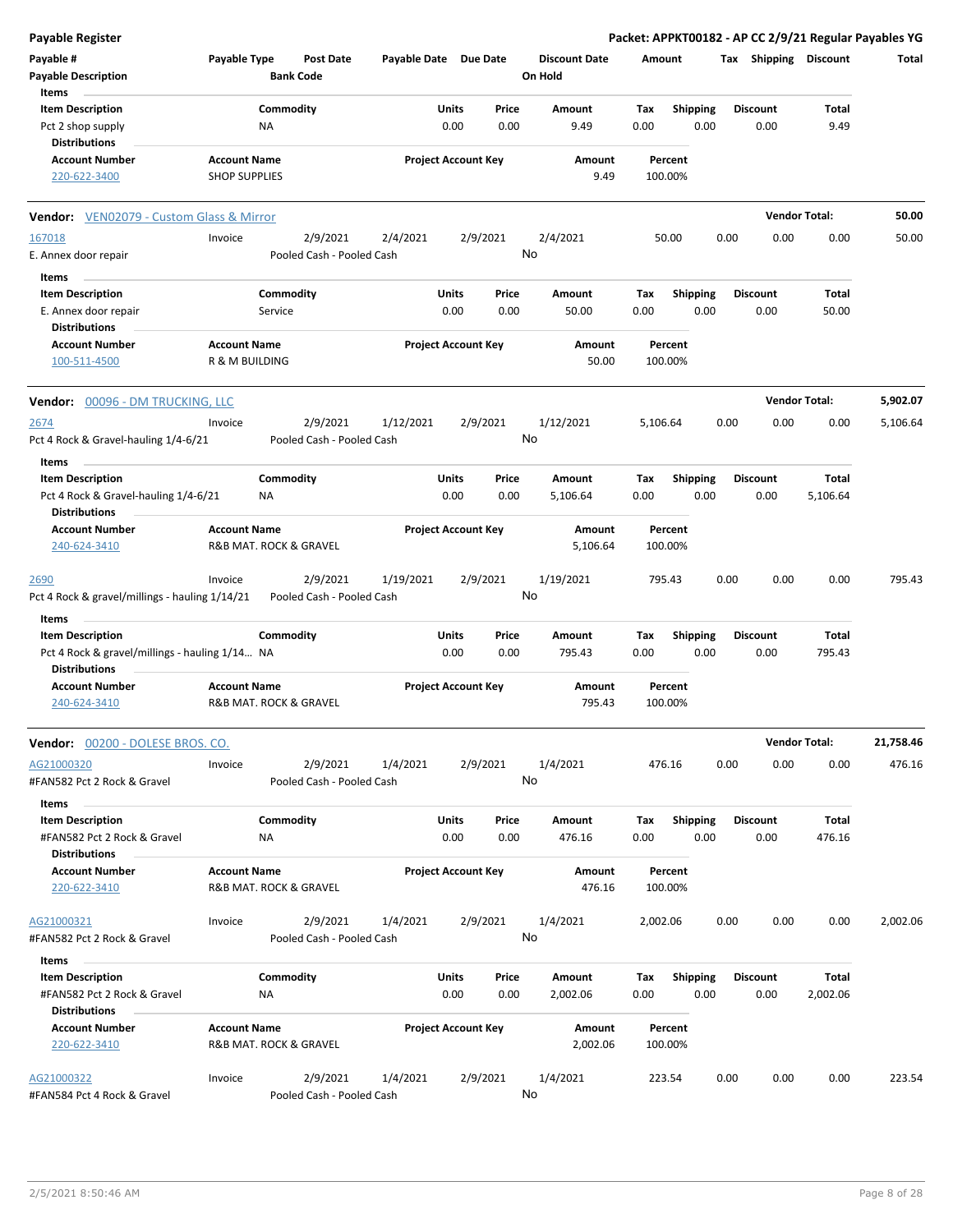| Payable #<br><b>Payable Description</b><br>Items                               | Payable Type                                  | Post Date<br><b>Bank Code</b>         | Payable Date Due Date |                            |               | <b>Discount Date</b><br>On Hold | Amount      |                         | Тах  | <b>Shipping</b>         | Discount          | Total    |
|--------------------------------------------------------------------------------|-----------------------------------------------|---------------------------------------|-----------------------|----------------------------|---------------|---------------------------------|-------------|-------------------------|------|-------------------------|-------------------|----------|
| <b>Item Description</b><br>#FAN584 Pct 4 Rock & Gravel<br>Distributions        | ΝA                                            | Commodity                             |                       | Units<br>0.00              | Price<br>0.00 | Amount<br>223.54                | Tax<br>0.00 | <b>Shipping</b><br>0.00 |      | <b>Discount</b><br>0.00 | Total<br>223.54   |          |
| <b>Account Number</b><br>240-624-3410                                          | <b>Account Name</b><br>R&B MAT. ROCK & GRAVEL |                                       |                       | <b>Project Account Key</b> |               | Amount<br>223.54                |             | Percent<br>100.00%      |      |                         |                   |          |
| AG21000323<br>#FAN584 Pct 4 Rock & Gravel                                      | Invoice                                       | 2/9/2021<br>Pooled Cash - Pooled Cash | 1/4/2021              |                            | 2/9/2021      | 1/4/2021<br>No                  | 1,592.64    |                         | 0.00 | 0.00                    | 0.00              | 1,592.64 |
| Items                                                                          |                                               |                                       |                       |                            |               |                                 |             |                         |      |                         |                   |          |
| <b>Item Description</b><br>#FAN584 Pct 4 Rock & Gravel                         | ΝA                                            | Commodity                             |                       | Units<br>0.00              | Price<br>0.00 | Amount<br>1,592.64              | Tax<br>0.00 | <b>Shipping</b><br>0.00 |      | <b>Discount</b><br>0.00 | Total<br>1,592.64 |          |
| <b>Distributions</b>                                                           |                                               |                                       |                       |                            |               |                                 |             |                         |      |                         |                   |          |
| <b>Account Number</b><br>240-624-3410                                          | <b>Account Name</b><br>R&B MAT. ROCK & GRAVEL |                                       |                       | <b>Project Account Key</b> |               | Amount<br>1,592.64              |             | Percent<br>100.00%      |      |                         |                   |          |
| AG21000904                                                                     | Invoice                                       | 2/9/2021                              | 1/5/2021              |                            | 2/9/2021      | 1/5/2021                        |             | 690.08                  | 0.00 | 0.00                    | 0.00              | 690.08   |
| #FAN582 Pct 2 Rock & Gravel                                                    |                                               | Pooled Cash - Pooled Cash             |                       |                            |               | No                              |             |                         |      |                         |                   |          |
| Items                                                                          |                                               |                                       |                       |                            |               |                                 |             |                         |      |                         |                   |          |
| <b>Item Description</b><br>#FAN582 Pct 2 Rock & Gravel<br><b>Distributions</b> | ΝA                                            | Commodity                             |                       | Units<br>0.00              | Price<br>0.00 | Amount<br>690.08                | Tax<br>0.00 | <b>Shipping</b><br>0.00 |      | <b>Discount</b><br>0.00 | Total<br>690.08   |          |
| <b>Account Number</b>                                                          | <b>Account Name</b>                           |                                       |                       | <b>Project Account Key</b> |               | Amount                          |             | Percent                 |      |                         |                   |          |
| 220-622-3410                                                                   | R&B MAT. ROCK & GRAVEL                        |                                       |                       |                            |               | 690.08                          |             | 100.00%                 |      |                         |                   |          |
| AG21000905<br>#FAN582 Pct 2 Rock & Gravel                                      | Invoice                                       | 2/9/2021<br>Pooled Cash - Pooled Cash | 1/5/2021              |                            | 2/9/2021      | 1/5/2021<br>No                  | 1,988.03    |                         | 0.00 | 0.00                    | 0.00              | 1,988.03 |
|                                                                                |                                               |                                       |                       |                            |               |                                 |             |                         |      |                         |                   |          |
| Items<br><b>Item Description</b>                                               |                                               | Commodity                             |                       | Units                      | Price         | Amount                          | Tax         | <b>Shipping</b>         |      | Discount                | Total             |          |
| #FAN582 Pct 2 Rock & Gravel<br><b>Distributions</b>                            | ΝA                                            |                                       |                       | 0.00                       | 0.00          | 1,988.03                        | 0.00        | 0.00                    |      | 0.00                    | 1,988.03          |          |
| <b>Account Number</b>                                                          | <b>Account Name</b>                           |                                       |                       | <b>Project Account Key</b> |               | Amount                          |             | Percent                 |      |                         |                   |          |
| 220-622-3410                                                                   | R&B MAT. ROCK & GRAVEL                        |                                       |                       |                            |               | 1,988.03                        |             | 100.00%                 |      |                         |                   |          |
| AG21000906<br>#FAN584 Pct 4 Rock & Gravel                                      | Invoice                                       | 2/9/2021<br>Pooled Cash - Pooled Cash | 1/5/2021              |                            | 2/9/2021      | 1/5/2021<br>No                  | 1,821.52    |                         | 0.00 | 0.00                    | 0.00              | 1,821.52 |
|                                                                                |                                               |                                       |                       |                            |               |                                 |             |                         |      |                         |                   |          |
| Items                                                                          |                                               |                                       |                       |                            |               |                                 |             |                         |      |                         |                   |          |
| <b>Item Description</b><br>#FAN584 Pct 4 Rock & Gravel<br><b>Distributions</b> | NA                                            | Commodity                             |                       | Units<br>0.00              | Price<br>0.00 | Amount<br>1,821.52              | Tax<br>0.00 | <b>Shipping</b><br>0.00 |      | <b>Discount</b><br>0.00 | Total<br>1,821.52 |          |
| <b>Account Number</b><br>240-624-3410                                          | <b>Account Name</b><br>R&B MAT. ROCK & GRAVEL |                                       |                       | <b>Project Account Key</b> |               | Amount<br>1,821.52              |             | Percent<br>100.00%      |      |                         |                   |          |
| AG21001477                                                                     | Invoice                                       | 2/9/2021                              | 1/6/2021              |                            | 2/9/2021      | 1/6/2021                        |             | 463.27                  | 0.00 | 0.00                    | 0.00              | 463.27   |
| #FAN582 Pct 2 Rock & Gravel                                                    |                                               | Pooled Cash - Pooled Cash             |                       |                            |               | No                              |             |                         |      |                         |                   |          |
| Items<br><b>Item Description</b><br>#FAN582 Pct 2 Rock & Gravel                | <b>NA</b>                                     | Commodity                             |                       | Units<br>0.00              | Price<br>0.00 | Amount<br>463.27                | Tax<br>0.00 | <b>Shipping</b><br>0.00 |      | <b>Discount</b><br>0.00 | Total<br>463.27   |          |
| <b>Distributions</b>                                                           |                                               |                                       |                       |                            |               |                                 |             |                         |      |                         |                   |          |
| <b>Account Number</b><br>220-622-3410                                          | <b>Account Name</b><br>R&B MAT. ROCK & GRAVEL |                                       |                       | <b>Project Account Key</b> |               | Amount<br>463.27                |             | Percent<br>100.00%      |      |                         |                   |          |
| AG21001478<br>#FAN582 Pct 2 Rock & Gravel                                      | Invoice                                       | 2/9/2021<br>Pooled Cash - Pooled Cash | 1/6/2021              |                            | 2/9/2021      | 1/6/2021<br>No                  | 1,460.77    |                         | 0.00 | 0.00                    | 0.00              | 1,460.77 |
| Items                                                                          |                                               |                                       |                       |                            |               |                                 |             |                         |      |                         |                   |          |
| <b>Item Description</b><br>#FAN582 Pct 2 Rock & Gravel<br><b>Distributions</b> | ΝA                                            | Commodity                             |                       | Units<br>0.00              | Price<br>0.00 | Amount<br>1,460.77              | Tax<br>0.00 | <b>Shipping</b><br>0.00 |      | Discount<br>0.00        | Total<br>1,460.77 |          |
| <b>Account Number</b>                                                          | <b>Account Name</b>                           |                                       |                       | <b>Project Account Key</b> |               | Amount                          |             | Percent                 |      |                         |                   |          |

220-622-3410 R&B MAT. ROCK & GRAVEL 1,460.77 100.00%

**Payable Register Packet: APPKT00182 - AP CC 2/9/21 Regular Payables YG**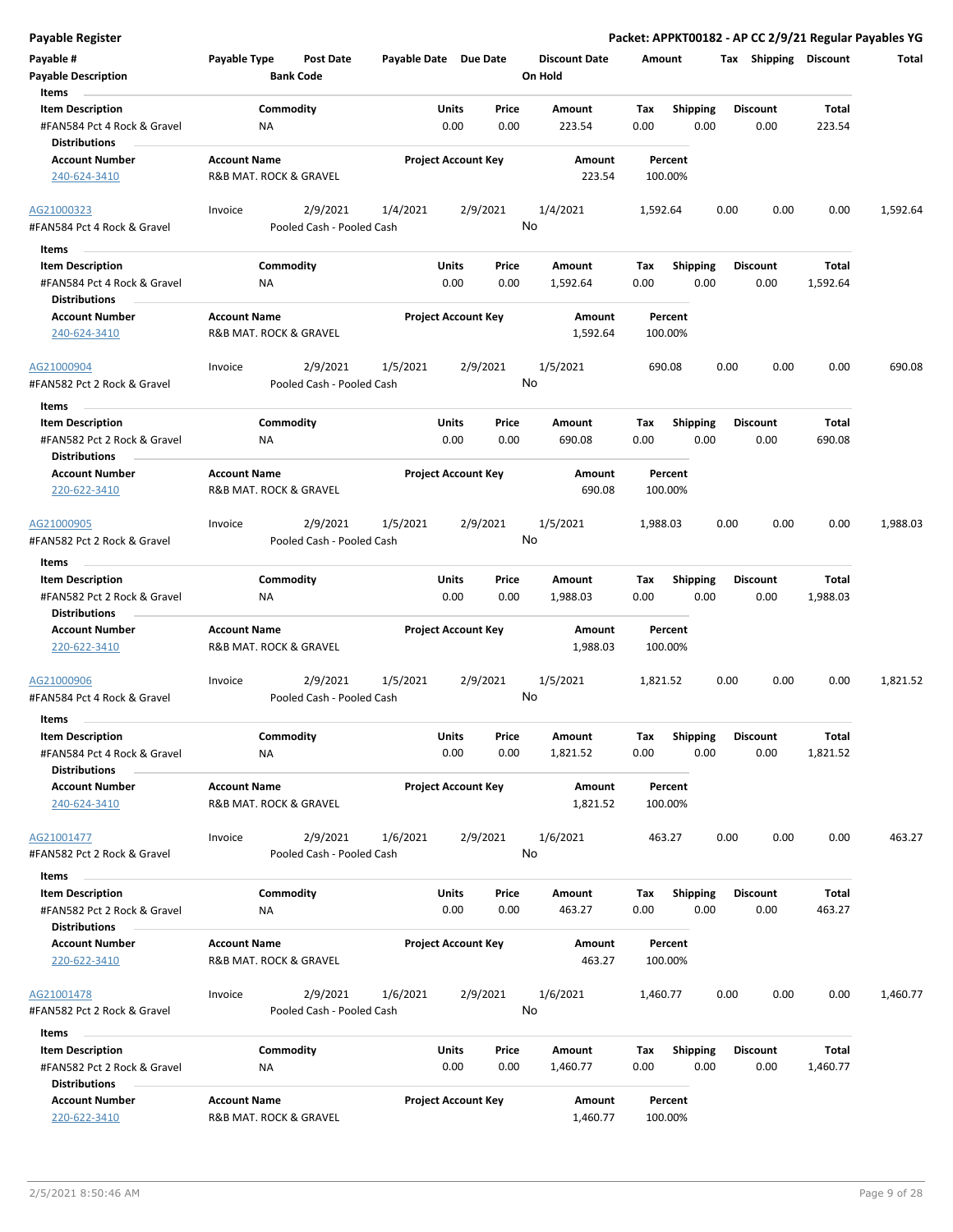| Payable Register                                       |                     |                        |                                       |                       |                            |               |                         |             |                    |      |                       |        | Packet: APPKT00182 - AP CC 2/9/21 Regular Payables YG |
|--------------------------------------------------------|---------------------|------------------------|---------------------------------------|-----------------------|----------------------------|---------------|-------------------------|-------------|--------------------|------|-----------------------|--------|-------------------------------------------------------|
| Payable #                                              | Payable Type        |                        | <b>Post Date</b>                      | Payable Date Due Date |                            |               | <b>Discount Date</b>    | Amount      |                    |      | Tax Shipping Discount |        | Total                                                 |
| <b>Payable Description</b>                             |                     | <b>Bank Code</b>       |                                       |                       |                            |               | On Hold                 |             |                    |      |                       |        |                                                       |
| AG21001479<br>#FAN584 Pct 4 Rock & Gravel              | Invoice             |                        | 2/9/2021<br>Pooled Cash - Pooled Cash | 1/6/2021              |                            | 2/9/2021      | 1/6/2021<br>No          |             | 198.16             | 0.00 | 0.00                  | 0.00   | 198.16                                                |
| Items                                                  |                     |                        |                                       |                       |                            |               |                         |             |                    |      |                       |        |                                                       |
| <b>Item Description</b>                                |                     | Commodity              |                                       |                       | Units                      | Price         | Amount                  | Tax         | <b>Shipping</b>    |      | <b>Discount</b>       | Total  |                                                       |
| #FAN584 Pct 4 Rock & Gravel                            |                     | ΝA                     |                                       |                       | 0.00                       | 0.00          | 198.16                  | 0.00        |                    | 0.00 | 0.00                  | 198.16 |                                                       |
| <b>Distributions</b>                                   |                     |                        |                                       |                       |                            |               |                         |             |                    |      |                       |        |                                                       |
| <b>Account Number</b>                                  | <b>Account Name</b> |                        |                                       |                       | <b>Project Account Key</b> |               | Amount                  |             | Percent            |      |                       |        |                                                       |
| 240-624-3410                                           |                     | R&B MAT. ROCK & GRAVEL |                                       |                       |                            |               | 198.16                  |             | 100.00%            |      |                       |        |                                                       |
| AG21001480                                             | Invoice             |                        | 2/9/2021                              | 1/6/2021              |                            | 2/9/2021      | 1/6/2021                |             | 392.88             | 0.00 | 0.00                  | 0.00   | 392.88                                                |
| #FAN584 Pct 4 Rock & Gravel<br>Items                   |                     |                        | Pooled Cash - Pooled Cash             |                       |                            |               | No                      |             |                    |      |                       |        |                                                       |
| <b>Item Description</b>                                |                     | Commodity              |                                       |                       | Units                      | Price         | Amount                  | Tax         | <b>Shipping</b>    |      | <b>Discount</b>       | Total  |                                                       |
| #FAN584 Pct 4 Rock & Gravel<br><b>Distributions</b>    |                     | <b>NA</b>              |                                       |                       | 0.00                       | 0.00          | 392.88                  | 0.00        |                    | 0.00 | 0.00                  | 392.88 |                                                       |
| <b>Account Number</b><br>240-624-3410                  | <b>Account Name</b> | R&B MAT. ROCK & GRAVEL |                                       |                       | <b>Project Account Key</b> |               | <b>Amount</b><br>392.88 |             | Percent<br>100.00% |      |                       |        |                                                       |
|                                                        |                     |                        |                                       |                       |                            |               |                         |             |                    |      |                       |        |                                                       |
| AG21002019                                             | Invoice             |                        | 2/9/2021                              | 1/7/2021              |                            | 2/9/2021      | 1/7/2021                |             | 467.66             | 0.00 | 0.00                  | 0.00   | 467.66                                                |
| #FAN582 Pct 2 Rock & Gravel                            |                     |                        | Pooled Cash - Pooled Cash             |                       |                            |               | No                      |             |                    |      |                       |        |                                                       |
| Items                                                  |                     |                        |                                       |                       |                            |               |                         |             |                    |      |                       |        |                                                       |
| <b>Item Description</b>                                |                     | Commodity              |                                       |                       | Units                      | Price         | Amount                  | Tax         | <b>Shipping</b>    |      | <b>Discount</b>       | Total  |                                                       |
| #FAN582 Pct 2 Rock & Gravel                            |                     | ΝA                     |                                       |                       | 0.00                       | 0.00          | 467.66                  | 0.00        |                    | 0.00 | 0.00                  | 467.66 |                                                       |
| <b>Distributions</b>                                   |                     |                        |                                       |                       |                            |               |                         |             |                    |      |                       |        |                                                       |
| <b>Account Number</b><br>220-622-3410                  | <b>Account Name</b> | R&B MAT. ROCK & GRAVEL |                                       |                       | <b>Project Account Key</b> |               | Amount<br>467.66        |             | Percent<br>100.00% |      |                       |        |                                                       |
| AG21002563<br>#FAN582 Pct 2 Rock & Gravel              | Invoice             |                        | 2/9/2021<br>Pooled Cash - Pooled Cash | 1/8/2021              |                            | 2/9/2021      | 1/8/2021<br>No          |             | 235.03             | 0.00 | 0.00                  | 0.00   | 235.03                                                |
|                                                        |                     |                        |                                       |                       |                            |               |                         |             |                    |      |                       |        |                                                       |
| Items<br><b>Item Description</b>                       |                     | Commodity              |                                       |                       | Units                      | Price         | Amount                  | Tax         | Shipping           |      | <b>Discount</b>       | Total  |                                                       |
| #FAN582 Pct 2 Rock & Gravel                            |                     | ΝA                     |                                       |                       | 0.00                       | 0.00          | 235.03                  | 0.00        |                    | 0.00 | 0.00                  | 235.03 |                                                       |
| <b>Distributions</b>                                   |                     |                        |                                       |                       |                            |               |                         |             |                    |      |                       |        |                                                       |
| <b>Account Number</b>                                  | <b>Account Name</b> |                        |                                       |                       | <b>Project Account Key</b> |               | Amount                  |             | Percent            |      |                       |        |                                                       |
| 220-622-3410                                           |                     | R&B MAT. ROCK & GRAVEL |                                       |                       |                            |               | 235.03                  |             | 100.00%            |      |                       |        |                                                       |
| AG21002564                                             | Invoice             |                        | 2/9/2021                              | 1/8/2021              |                            | 2/9/2021      | 1/8/2021                |             | 430.78             | 0.00 | 0.00                  | 0.00   | 430.78                                                |
| #FAN584 Pct 4 Rock & Gravel                            |                     |                        | Pooled Cash - Pooled Cash             |                       |                            |               | No                      |             |                    |      |                       |        |                                                       |
| Items                                                  |                     |                        |                                       |                       |                            |               |                         |             |                    |      | <b>Discount</b>       | Total  |                                                       |
| <b>Item Description</b><br>#FAN584 Pct 4 Rock & Gravel |                     | Commodity<br><b>NA</b> |                                       |                       | Units<br>0.00              | Price<br>0.00 | Amount<br>430.78        | Tax<br>0.00 | Shipping           | 0.00 | 0.00                  | 430.78 |                                                       |
| <b>Distributions</b>                                   |                     |                        |                                       |                       |                            |               |                         |             |                    |      |                       |        |                                                       |
| <b>Account Number</b><br>240-624-3410                  | <b>Account Name</b> | R&B MAT. ROCK & GRAVEL |                                       |                       | <b>Project Account Key</b> |               | Amount<br>430.78        |             | Percent<br>100.00% |      |                       |        |                                                       |
| AG21003235                                             | Invoice             |                        | 2/9/2021                              | 1/11/2021             |                            | 2/9/2021      | 1/11/2021               |             | 460.70             | 0.00 | 0.00                  | 0.00   | 460.70                                                |
| #FAN582 Pct 2 Rock & Gravel                            |                     |                        | Pooled Cash - Pooled Cash             |                       |                            |               | No                      |             |                    |      |                       |        |                                                       |
| Items                                                  |                     |                        |                                       |                       |                            |               |                         |             |                    |      |                       |        |                                                       |
| <b>Item Description</b>                                |                     | Commodity              |                                       |                       | Units                      | Price         | Amount                  | Tax         | <b>Shipping</b>    |      | <b>Discount</b>       | Total  |                                                       |
| #FAN582 Pct 2 Rock & Gravel                            |                     | ΝA                     |                                       |                       | 0.00                       | 0.00          | 460.70                  | 0.00        |                    | 0.00 | 0.00                  | 460.70 |                                                       |
| <b>Distributions</b>                                   |                     |                        |                                       |                       |                            |               |                         |             |                    |      |                       |        |                                                       |
| <b>Account Number</b><br>220-622-3410                  | <b>Account Name</b> | R&B MAT. ROCK & GRAVEL |                                       |                       | <b>Project Account Key</b> |               | Amount<br>460.70        |             | Percent<br>100.00% |      |                       |        |                                                       |
| AG21003895                                             | Invoice             |                        | 2/9/2021                              | 1/12/2021             |                            | 2/9/2021      | 1/12/2021               |             | 693.53             | 0.00 | 0.00                  | 0.00   | 693.53                                                |
| #FAN582 Pct 2 Rock & Gravel                            |                     |                        | Pooled Cash - Pooled Cash             |                       |                            |               | No                      |             |                    |      |                       |        |                                                       |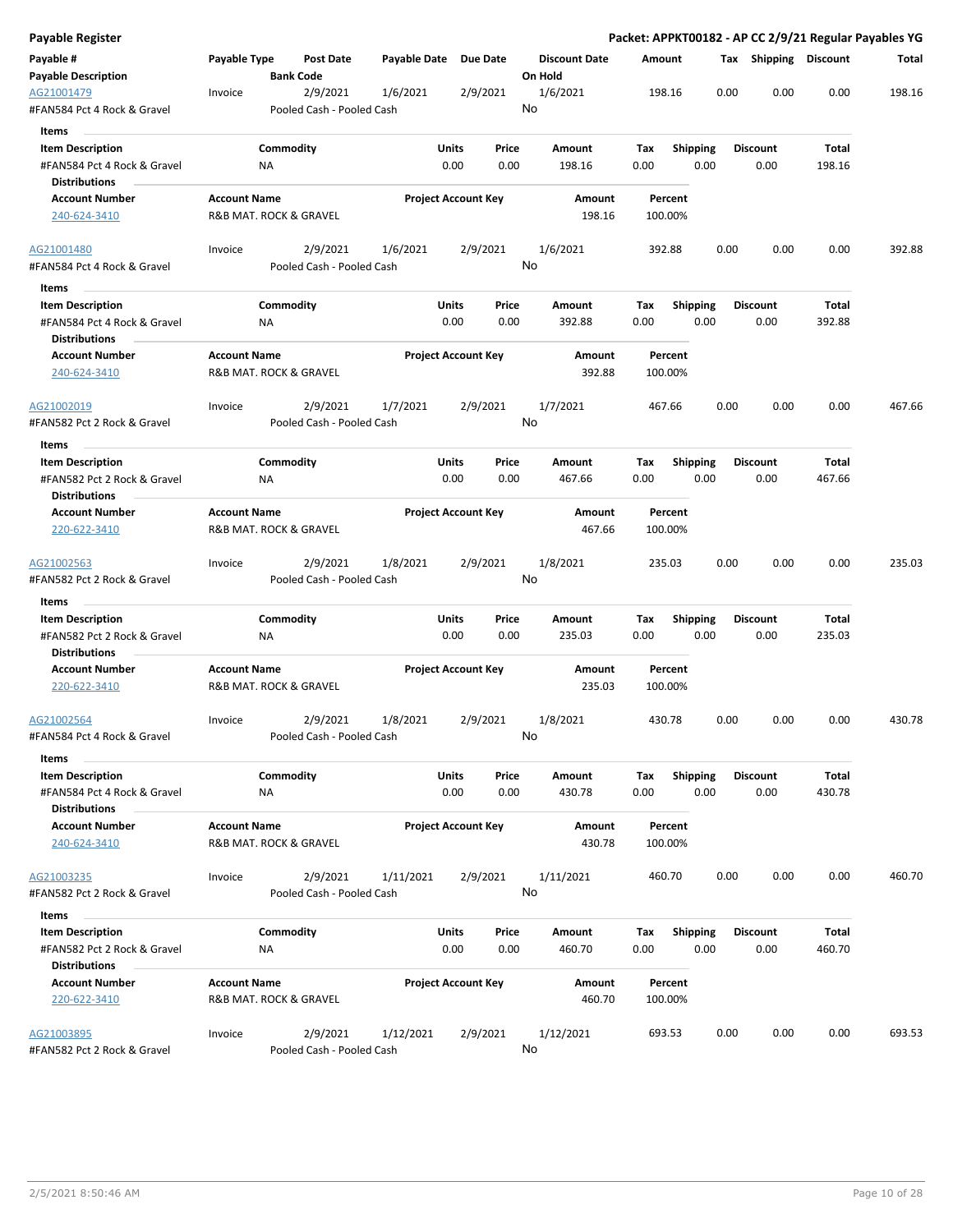| Payable #                                           | Payable Type           | Post Date                             | Payable Date Due Date |                                |         | <b>Discount Date</b> | Amount  |                         | Tax  | Shipping        | <b>Discount</b> | Total  |
|-----------------------------------------------------|------------------------|---------------------------------------|-----------------------|--------------------------------|---------|----------------------|---------|-------------------------|------|-----------------|-----------------|--------|
| <b>Payable Description</b><br>Items                 |                        | <b>Bank Code</b>                      |                       |                                | On Hold |                      |         |                         |      |                 |                 |        |
| <b>Item Description</b>                             |                        | Commodity                             |                       | Units<br>Price                 |         | Amount               | Tax     | <b>Shipping</b>         |      | <b>Discount</b> | Total           |        |
| #FAN582 Pct 2 Rock & Gravel<br><b>Distributions</b> | ΝA                     |                                       |                       | 0.00<br>0.00                   |         | 693.53               | 0.00    | 0.00                    |      | 0.00            | 693.53          |        |
| <b>Account Number</b>                               | <b>Account Name</b>    |                                       |                       | <b>Project Account Key</b>     |         | Amount               | Percent |                         |      |                 |                 |        |
| 220-622-3410                                        | R&B MAT. ROCK & GRAVEL |                                       |                       |                                |         | 693.53               | 100.00% |                         |      |                 |                 |        |
| AG21004553<br>#FAN582 Pct 2 Rock & Gravel           | Invoice                | 2/9/2021<br>Pooled Cash - Pooled Cash | 1/13/2021             | 2/9/2021                       | No      | 1/13/2021            | 196.08  |                         | 0.00 | 0.00            | 0.00            | 196.08 |
|                                                     |                        |                                       |                       |                                |         |                      |         |                         |      |                 |                 |        |
| Items                                               |                        |                                       |                       |                                |         |                      |         |                         |      |                 |                 |        |
| <b>Item Description</b>                             |                        | Commodity                             |                       | Units<br>Price<br>0.00<br>0.00 |         | Amount               | Tax     | <b>Shipping</b><br>0.00 |      | <b>Discount</b> | Total           |        |
| #FAN582 Pct 2 Rock & Gravel<br><b>Distributions</b> | ΝA                     |                                       |                       |                                |         | 196.08               | 0.00    |                         |      | 0.00            | 196.08          |        |
| <b>Account Number</b>                               | <b>Account Name</b>    |                                       |                       | <b>Project Account Key</b>     |         | Amount               | Percent |                         |      |                 |                 |        |
| 220-622-3410                                        | R&B MAT. ROCK & GRAVEL |                                       |                       |                                |         | 196.08               | 100.00% |                         |      |                 |                 |        |
| AG21004554                                          | Invoice                | 2/9/2021                              | 1/13/2021             | 2/9/2021                       |         | 1/13/2021            | 228.91  |                         | 0.00 | 0.00            | 0.00            | 228.91 |
| #FAN582 Pct 2 Rock & Gravel                         |                        | Pooled Cash - Pooled Cash             |                       |                                | No      |                      |         |                         |      |                 |                 |        |
| Items<br><b>Item Description</b>                    |                        | Commodity                             |                       | Units<br>Price                 |         | Amount               | Tax     | <b>Shipping</b>         |      | <b>Discount</b> | Total           |        |
| #FAN582 Pct 2 Rock & Gravel                         | ΝA                     |                                       |                       | 0.00<br>0.00                   |         | 228.91               | 0.00    | 0.00                    |      | 0.00            | 228.91          |        |
| <b>Distributions</b>                                |                        |                                       |                       |                                |         |                      |         |                         |      |                 |                 |        |
| <b>Account Number</b>                               | <b>Account Name</b>    |                                       |                       | <b>Project Account Key</b>     |         | Amount               | Percent |                         |      |                 |                 |        |
| 220-622-3410                                        | R&B MAT. ROCK & GRAVEL |                                       |                       |                                |         | 228.91               | 100.00% |                         |      |                 |                 |        |
| AG21004555                                          | Invoice                | 2/9/2021                              | 1/13/2021             | 2/9/2021                       |         | 1/13/2021            | 388.24  |                         | 0.00 | 0.00            | 0.00            | 388.24 |
| #FAN582 Pct 2 Rock & Gravel                         |                        | Pooled Cash - Pooled Cash             |                       |                                | No      |                      |         |                         |      |                 |                 |        |
| Items                                               |                        |                                       |                       |                                |         |                      |         |                         |      |                 |                 |        |
| <b>Item Description</b>                             |                        | Commodity                             |                       | Units<br>Price                 |         | Amount               | Tax     | <b>Shipping</b>         |      | <b>Discount</b> | Total           |        |
| #FAN582 Pct 2 Rock & Gravel<br><b>Distributions</b> | ΝA                     |                                       |                       | 0.00<br>0.00                   |         | 388.24               | 0.00    | 0.00                    |      | 0.00            | 388.24          |        |
| <b>Account Number</b>                               | <b>Account Name</b>    |                                       |                       | <b>Project Account Key</b>     |         | Amount               | Percent |                         |      |                 |                 |        |
| 220-622-3410                                        | R&B MAT. ROCK & GRAVEL |                                       |                       |                                |         | 388.24               | 100.00% |                         |      |                 |                 |        |
| AG21004556<br>#FAN584 Pct 4 Rock & Gravel           | Invoice                | 2/9/2021<br>Pooled Cash - Pooled Cash | 1/13/2021             | 2/9/2021                       | No      | 1/13/2021            | 424.54  |                         | 0.00 | 0.00            | 0.00            | 424.54 |
|                                                     |                        |                                       |                       |                                |         |                      |         |                         |      |                 |                 |        |
| <b>Items</b>                                        |                        |                                       |                       |                                |         |                      |         |                         |      |                 |                 |        |
| <b>Item Description</b>                             |                        | Commodity                             |                       | Units<br>Price                 |         | Amount               | Tax     | <b>Shipping</b>         |      | <b>Discount</b> | Total           |        |
| #FAN584 Pct 4 Rock & Gravel<br><b>Distributions</b> | ΝA                     |                                       |                       | 0.00<br>0.00                   |         | 424.54               | 0.00    | 0.00                    |      | 0.00            | 424.54          |        |
| <b>Account Number</b>                               | <b>Account Name</b>    |                                       |                       | <b>Project Account Key</b>     |         | Amount               | Percent |                         |      |                 |                 |        |
| 240-624-3410                                        | R&B MAT. ROCK & GRAVEL |                                       |                       |                                |         | 424.54               | 100.00% |                         |      |                 |                 |        |
| AG21004557                                          | Invoice                | 2/9/2021                              | 1/13/2021             | 2/9/2021                       |         | 1/13/2021            | 504.24  |                         | 0.00 | 0.00            | 0.00            | 504.24 |
| #FAN584 Pct 4 Rock & Gravel                         |                        | Pooled Cash - Pooled Cash             |                       |                                | No      |                      |         |                         |      |                 |                 |        |
| Items                                               |                        |                                       |                       |                                |         |                      |         |                         |      |                 |                 |        |
| <b>Item Description</b>                             |                        | Commodity                             |                       | Units<br>Price                 |         | Amount               | Tax     | <b>Shipping</b>         |      | <b>Discount</b> | Total           |        |
| #FAN584 Pct 4 Rock & Gravel                         | ΝA                     |                                       |                       | 0.00<br>0.00                   |         | 504.24               | 0.00    | 0.00                    |      | 0.00            | 504.24          |        |
| <b>Distributions</b>                                |                        |                                       |                       |                                |         |                      |         |                         |      |                 |                 |        |
| <b>Account Number</b>                               | <b>Account Name</b>    |                                       |                       | <b>Project Account Key</b>     |         | Amount               | Percent |                         |      |                 |                 |        |
| 240-624-3410                                        | R&B MAT. ROCK & GRAVEL |                                       |                       |                                |         | 504.24               | 100.00% |                         |      |                 |                 |        |
| AG21005202                                          | Invoice                | 2/9/2021                              | 1/14/2021             | 2/9/2021                       |         | 1/14/2021            | 205.68  |                         | 0.00 | 0.00            | 0.00            | 205.68 |
| #FAN584 Pct 4 Rock & Gravel                         |                        | Pooled Cash - Pooled Cash             |                       |                                | No      |                      |         |                         |      |                 |                 |        |
| Items                                               |                        |                                       |                       |                                |         |                      |         |                         |      |                 |                 |        |
| <b>Item Description</b>                             |                        | Commodity                             |                       | Units<br>Price                 |         | Amount               | Tax     | <b>Shipping</b>         |      | Discount        | Total           |        |
| #FAN584 Pct 4 Rock & Gravel<br><b>Distributions</b> | ΝA                     |                                       |                       | 0.00<br>0.00                   |         | 205.68               | 0.00    | 0.00                    |      | 0.00            | 205.68          |        |
| <b>Account Number</b>                               | <b>Account Name</b>    |                                       |                       | <b>Project Account Key</b>     |         | Amount               | Percent |                         |      |                 |                 |        |
| 240-624-3410                                        | R&B MAT. ROCK & GRAVEL |                                       |                       |                                |         | 205.68               | 100.00% |                         |      |                 |                 |        |

**Payable Register Packet: APPKT00182 - AP CC 2/9/21 Regular Payables YG**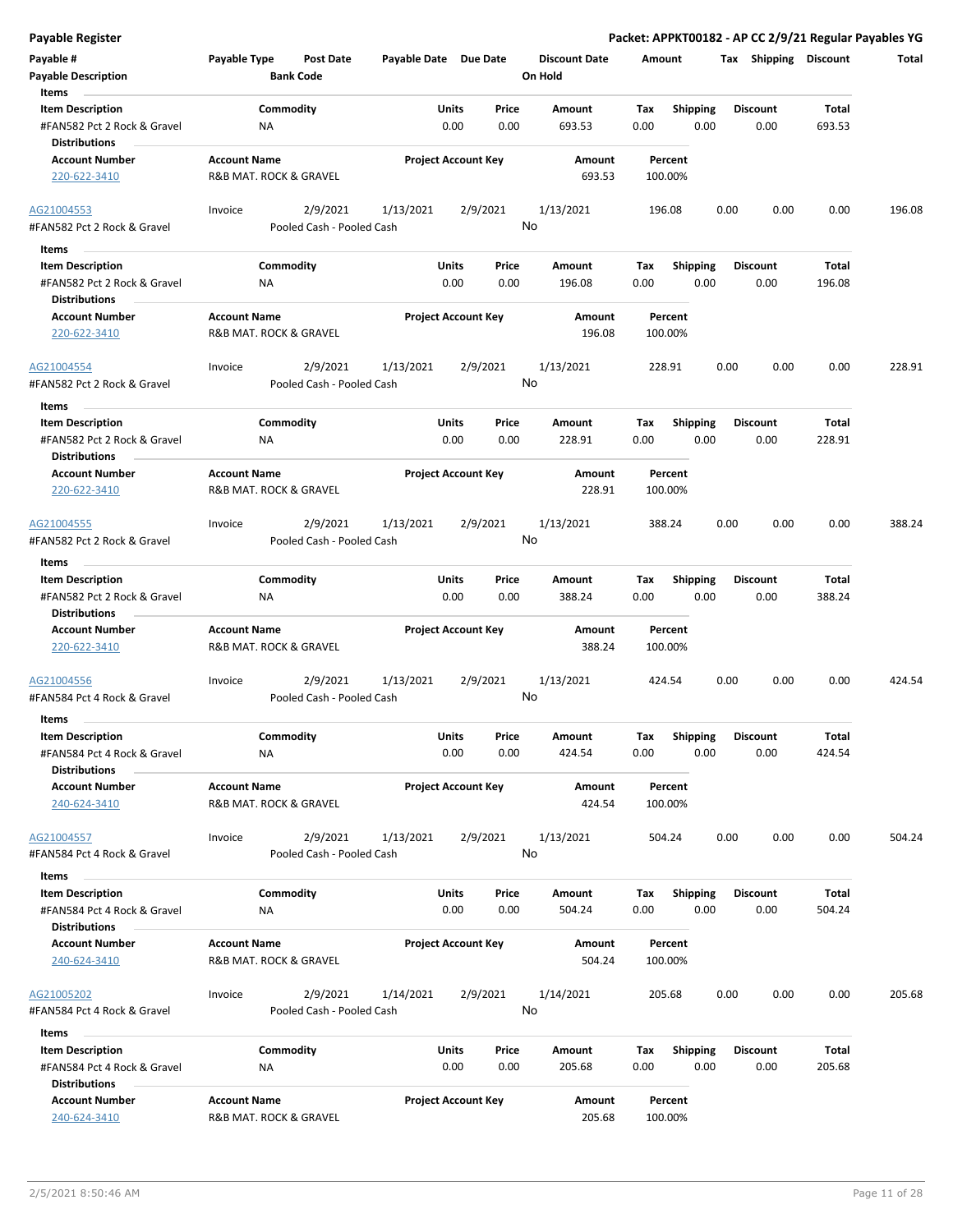| Payable Register                                    |                     |                                       |                       |                            |                                 |          |                 |                       |          | Packet: APPKT00182 - AP CC 2/9/21 Regular Payables YG |
|-----------------------------------------------------|---------------------|---------------------------------------|-----------------------|----------------------------|---------------------------------|----------|-----------------|-----------------------|----------|-------------------------------------------------------|
| Payable #<br><b>Payable Description</b>             | Payable Type        | Post Date<br><b>Bank Code</b>         | Payable Date Due Date |                            | <b>Discount Date</b><br>On Hold | Amount   |                 | Tax Shipping Discount |          | Total                                                 |
| AG21005203<br>#FAN584 Pct 4 Rock & Gravel           | Invoice             | 2/9/2021<br>Pooled Cash - Pooled Cash | 1/14/2021             | 2/9/2021                   | 1/14/2021<br>No                 | 247.35   | 0.00            | 0.00                  | 0.00     | 247.35                                                |
| Items                                               |                     |                                       |                       |                            |                                 |          |                 |                       |          |                                                       |
| <b>Item Description</b>                             |                     | Commodity                             |                       | Units<br>Price             | Amount                          | Tax      | <b>Shipping</b> | <b>Discount</b>       | Total    |                                                       |
| #FAN584 Pct 4 Rock & Gravel                         |                     | ΝA                                    |                       | 0.00<br>0.00               | 247.35                          | 0.00     | 0.00            | 0.00                  | 247.35   |                                                       |
| <b>Distributions</b>                                |                     |                                       |                       |                            |                                 |          |                 |                       |          |                                                       |
| <b>Account Number</b>                               | <b>Account Name</b> |                                       |                       | <b>Project Account Key</b> | Amount                          | Percent  |                 |                       |          |                                                       |
| 240-624-3410                                        |                     | R&B MAT. ROCK & GRAVEL                |                       |                            | 247.35                          | 100.00%  |                 |                       |          |                                                       |
| AG21005868                                          | Invoice             | 2/9/2021                              | 1/15/2021             | 2/9/2021                   | 1/15/2021                       | 1,021.37 | 0.00            | 0.00                  | 0.00     | 1,021.37                                              |
| #FAN584 Pct 4 Rock & Gravel<br>Items                |                     | Pooled Cash - Pooled Cash             |                       |                            | No                              |          |                 |                       |          |                                                       |
| <b>Item Description</b>                             |                     | Commodity                             |                       | Units<br>Price             | Amount                          | Tax      | <b>Shipping</b> | <b>Discount</b>       | Total    |                                                       |
| #FAN584 Pct 4 Rock & Gravel<br><b>Distributions</b> |                     | ΝA                                    |                       | 0.00<br>0.00               | 1,021.37                        | 0.00     | 0.00            | 0.00                  | 1,021.37 |                                                       |
| <b>Account Number</b>                               | <b>Account Name</b> |                                       |                       | <b>Project Account Key</b> | Amount                          | Percent  |                 |                       |          |                                                       |
| 240-624-3410                                        |                     | R&B MAT. ROCK & GRAVEL                |                       |                            | 1,021.37                        | 100.00%  |                 |                       |          |                                                       |
| AG21009227                                          | Invoice             | 2/9/2021                              | 1/22/2021             | 2/9/2021                   | 1/22/2021                       | 228.69   | 0.00            | 0.00                  | 0.00     | 228.69                                                |
| #FAN582 Pct 2 Rock & Gravel                         |                     | Pooled Cash - Pooled Cash             |                       |                            | No                              |          |                 |                       |          |                                                       |
| Items                                               |                     |                                       |                       |                            |                                 |          |                 |                       |          |                                                       |
| <b>Item Description</b>                             |                     | Commodity                             |                       | Units<br>Price             | Amount                          | Tax      | <b>Shipping</b> | <b>Discount</b>       | Total    |                                                       |
| #FAN582 Pct 2 Rock & Gravel<br><b>Distributions</b> |                     | <b>NA</b>                             |                       | 0.00<br>0.00               | 228.69                          | 0.00     | 0.00            | 0.00                  | 228.69   |                                                       |
| <b>Account Number</b>                               | <b>Account Name</b> |                                       |                       | <b>Project Account Key</b> | Amount                          | Percent  |                 |                       |          |                                                       |
| 220-622-3410                                        |                     | R&B MAT. ROCK & GRAVEL                |                       |                            | 228.69                          | 100.00%  |                 |                       |          |                                                       |
| AG21009228<br>#FAN582 Pct 2 Rock & Gravel           | Invoice             | 2/9/2021<br>Pooled Cash - Pooled Cash | 1/22/2021             | 2/9/2021                   | 1/22/2021<br>No                 | 214.58   | 0.00            | 0.00                  | 0.00     | 214.58                                                |
| Items                                               |                     |                                       |                       |                            |                                 |          |                 |                       |          |                                                       |
| <b>Item Description</b>                             |                     | Commodity                             |                       | Units<br>Price             | Amount                          | Tax      | <b>Shipping</b> | Discount              | Total    |                                                       |
| #FAN582 Pct 2 Rock & Gravel<br><b>Distributions</b> |                     | ΝA                                    |                       | 0.00<br>0.00               | 214.58                          | 0.00     | 0.00            | 0.00                  | 214.58   |                                                       |
| <b>Account Number</b>                               | <b>Account Name</b> |                                       |                       | <b>Project Account Key</b> | Amount                          | Percent  |                 |                       |          |                                                       |
| 220-622-3410                                        |                     | R&B MAT. ROCK & GRAVEL                |                       |                            | 214.58                          | 100.00%  |                 |                       |          |                                                       |
| AG21009859                                          | Invoice             | 2/9/2021                              | 1/25/2021             | 2/9/2021                   | 1/25/2021                       | 1,055.84 | 0.00            | 0.00                  | 0.00     | 1,055.84                                              |
| #FAN582 Pct 2 Rock & Gravel<br>Items                |                     | Pooled Cash - Pooled Cash             |                       |                            | No                              |          |                 |                       |          |                                                       |
| <b>Item Description</b>                             |                     | Commodity                             |                       | Units<br>Price             | Amount                          | Tax      | <b>Shipping</b> | <b>Discount</b>       | Total    |                                                       |
| #FAN582 Pct 2 Rock & Gravel                         |                     | <b>NA</b>                             |                       | 0.00<br>0.00               | 1,055.84                        | 0.00     | 0.00            | 0.00                  | 1,055.84 |                                                       |
| <b>Distributions</b>                                |                     |                                       |                       |                            |                                 |          |                 |                       |          |                                                       |
| <b>Account Number</b>                               | <b>Account Name</b> |                                       |                       | <b>Project Account Key</b> | Amount                          | Percent  |                 |                       |          |                                                       |
| 220-622-3410                                        |                     | R&B MAT. ROCK & GRAVEL                |                       |                            | 1,055.84                        | 100.00%  |                 |                       |          |                                                       |
| AG21009860                                          | Invoice             | 2/9/2021                              | 1/25/2021             | 2/9/2021                   | 1/25/2021                       | 173.33   | 0.00            | 0.00                  | 0.00     | 173.33                                                |
| #FAN582 Pct 2 Rock & Gravel                         |                     | Pooled Cash - Pooled Cash             |                       |                            | No                              |          |                 |                       |          |                                                       |
| Items                                               |                     |                                       |                       |                            |                                 |          |                 |                       |          |                                                       |
| <b>Item Description</b>                             |                     | Commodity                             |                       | Units<br>Price             | Amount                          | Tax      | <b>Shipping</b> | <b>Discount</b>       | Total    |                                                       |
| #FAN582 Pct 2 Rock & Gravel                         |                     | ΝA                                    |                       | 0.00<br>0.00               | 173.33                          | 0.00     | 0.00            | 0.00                  | 173.33   |                                                       |
| <b>Distributions</b>                                |                     |                                       |                       |                            |                                 |          |                 |                       |          |                                                       |
| <b>Account Number</b>                               | <b>Account Name</b> |                                       |                       | <b>Project Account Key</b> | Amount                          | Percent  |                 |                       |          |                                                       |
| 220-622-3410                                        |                     | R&B MAT. ROCK & GRAVEL                |                       |                            | 173.33                          | 100.00%  |                 |                       |          |                                                       |
| AG21009861                                          | Invoice             | 2/9/2021                              | 1/25/2021             | 2/9/2021                   | 1/25/2021                       | 188.48   | 0.00            | 0.00                  | 0.00     | 188.48                                                |
| #FAN582 Pct 2 Rock & Gravel                         |                     | Pooled Cash - Pooled Cash             |                       |                            | No                              |          |                 |                       |          |                                                       |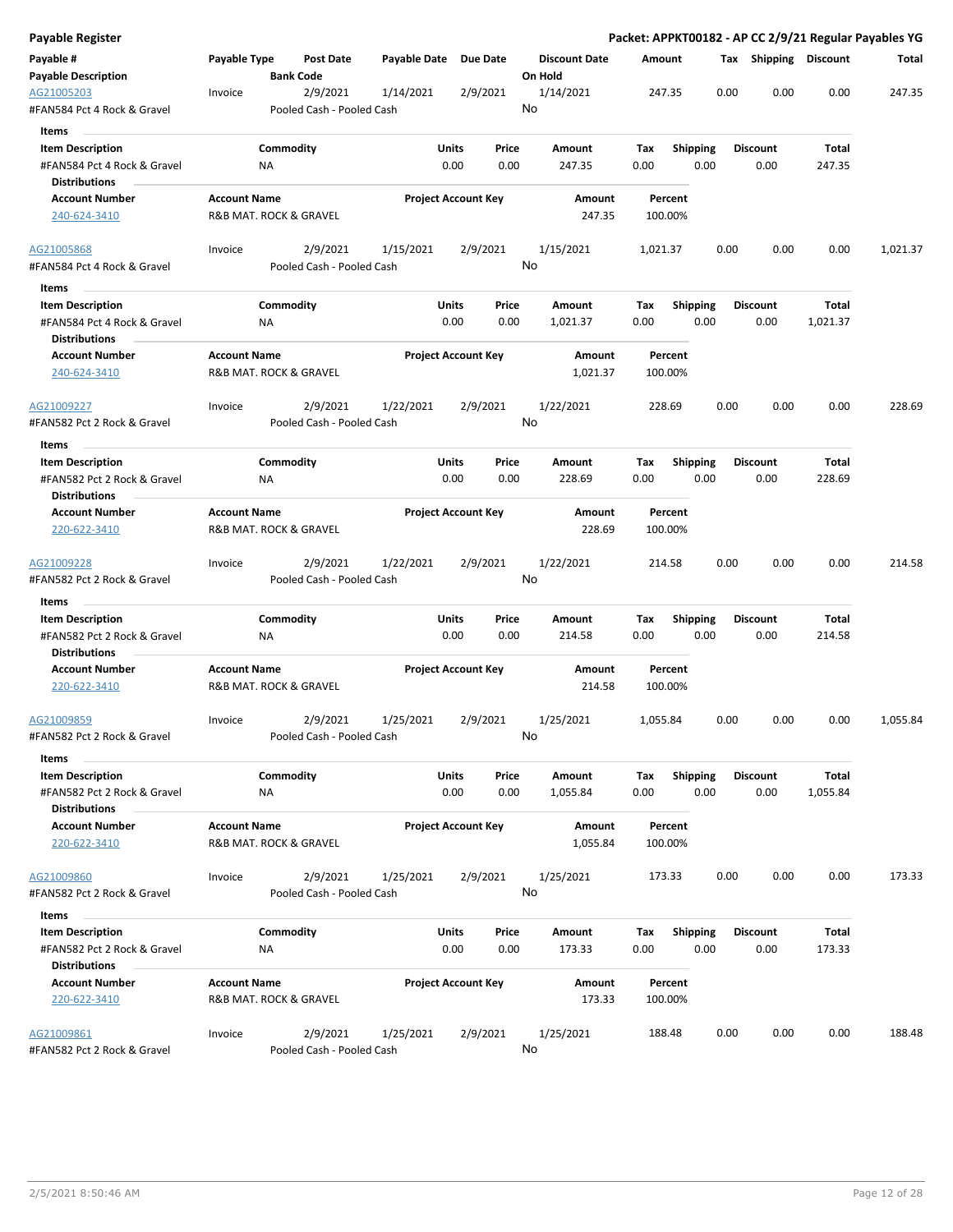| Payable #                                                                      | Payable Type                          | Post Date                 | Payable Date Due Date |                            |               | <b>Discount Date</b> | Amount      |                         | Tax  | Shipping                | <b>Discount</b> | Total  |
|--------------------------------------------------------------------------------|---------------------------------------|---------------------------|-----------------------|----------------------------|---------------|----------------------|-------------|-------------------------|------|-------------------------|-----------------|--------|
| <b>Payable Description</b>                                                     |                                       | <b>Bank Code</b>          |                       |                            |               | On Hold              |             |                         |      |                         |                 |        |
| Items                                                                          |                                       |                           |                       |                            |               |                      |             |                         |      |                         |                 |        |
| <b>Item Description</b>                                                        |                                       | Commodity                 |                       | <b>Units</b>               | Price         | Amount               | Tax         | <b>Shipping</b>         |      | <b>Discount</b>         | <b>Total</b>    |        |
| #FAN582 Pct 2 Rock & Gravel<br><b>Distributions</b>                            | NA                                    |                           |                       | 0.00                       | 0.00          | 188.48               | 0.00        | 0.00                    |      | 0.00                    | 188.48          |        |
| <b>Account Number</b>                                                          | <b>Account Name</b>                   |                           |                       | <b>Project Account Key</b> |               | Amount               | Percent     |                         |      |                         |                 |        |
| 220-622-3410                                                                   | R&B MAT. ROCK & GRAVEL                |                           |                       |                            |               | 188.48               | 100.00%     |                         |      |                         |                 |        |
| AG21009862                                                                     | Invoice                               | 2/9/2021                  | 1/25/2021             |                            | 2/9/2021      | 1/25/2021            | 429.20      |                         | 0.00 | 0.00                    | 0.00            | 429.20 |
| #FAN582 Pct 2 Rock & Gravel                                                    |                                       | Pooled Cash - Pooled Cash |                       |                            |               | No                   |             |                         |      |                         |                 |        |
| Items                                                                          |                                       |                           |                       |                            |               |                      |             |                         |      |                         |                 |        |
| <b>Item Description</b>                                                        |                                       | Commodity                 |                       | Units                      | Price         | Amount               | Tax         | <b>Shipping</b>         |      | <b>Discount</b>         | Total           |        |
| #FAN582 Pct 2 Rock & Gravel                                                    | NA                                    |                           |                       | 0.00                       | 0.00          | 429.20               | 0.00        | 0.00                    |      | 0.00                    | 429.20          |        |
| <b>Distributions</b>                                                           |                                       |                           |                       |                            |               |                      |             |                         |      |                         |                 |        |
| <b>Account Number</b>                                                          | <b>Account Name</b>                   |                           |                       | <b>Project Account Key</b> |               | Amount               | Percent     |                         |      |                         |                 |        |
| 220-622-3410                                                                   | R&B MAT. ROCK & GRAVEL                |                           |                       |                            |               | 429.20               | 100.00%     |                         |      |                         |                 |        |
| AG21009863                                                                     | Invoice                               | 2/9/2021                  | 1/25/2021             |                            | 2/9/2021      | 1/25/2021            | 634.72      |                         | 0.00 | 0.00                    | 0.00            | 634.72 |
| #FAN582 Pct 2 Rock & Gravel                                                    |                                       | Pooled Cash - Pooled Cash |                       |                            |               | No                   |             |                         |      |                         |                 |        |
| Items                                                                          |                                       |                           |                       |                            |               |                      |             |                         |      |                         |                 |        |
| <b>Item Description</b><br>#FAN582 Pct 2 Rock & Gravel<br><b>Distributions</b> | <b>NA</b>                             | Commodity                 |                       | Units<br>0.00              | Price<br>0.00 | Amount<br>634.72     | Tax<br>0.00 | <b>Shipping</b><br>0.00 |      | <b>Discount</b><br>0.00 | Total<br>634.72 |        |
| <b>Account Number</b>                                                          | <b>Account Name</b>                   |                           |                       | <b>Project Account Key</b> |               | Amount               | Percent     |                         |      |                         |                 |        |
| 220-622-3410                                                                   | <b>R&amp;B MAT. ROCK &amp; GRAVEL</b> |                           |                       |                            |               | 634.72               | 100.00%     |                         |      |                         |                 |        |
| AG21010382                                                                     | Invoice                               | 2/9/2021                  | 1/26/2021             |                            | 2/9/2021      | 1/26/2021            | 502.42      |                         | 0.00 | 0.00                    | 0.00            | 502.42 |
| #FAN582 Pct 2 Rock & Gravel                                                    |                                       | Pooled Cash - Pooled Cash |                       |                            |               | No                   |             |                         |      |                         |                 |        |
| Items                                                                          |                                       |                           |                       |                            |               |                      |             |                         |      |                         |                 |        |
| <b>Item Description</b>                                                        |                                       | Commodity                 |                       | Units                      | Price         | Amount               | Tax         | <b>Shipping</b>         |      | <b>Discount</b>         | Total           |        |
| #FAN582 Pct 2 Rock & Gravel                                                    | <b>NA</b>                             |                           |                       | 0.00                       | 0.00          | 502.42               | 0.00        | 0.00                    |      | 0.00                    | 502.42          |        |
| <b>Distributions</b>                                                           |                                       |                           |                       |                            |               |                      |             |                         |      |                         |                 |        |
| <b>Account Number</b>                                                          | <b>Account Name</b>                   |                           |                       | <b>Project Account Key</b> |               | Amount               | Percent     |                         |      |                         |                 |        |
| 220-622-3410                                                                   | R&B MAT. ROCK & GRAVEL                |                           |                       |                            |               | 502.42               | 100.00%     |                         |      |                         |                 |        |
| AG21010986                                                                     | Invoice                               | 2/9/2021                  | 1/27/2021             |                            | 2/9/2021      | 1/27/2021            | 512.64      |                         | 0.00 | 0.00                    | 0.00            | 512.64 |
| #FAN582 Pct 2 Rock & Gravel                                                    |                                       | Pooled Cash - Pooled Cash |                       |                            |               | No                   |             |                         |      |                         |                 |        |
| Items                                                                          |                                       |                           |                       |                            |               |                      |             |                         |      |                         |                 |        |
| <b>Item Description</b>                                                        |                                       | Commodity                 |                       | Units                      | Price         | Amount               | Tax         | <b>Shipping</b>         |      | <b>Discount</b>         | Total           |        |
| #FAN582 Pct 2 Rock & Gravel                                                    | ΝA                                    |                           |                       | 0.00                       | 0.00          | 512.64               | 0.00        | 0.00                    |      | 0.00                    | 512.64          |        |
| <b>Distributions</b>                                                           |                                       |                           |                       |                            |               |                      |             |                         |      |                         |                 |        |
| <b>Account Number</b>                                                          | <b>Account Name</b>                   |                           |                       | <b>Project Account Key</b> |               | Amount               | Percent     |                         |      |                         |                 |        |
| 220-622-3410                                                                   | R&B MAT. ROCK & GRAVEL                |                           |                       |                            |               | 512.64               | 100.00%     |                         |      |                         |                 |        |
| AG21011606                                                                     | Invoice                               | 2/9/2021                  | 1/28/2021             |                            | 2/9/2021      | 1/28/2021            | 515.32      |                         | 0.00 | 0.00                    | 0.00            | 515.32 |
| #FAN582 Pct 2 Rock & Gravel                                                    |                                       |                           |                       |                            |               | No                   |             |                         |      |                         |                 |        |
|                                                                                |                                       | Pooled Cash - Pooled Cash |                       |                            |               |                      |             |                         |      |                         |                 |        |
| Items                                                                          |                                       |                           |                       |                            |               |                      |             |                         |      |                         |                 |        |
| <b>Item Description</b>                                                        |                                       | Commodity                 |                       | <b>Units</b>               | Price         | Amount               | Tax         | <b>Shipping</b>         |      | <b>Discount</b>         | Total           |        |
| #FAN582 Pct 2 Rock & Gravel<br><b>Distributions</b>                            | NA                                    |                           |                       | 0.00                       | 0.00          | 515.32               | 0.00        | 0.00                    |      | 0.00                    | 515.32          |        |
| <b>Account Number</b>                                                          | <b>Account Name</b>                   |                           |                       | <b>Project Account Key</b> |               | Amount               | Percent     |                         |      |                         |                 |        |
| 220-622-3410                                                                   | R&B MAT. ROCK & GRAVEL                |                           |                       |                            |               | 515.32               | 100.00%     |                         |      |                         |                 |        |
| AG21012226                                                                     | Invoice                               | 2/9/2021                  | 1/29/2021             |                            | 2/9/2021      | 1/29/2021            | 490.02      |                         | 0.00 | 0.00                    | 0.00            | 490.02 |
| #FAN582 Pct 2 Rock & Gravel                                                    |                                       | Pooled Cash - Pooled Cash |                       |                            |               | No                   |             |                         |      |                         |                 |        |
| Items                                                                          |                                       |                           |                       |                            |               |                      |             |                         |      |                         |                 |        |
| <b>Item Description</b>                                                        |                                       | Commodity                 |                       | Units                      | Price         | Amount               | Tax         | <b>Shipping</b>         |      | <b>Discount</b>         | Total           |        |
| #FAN582 Pct 2 Rock & Gravel                                                    | ΝA                                    |                           |                       | 0.00                       | 0.00          | 490.02               | 0.00        | 0.00                    |      | 0.00                    | 490.02          |        |
| <b>Distributions</b>                                                           |                                       |                           |                       |                            |               |                      |             |                         |      |                         |                 |        |

**Payable Register Packet: APPKT00182 - AP CC 2/9/21 Regular Payables YG**

**Account Number Account Name Project Account Key Amount**

220-622-3410 R&B MAT. ROCK & GRAVEL 490.02 100.00%

**Percent**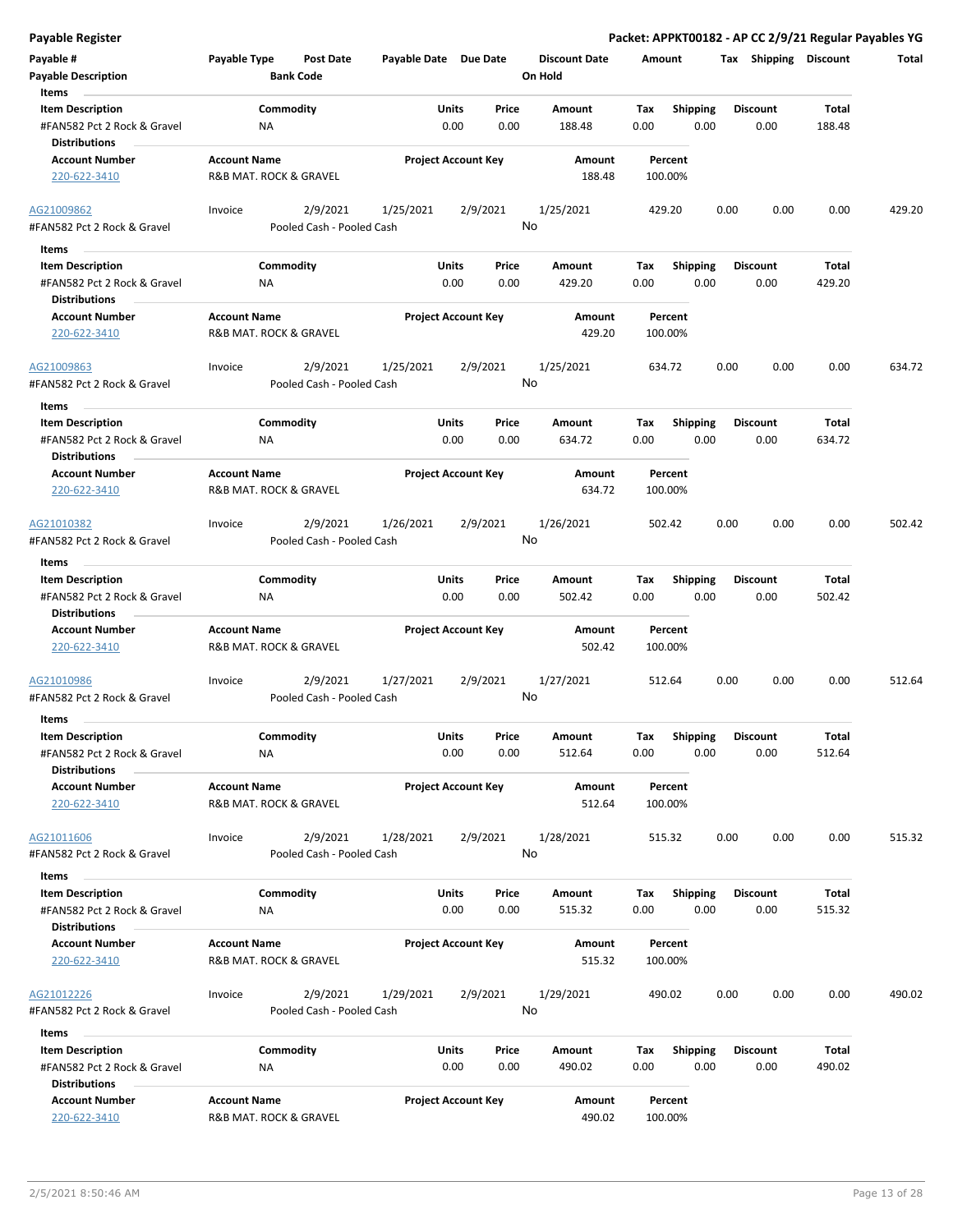| Payable Register                                                                        |                                             |                                       |                       |                            |                |                                 |                    |                         |      |                         | Packet: APPKT00182 - AP CC 2/9/21 Regular Payables YG |          |
|-----------------------------------------------------------------------------------------|---------------------------------------------|---------------------------------------|-----------------------|----------------------------|----------------|---------------------------------|--------------------|-------------------------|------|-------------------------|-------------------------------------------------------|----------|
| Payable #<br><b>Payable Description</b>                                                 | Payable Type                                | Post Date<br><b>Bank Code</b>         | Payable Date Due Date |                            |                | <b>Discount Date</b><br>On Hold | Amount             |                         |      | Tax Shipping Discount   |                                                       | Total    |
| <b>Vendor:</b> 00438 - EVANS, MICHAEL S.                                                |                                             |                                       |                       |                            |                |                                 |                    |                         |      |                         | <b>Vendor Total:</b>                                  | 361.25   |
| <u> 1288 </u><br>FA-19-44106 AM Dst Ct<br>Items                                         | Invoice                                     | 2/9/2021<br>Pooled Cash - Pooled Cash | 1/15/2021             |                            | 2/9/2021<br>No | 1/15/2021                       | 361.25             |                         | 0.00 | 0.00                    | 0.00                                                  | 361.25   |
| <b>Item Description</b><br>FA-19-44106 AM Dst Ct<br><b>Distributions</b>                |                                             | Commodity<br>ΝA                       |                       | Units<br>0.00              | Price<br>0.00  | Amount<br>361.25                | Тах<br>0.00        | <b>Shipping</b><br>0.00 |      | <b>Discount</b><br>0.00 | Total<br>361.25                                       |          |
| <b>Account Number</b><br>100-435-4360                                                   | <b>Account Name</b>                         | <b>ATTORNEY FEES- CPS CASES</b>       |                       | <b>Project Account Key</b> |                | Amount<br>361.25                | Percent<br>100.00% |                         |      |                         |                                                       |          |
| <b>Vendor:</b> 00215 - FIRST UNITED METHODIST CHURCH                                    |                                             |                                       |                       |                            |                |                                 |                    |                         |      |                         | <b>Vendor Total:</b>                                  | 2,350.00 |
| INV0001184<br>2/15-3/14/21 200 W 8th St lease<br>Items                                  | Invoice                                     | 2/9/2021<br>Pooled Cash - Pooled Cash | 2/3/2021              |                            | 2/9/2021<br>No | 2/3/2021                        | 2,350.00           |                         | 0.00 | 0.00                    | 0.00                                                  | 2,350.00 |
| <b>Item Description</b><br>2/15-3/14/21 200 W 8th St lease<br><b>Distributions</b>      |                                             | Commodity<br>ΝA                       |                       | Units<br>0.00              | Price<br>0.00  | Amount<br>2,350.00              | Tax<br>0.00        | <b>Shipping</b><br>0.00 |      | <b>Discount</b><br>0.00 | Total<br>2,350.00                                     |          |
| <b>Account Number</b><br>100-518-4700                                                   | <b>Account Name</b><br>OFFICE SPACE LEASE   |                                       |                       | <b>Project Account Key</b> |                | Amount<br>2,350.00              | Percent<br>100.00% |                         |      |                         |                                                       |          |
| <b>Vendor:</b> 00195 - FIX & FEED BONHAM/COMMERCE                                       |                                             |                                       |                       |                            |                |                                 |                    |                         |      |                         | <b>Vendor Total:</b>                                  | 416.90   |
| 2101-029787<br>CH t-post w/clips                                                        | Invoice                                     | 2/9/2021<br>Pooled Cash - Pooled Cash | 1/27/2021             |                            | 2/9/2021<br>No | 1/27/2021                       | 37.90              |                         | 0.00 | 0.00                    | 0.00                                                  | 37.90    |
| Items                                                                                   |                                             |                                       |                       |                            |                |                                 |                    |                         |      |                         |                                                       |          |
| <b>Item Description</b><br>CH t-post w/clips<br><b>Distributions</b>                    |                                             | Commodity<br>ΝA                       |                       | Units<br>0.00              | Price<br>0.00  | Amount<br>37.90                 | Tax<br>0.00        | <b>Shipping</b><br>0.00 |      | <b>Discount</b><br>0.00 | Total<br>37.90                                        |          |
| <b>Account Number</b><br>690-669-1650                                                   | <b>Account Name</b><br><b>CONSTRUCTION</b>  |                                       |                       | <b>Project Account Key</b> |                | Amount<br>37.90                 | Percent<br>100.00% |                         |      |                         |                                                       |          |
| 2101-033648<br>#FSHER Dispatch wall repair supplies                                     | Invoice                                     | 2/9/2021<br>Pooled Cash - Pooled Cash | 1/29/2021             |                            | 2/9/2021<br>No | 1/29/2021                       | 60.45              |                         | 0.00 | 0.00                    | 0.00                                                  | 60.45    |
| Items                                                                                   |                                             |                                       |                       |                            |                |                                 |                    |                         |      |                         |                                                       |          |
| <b>Item Description</b><br>#FSHER Dispatch wall repair supplies<br><b>Distributions</b> |                                             | Commodity<br>ΝA                       |                       | Units<br>0.00              | Price<br>0.00  | Amount<br>60.45                 | Tax<br>0.00        | <b>Shipping</b><br>0.00 |      | <b>Discount</b><br>0.00 | Total<br>60.45                                        |          |
| <b>Account Number</b><br>100-560-4500                                                   | <b>Account Name</b><br>R & M BUILDING       |                                       |                       | <b>Project Account Key</b> |                | Amount<br>60.45                 | Percent<br>100.00% |                         |      |                         |                                                       |          |
| BO-0401605<br>Pct 4 R&M Parts 438/Volvo                                                 | Invoice                                     | 2/9/2021<br>Pooled Cash - Pooled Cash | 1/6/2021              |                            | 2/9/2021<br>No | 1/6/2021                        | 58.95              |                         | 0.00 | 0.00                    | 0.00                                                  | 58.95    |
| Items<br><b>Item Description</b><br>Pct 4 R&M Parts 438/Volvo                           |                                             | Commodity<br>ΝA                       |                       | Units<br>0.00              | Price<br>0.00  | Amount<br>58.95                 | Tax<br>0.00        | Shipping<br>0.00        |      | <b>Discount</b><br>0.00 | Total<br>58.95                                        |          |
| <b>Distributions</b>                                                                    |                                             |                                       |                       |                            |                |                                 |                    |                         |      |                         |                                                       |          |
| <b>Account Number</b><br>240-624-4580                                                   | <b>Account Name</b>                         | <b>R&amp;M MACHINERY PARTS</b>        |                       | <b>Project Account Key</b> |                | Amount<br>58.95                 | Percent<br>100.00% |                         |      |                         |                                                       |          |
| BO-0402126<br>Pct 4 shop supply                                                         | Invoice                                     | 2/9/2021<br>Pooled Cash - Pooled Cash | 1/7/2021              |                            | 2/9/2021<br>No | 1/7/2021                        | 7.18               |                         | 0.00 | 0.00                    | 0.00                                                  | 7.18     |
| Items                                                                                   |                                             |                                       |                       |                            |                |                                 |                    |                         |      |                         |                                                       |          |
| <b>Item Description</b><br>Pct 4 shop supply<br><b>Distributions</b>                    |                                             | Commodity<br>ΝA                       |                       | Units<br>0.00              | Price<br>0.00  | Amount<br>7.18                  | Tax<br>0.00        | <b>Shipping</b><br>0.00 |      | <b>Discount</b><br>0.00 | <b>Total</b><br>7.18                                  |          |
| <b>Account Number</b><br>240-624-3400                                                   | <b>Account Name</b><br><b>SHOP SUPPLIES</b> |                                       |                       | <b>Project Account Key</b> |                | Amount<br>7.18                  | Percent<br>100.00% |                         |      |                         |                                                       |          |
| BO-0402408<br>Pct 4 shop supply                                                         | Invoice                                     | 2/9/2021<br>Pooled Cash - Pooled Cash | 1/8/2021              |                            | 2/9/2021<br>No | 1/8/2021                        | 17.15              |                         | 0.00 | 0.00                    | 0.00                                                  | 17.15    |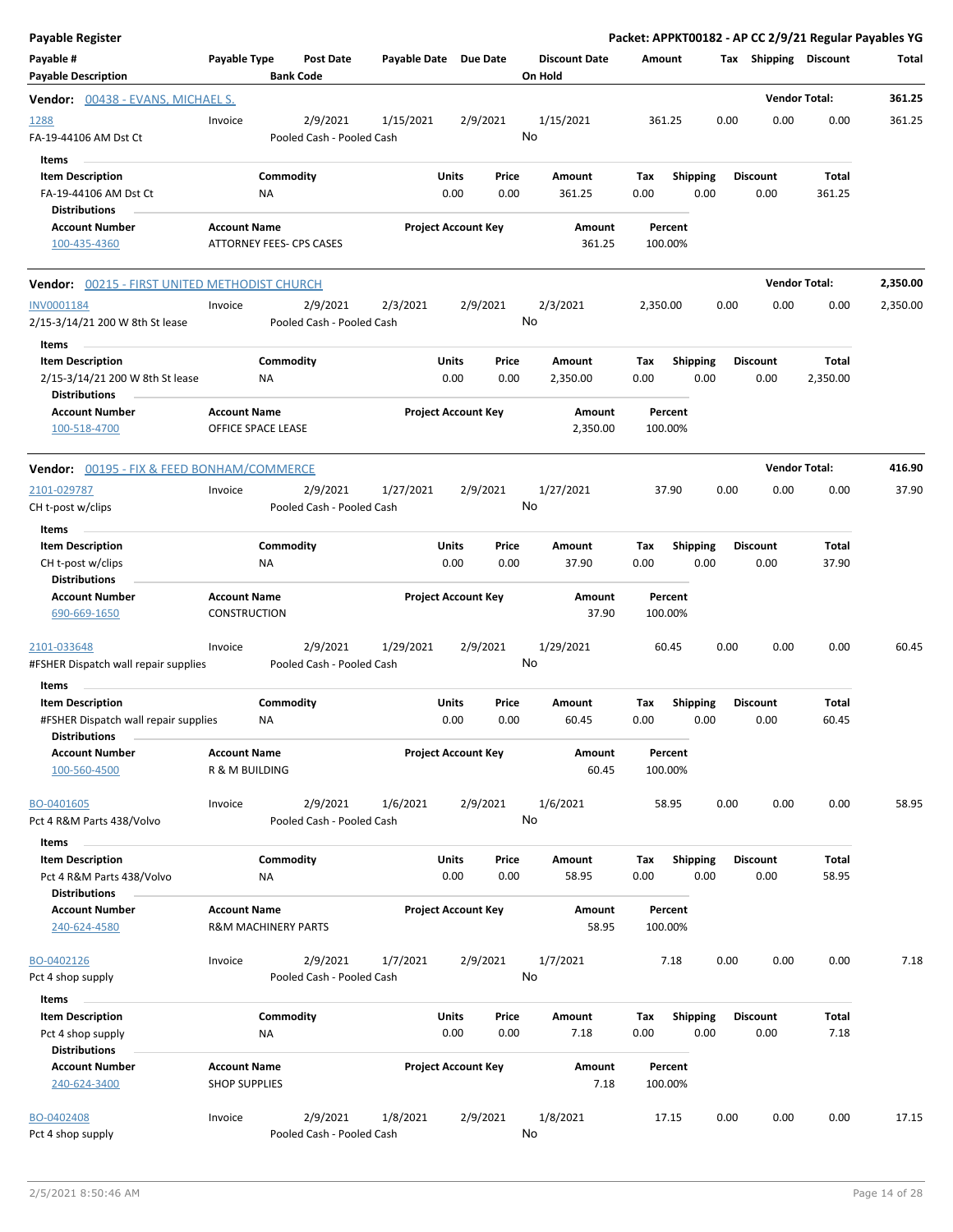**Payable Register Packet: APPKT00182 - AP CC 2/9/21 Regular Payables YG Payable # Payable Type Post Date Payable Date Due Date Payable Description Bank Code Discount Date Amount Tax Shipping Discount Total On Hold** 0.00 0.00 **Units** Pct 4 shop supply **CD** NA NA 0.00 0.00 17.15 0.00 **Item Description** 17.15 **Price Amount Tax** 0.00 17.15 Commodity **Shipping Shipping Commodity Shipping Discount** Total NA **Items** 0.00 **Discount Account Number Account Name Project Account Key Amount Distributions Percent** 240-624-3400 SHOP SUPPLIES 17.15 100.00% 2/9/2021 1/8/2021 2/9/2021 Pct 2 shop supply **Pooled Cash - Pooled Cash** BO-0402574 Invoice 1/8/2021 205.28 0.00 0.00 0.00 205.28 No 0.00 0.00 **Units** Pct 2 shop supply-paint/brush 0.00 **Item Description** 205.28 **Price Amount Tax** 0.00 205.28 Commodity **Shipping Shipping Commodity Shipping Discount** Total NA **Items** 0.00 **Discount Account Number Account Name Project Account Key Amount Distributions Percent** 220-622-3400 SHOP SUPPLIES 205.28 100.00% 2/9/2021 1/12/2021 2/9/2021 Pct 4 5 gal tank ironhorse Pooled Cash - Pooled Cash BO-0404927 Invoice 1/12/2021 29.99 0.00 0.00 0.00 29.99 No 0.00 0.00 **Units** Pct 4 5 gal tank ironhorse **120 Au Accord 120 Au Accord 120 Au Accord 120 Au Accord 120 Au Accord 120 Au Accord 120 Au Accord 120 Au Accord 120 Au Accord 120 Au Accord 120 Au Accord 120 Au Accord 120 Au Accord 120 Au Accor Item Description** 29.99 **Price Amount Tax** 0.00 29.99 Commodity **Shipping Example 1 Commodity Shipping Discount** Total NA **Items** 0.00 **Discount Account Number Account Name Project Account Key Amount Distributions Percent** 240-624-3400 SHOP SUPPLIES 29.99 100.00% **Vendor:** VEN02285 - GLS Materials & Trucking **Vendor Total: 4,157.37** 2/9/2021 1/29/2021 2/9/2021 Pct 2 Rock & Gravel-hauling Pooled Cash - Pooled Cash - Pooled Cash 2386 Invoice 1/29/2021 4,157.37 0.00 0.00 0.00 4,157.37 No 0.00 0.00 **Units** Pct 2 Rock & Gravel-hauling  $NA$  0.00 0.00 4,157.37 0.00 **Item Description** 4,157.37 **Price Amount Tax** 0.00 4,157.37 Commodity **Shipping Example 1 Commodity Shipping Discount** Total NA **Items** 0.00 **Discount Account Number Account Name Project Account Key Amount Distributions Percent** 220-622-3410 R&B MAT. ROCK & GRAVEL 4,157.37 100.00% **Vendor:** 00692 - GRAHAM TRUCK TIRE CENTER **Vendor Total: 918.10** 2/9/2021 1/13/2021 2/9/2021 Pct 3 #307 1999 Intl tires Pooled Cash - Pooled Cash 2<u>176652</u> Invoice 2/9/2021 1/13/2021 2/9/2021 1/13/2021 873.10 0.00 0.00 0.00 873.10 No 0.00 0.00 **Units** Pct 3 #307 1999 Intl tires 6.00 NA NA 2000 0.00 0.00 0.00 0.00 0.00 0.00 **Item Description** 873.10 **Price Amount Tax** 0.00 873.10 Commodity **Shipping Example 1 Commodity Shipping Discount** Total NA **Items** 0.00 **Discount Account Number Account Name Project Account Key Amount Distributions Percent** 230-623-4590 R&M MACH. TIRES & TUBES 873.10 100.00% 2/9/2021 1/19/2021 2/9/2021 Pct 3 valve stems **Pooled Cash - Pooled Cash** 2<u>176739</u> Invoice 2/9/2021 1/19/2021 2/9/2021 1/19/2021 45.00 0.00 0.00 45.00 No 6.00 7.50 **Units** Pct 3 valve stems 6.00 by the stems of the Goods 6.00 control of the Goods 6.00 control of the Goods 6.00 control of the Goods 6.00 control of the Goods 6.00 control of the Goods 6.00 control of the Goods 6.00 control of t **Item Description** 45.00 **Price Amount Tax** 0.00 45.00 Commodity **Shipping Shipping Commodity Shipping Discount** Total Goods **Items** 0.00 **Discount Account Number Account Name Project Account Key Amount Distributions Percent** 230-623-4590 R&M MACH. TIRES & TUBES 45.00 100.00% **Vendor:** 00010 - HOLLAND, JORDAN PLLC **Vendor Total: 525.00** 2/9/2021 1/29/2021 2/9/2021 INV0001196 Invoice 1/29/2021 175.00 0.00 0.00 0.00 175.00

No

50634 Pipestem Co Ct@Law Pooled Cash - Pooled Cash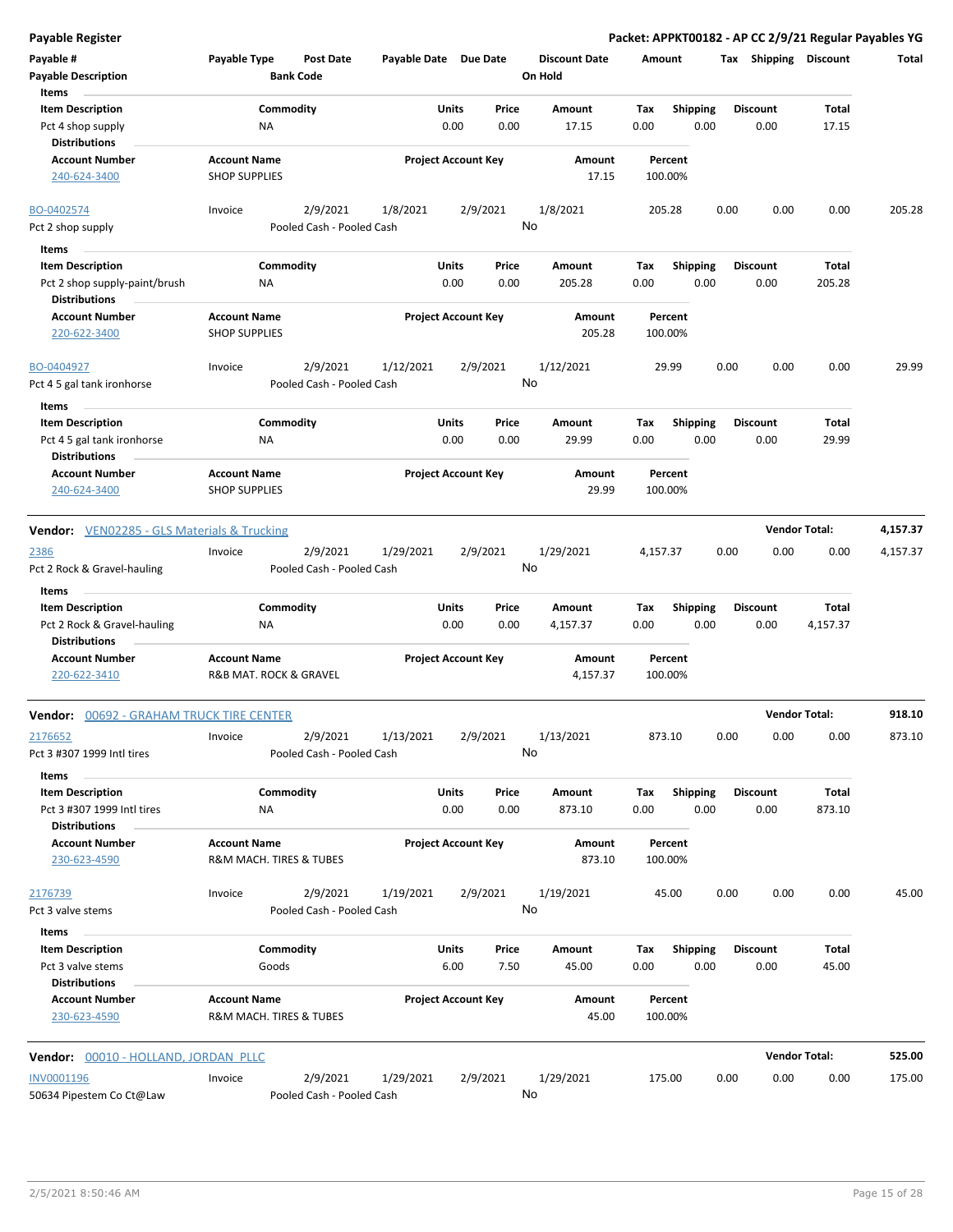| <b>Payable Register</b>                                                                           |                                               |                                      |                                        |                      |                            |    |                                 |             |                         |      | Packet: APPKT00182 - AP CC 2/9/21 Regular Payables YG |                        |          |
|---------------------------------------------------------------------------------------------------|-----------------------------------------------|--------------------------------------|----------------------------------------|----------------------|----------------------------|----|---------------------------------|-------------|-------------------------|------|-------------------------------------------------------|------------------------|----------|
| Payable #<br><b>Payable Description</b>                                                           | Payable Type                                  | <b>Post Date</b><br><b>Bank Code</b> |                                        |                      | Payable Date Due Date      |    | <b>Discount Date</b><br>On Hold | Amount      |                         |      | Tax Shipping Discount                                 |                        | Total    |
| Items<br><b>Item Description</b><br>50634 Pipestem Co Ct@Law<br><b>Distributions</b>              |                                               | Commodity<br>NA                      |                                        | Units<br>0.00        | Price<br>0.00              |    | Amount<br>175.00                | Tax<br>0.00 | Shipping<br>0.00        |      | <b>Discount</b><br>0.00                               | <b>Total</b><br>175.00 |          |
| <b>Account Number</b><br>100-410-4240                                                             | <b>Account Name</b>                           | INDIGENT ATTORNEY FEES               |                                        |                      | <b>Project Account Key</b> |    | Amount<br>175.00                |             | Percent<br>100.00%      |      |                                                       |                        |          |
| INV0001197<br>49981 Dobrovolsky Co Ct@Law                                                         | Invoice                                       | 2/9/2021                             | 1/28/2021<br>Pooled Cash - Pooled Cash |                      | 2/9/2021                   | No | 1/28/2021                       |             | 175.00                  | 0.00 | 0.00                                                  | 0.00                   | 175.00   |
| Items<br><b>Item Description</b><br>49981 Dobrovolsky Co Ct@Law<br><b>Distributions</b>           |                                               | Commodity<br>ΝA                      |                                        | <b>Units</b><br>0.00 | Price<br>0.00              |    | Amount<br>175.00                | Tax<br>0.00 | <b>Shipping</b><br>0.00 |      | <b>Discount</b><br>0.00                               | Total<br>175.00        |          |
| <b>Account Number</b><br>100-410-4240                                                             | <b>Account Name</b>                           | <b>INDIGENT ATTORNEY FEES</b>        |                                        |                      | <b>Project Account Key</b> |    | Amount<br>175.00                |             | Percent<br>100.00%      |      |                                                       |                        |          |
| INV0001198<br>50475 Jones Co Ct@Law                                                               | Invoice                                       | 2/9/2021                             | 1/29/2021<br>Pooled Cash - Pooled Cash |                      | 2/9/2021                   | No | 1/29/2021                       |             | 175.00                  | 0.00 | 0.00                                                  | 0.00                   | 175.00   |
| Items<br><b>Item Description</b><br>50475 Jones Co Ct@Law<br><b>Distributions</b>                 |                                               | Commodity<br>ΝA                      |                                        | Units<br>0.00        | Price<br>0.00              |    | Amount<br>175.00                | Tax<br>0.00 | <b>Shipping</b><br>0.00 |      | <b>Discount</b><br>0.00                               | <b>Total</b><br>175.00 |          |
| <b>Account Number</b><br>100-410-4240                                                             | <b>Account Name</b>                           | <b>INDIGENT ATTORNEY FEES</b>        |                                        |                      | <b>Project Account Key</b> |    | Amount<br>175.00                |             | Percent<br>100.00%      |      |                                                       |                        |          |
| Vendor: 00796 - INDIGENT HEALTHCARE SOLUTIONS, LTD                                                |                                               |                                      |                                        |                      |                            |    |                                 |             |                         |      |                                                       | <b>Vendor Total:</b>   | 1,059.00 |
| 71209<br>March 2021 computer software support                                                     | Invoice                                       | 2/9/2021                             | 2/1/2021<br>Pooled Cash - Pooled Cash  |                      | 2/9/2021                   |    | 2/1/2021<br>No                  | 1,059.00    |                         | 0.00 | 0.00                                                  | 0.00                   | 1,059.00 |
| Items<br><b>Item Description</b><br>March 2021 computer software support<br><b>Distributions</b>  |                                               | Commodity<br>ΝA                      |                                        | Units<br>0.00        | Price<br>0.00              |    | Amount<br>1,059.00              | Tax<br>0.00 | <b>Shipping</b><br>0.00 |      | <b>Discount</b><br>0.00                               | Total<br>1,059.00      |          |
| <b>Account Number</b><br>100-645-4530                                                             | <b>Account Name</b>                           | <b>COMPUTER SOFTWARE</b>             |                                        |                      | <b>Project Account Key</b> |    | Amount<br>1,059.00              |             | Percent<br>100.00%      |      |                                                       |                        |          |
| Vendor: 00048 - LEONARD, CITY OF                                                                  |                                               |                                      |                                        |                      |                            |    |                                 |             |                         |      |                                                       | <b>Vendor Total:</b>   | 80.24    |
| INV0001210<br>Pct 2 water/sewer/trash                                                             | Invoice                                       | 2/9/2021                             | 1/15/2021<br>Pooled Cash - Pooled Cash |                      | 2/9/2021                   | No | 1/15/2021                       |             | 80.24                   | 0.00 | 0.00                                                  | 0.00                   | 80.24    |
| Items<br><b>Item Description</b><br>Pct 2 water/sewer/trash 12/15-1/15/21<br><b>Distributions</b> |                                               | Commodity<br>ΝA                      |                                        | Units<br>0.00        | Price<br>0.00              |    | Amount<br>80.24                 | Tax<br>0.00 | <b>Shipping</b><br>0.00 |      | <b>Discount</b><br>0.00                               | Total<br>80.24         |          |
| <b>Account Number</b><br>220-622-4420                                                             | <b>Account Name</b><br>UTILITY WATER          |                                      |                                        |                      | <b>Project Account Key</b> |    | Amount<br>80.24                 |             | Percent<br>100.00%      |      |                                                       |                        |          |
| Vendor: 00031 - LEXISNEXIS                                                                        |                                               |                                      |                                        |                      |                            |    |                                 |             |                         |      |                                                       | <b>Vendor Total:</b>   | 384.00   |
| 3093063899<br>Jan 2021 DA online research                                                         | Invoice                                       | 2/9/2021                             | 1/31/2021<br>Pooled Cash - Pooled Cash |                      | 2/9/2021                   | No | 1/31/2021                       |             | 384.00                  | 0.00 | 0.00                                                  | 0.00                   | 384.00   |
| Items<br><b>Item Description</b><br>Jan 2021 DA online research                                   |                                               | Commodity<br>NA                      |                                        | Units<br>0.00        | Price<br>0.00              |    | Amount<br>384.00                | Tax<br>0.00 | Shipping<br>0.00        |      | <b>Discount</b><br>0.00                               | Total<br>384.00        |          |
| <b>Distributions</b><br><b>Account Number</b><br>100-475-5910                                     | <b>Account Name</b><br><b>ONLINE RESEARCH</b> |                                      |                                        |                      | <b>Project Account Key</b> |    | Amount<br>384.00                |             | Percent<br>100.00%      |      |                                                       |                        |          |
| Vendor: 00446 - MAGNEGAS WELDING SUPPLY - SOUTH, LL                                               |                                               |                                      |                                        |                      |                            |    |                                 |             |                         |      |                                                       | <b>Vendor Total:</b>   | 16.12    |
| 00063699<br>Pct 3 cylinder rental                                                                 | Invoice                                       | 2/9/2021                             | 1/31/2021<br>Pooled Cash - Pooled Cash |                      | 2/9/2021                   | No | 1/31/2021                       |             | 16.12                   | 0.00 | 0.00                                                  | 0.00                   | 16.12    |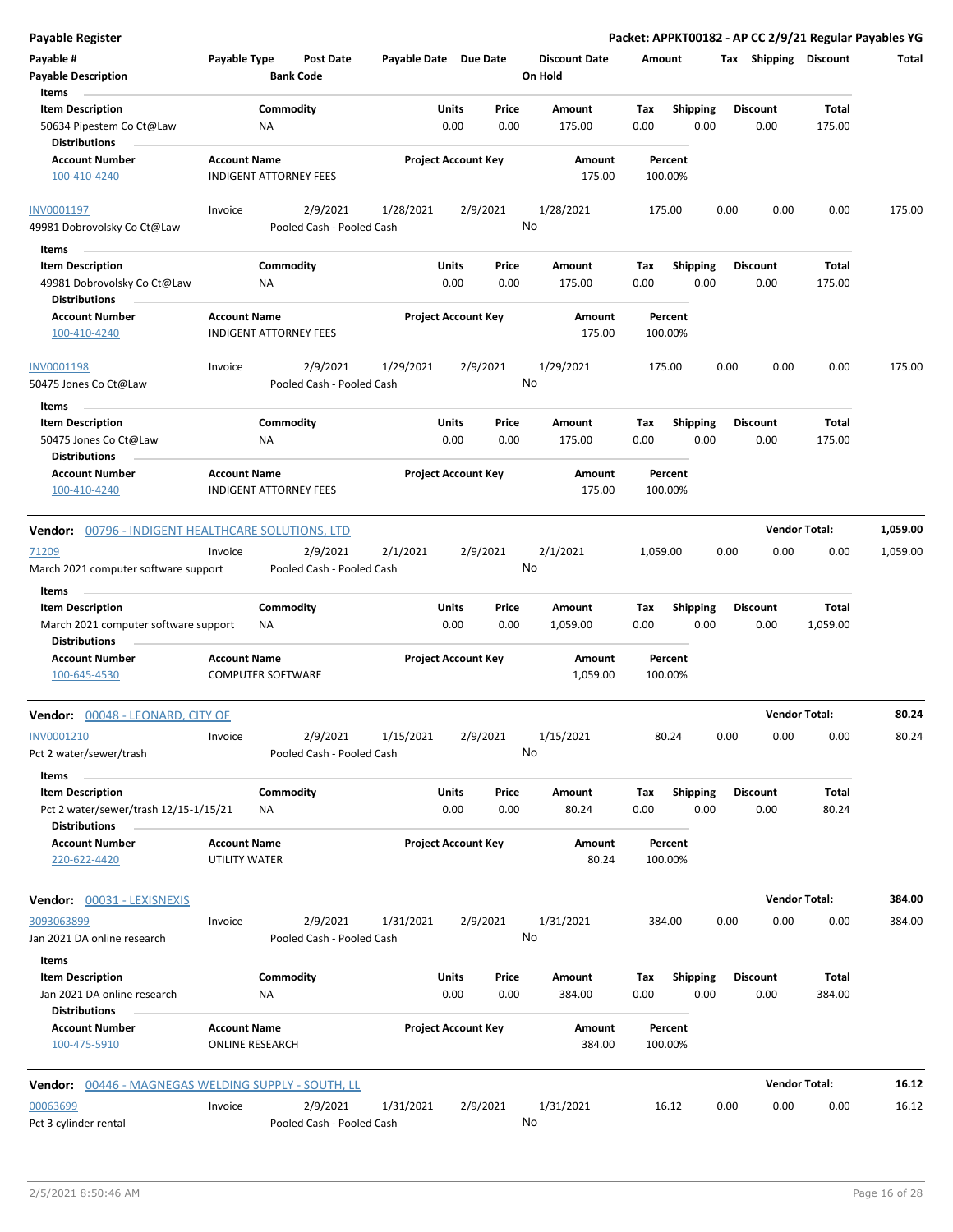| <b>Payable Register</b>                                                       |                                                        |                  |                                       |                       |               |                            |    |                                 |             |                         |      |                         |                          | Packet: APPKT00182 - AP CC 2/9/21 Regular Payables YG |
|-------------------------------------------------------------------------------|--------------------------------------------------------|------------------|---------------------------------------|-----------------------|---------------|----------------------------|----|---------------------------------|-------------|-------------------------|------|-------------------------|--------------------------|-------------------------------------------------------|
| Payable #<br><b>Payable Description</b>                                       | Payable Type                                           | <b>Bank Code</b> | <b>Post Date</b>                      | Payable Date Due Date |               |                            |    | <b>Discount Date</b><br>On Hold | Amount      |                         |      | Tax Shipping Discount   |                          | Total                                                 |
| Items<br><b>Item Description</b>                                              |                                                        | Commodity        |                                       |                       | Units         | Price                      |    | Amount                          | Tax         | <b>Shipping</b>         |      | <b>Discount</b>         | Total                    |                                                       |
| Pct 3 cylinder rental                                                         |                                                        | NA               |                                       |                       | 0.00          | 0.00                       |    | 16.12                           | 0.00        | 0.00                    |      | 0.00                    | 16.12                    |                                                       |
| <b>Distributions</b>                                                          |                                                        |                  |                                       |                       |               |                            |    |                                 |             |                         |      |                         |                          |                                                       |
| <b>Account Number</b><br>230-623-3430                                         | <b>Account Name</b>                                    |                  | R&B MAT. HARDWARE & LUMBER            |                       |               | <b>Project Account Key</b> |    | Amount<br>16.12                 |             | Percent<br>100.00%      |      |                         |                          |                                                       |
| <b>Vendor: 00337 - MIEARS, STEVEN R.</b>                                      |                                                        |                  |                                       |                       |               |                            |    |                                 |             |                         |      |                         | <b>Vendor Total:</b>     | 5,250.00                                              |
| INV0001185                                                                    | Invoice                                                |                  | 2/9/2021                              | 1/5/2021              |               | 2/9/2021                   |    | 1/5/2021                        | 1,600.00    |                         | 0.00 | 0.00                    | 0.00                     | 1,600.00                                              |
| FA-20-44792 Zackery Dst Ct                                                    |                                                        |                  | Pooled Cash - Pooled Cash             |                       |               |                            | No |                                 |             |                         |      |                         |                          |                                                       |
| Items                                                                         |                                                        |                  |                                       |                       |               |                            |    |                                 |             |                         |      |                         |                          |                                                       |
| <b>Item Description</b><br>FA-20-44792 Zackery Dst Ct<br><b>Distributions</b> |                                                        | Commodity<br>ΝA  |                                       |                       | Units<br>0.00 | Price<br>0.00              |    | Amount<br>1,600.00              | Tax<br>0.00 | <b>Shipping</b><br>0.00 |      | <b>Discount</b><br>0.00 | <b>Total</b><br>1,600.00 |                                                       |
| <b>Account Number</b>                                                         | <b>Account Name</b>                                    |                  |                                       |                       |               | <b>Project Account Key</b> |    | <b>Amount</b>                   |             | Percent                 |      |                         |                          |                                                       |
| 100-435-4360                                                                  | ATTORNEY FEES- CPS CASES                               |                  |                                       |                       |               |                            |    | 1,600.00                        |             | 100.00%                 |      |                         |                          |                                                       |
| INV0001188                                                                    | Invoice                                                |                  | 2/9/2021                              | 1/5/2021              |               | 2/9/2021                   |    | 1/5/2021                        | 900.00      |                         | 0.00 | 0.00                    | 0.00                     | 900.00                                                |
| FA-20-44899 Castillo Dst Ct                                                   |                                                        |                  | Pooled Cash - Pooled Cash             |                       |               |                            | No |                                 |             |                         |      |                         |                          |                                                       |
| Items                                                                         |                                                        |                  |                                       |                       |               |                            |    |                                 |             |                         |      |                         |                          |                                                       |
| <b>Item Description</b>                                                       |                                                        | Commodity        |                                       |                       | Units         | Price                      |    | Amount                          | Tax         | <b>Shipping</b>         |      | <b>Discount</b>         | <b>Total</b>             |                                                       |
| FA-20-44899 Castillo Dst Ct                                                   |                                                        | ΝA               |                                       |                       | 0.00          | 0.00                       |    | 900.00                          | 0.00        | 0.00                    |      | 0.00                    | 900.00                   |                                                       |
| Distributions                                                                 |                                                        |                  |                                       |                       |               |                            |    |                                 |             |                         |      |                         |                          |                                                       |
| <b>Account Number</b><br>100-435-4360                                         | <b>Account Name</b><br><b>ATTORNEY FEES- CPS CASES</b> |                  |                                       |                       |               | <b>Project Account Key</b> |    | Amount<br>900.00                |             | Percent<br>100.00%      |      |                         |                          |                                                       |
| INV0001189<br>FA-15-42218 GH Dst Ct                                           | Invoice                                                |                  | 2/9/2021<br>Pooled Cash - Pooled Cash | 1/8/2021              |               | 2/9/2021                   | No | 1/8/2021                        |             | 550.00                  | 0.00 | 0.00                    | 0.00                     | 550.00                                                |
| Items                                                                         |                                                        |                  |                                       |                       |               |                            |    |                                 |             |                         |      |                         |                          |                                                       |
| <b>Item Description</b>                                                       |                                                        | Commodity        |                                       |                       | Units         | Price                      |    | Amount                          | Tax         | Shipping                |      | <b>Discount</b>         | <b>Total</b>             |                                                       |
| FA-15-42218 GH Dst Ct                                                         |                                                        | ΝA               |                                       |                       | 0.00          | 0.00                       |    | 550.00                          | 0.00        | 0.00                    |      | 0.00                    | 550.00                   |                                                       |
| <b>Distributions</b>                                                          |                                                        |                  |                                       |                       |               |                            |    |                                 |             |                         |      |                         |                          |                                                       |
| <b>Account Number</b><br>100-435-4360                                         | <b>Account Name</b><br>ATTORNEY FEES- CPS CASES        |                  |                                       |                       |               | <b>Project Account Key</b> |    | Amount<br>550.00                |             | Percent<br>100.00%      |      |                         |                          |                                                       |
| INV0001190<br>FA-20-446321 LK Dst Ct-mediation                                | Invoice                                                |                  | 2/9/2021<br>Pooled Cash - Pooled Cash | 1/19/2021             |               | 2/9/2021                   | No | 1/19/2021                       | 500.00      |                         | 0.00 | 0.00                    | 0.00                     | 500.00                                                |
| Items                                                                         |                                                        |                  |                                       |                       |               |                            |    |                                 |             |                         |      |                         |                          |                                                       |
| <b>Item Description</b><br>FA-20-446321 LK Dst Ct-mediation                   |                                                        | Commodity<br>ΝA  |                                       |                       | Units<br>0.00 | Price<br>0.00              |    | Amount<br>500.00                | Tax<br>0.00 | <b>Shipping</b><br>0.00 |      | <b>Discount</b><br>0.00 | Total<br>500.00          |                                                       |
| <b>Distributions</b><br><b>Account Number</b><br>100-435-4420                 | <b>Account Name</b>                                    |                  | OTHER PROFESSIONAL SERV.              |                       |               | <b>Project Account Key</b> |    | Amount<br>500.00                |             | Percent<br>100.00%      |      |                         |                          |                                                       |
| INV0001191<br>FA-20-45039 EF Dst Ct                                           | Invoice                                                |                  | 2/9/2021<br>Pooled Cash - Pooled Cash | 1/22/2021             |               | 2/9/2021                   | No | 1/22/2021                       | 1,100.00    |                         | 0.00 | 0.00                    | 0.00                     | 1,100.00                                              |
|                                                                               |                                                        |                  |                                       |                       |               |                            |    |                                 |             |                         |      |                         |                          |                                                       |
| Items<br><b>Item Description</b><br>FA-20-45039 EF Dst Ct                     |                                                        | Commodity<br>NA  |                                       |                       | Units<br>0.00 | Price<br>0.00              |    | Amount<br>1,100.00              | Tax<br>0.00 | Shipping<br>0.00        |      | <b>Discount</b><br>0.00 | Total<br>1,100.00        |                                                       |
| <b>Distributions</b><br><b>Account Number</b><br>100-435-4360                 | <b>Account Name</b><br>ATTORNEY FEES- CPS CASES        |                  |                                       |                       |               | <b>Project Account Key</b> |    | Amount<br>1,100.00              |             | Percent<br>100.00%      |      |                         |                          |                                                       |
| <b>INV0001236</b><br>FA-19-44524 KL/RL Dst Ct                                 | Invoice                                                |                  | 2/9/2021<br>Pooled Cash - Pooled Cash | 1/12/2021             |               | 2/9/2021                   | No | 1/12/2021                       |             | 600.00                  | 0.00 | 0.00                    | 0.00                     | 600.00                                                |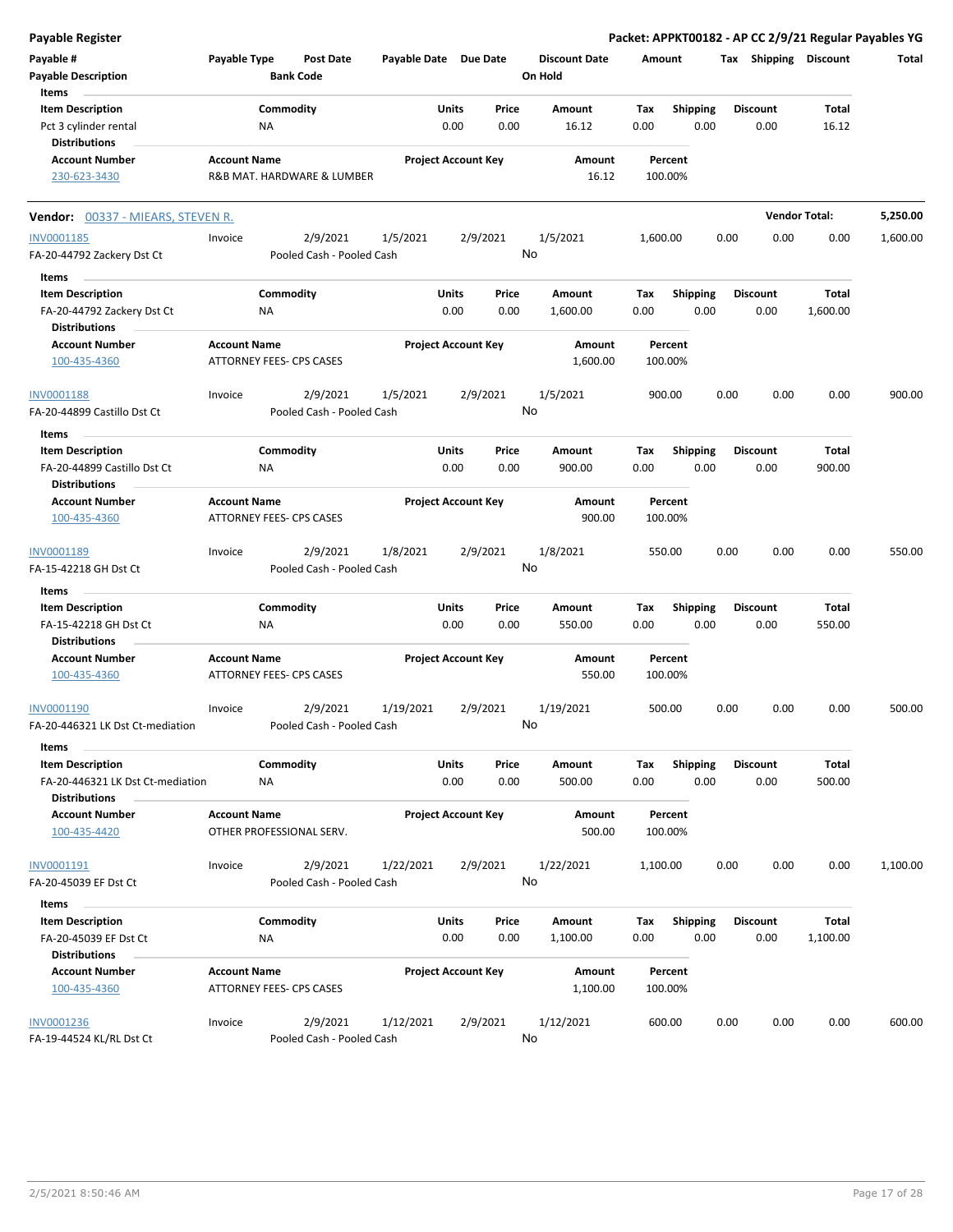| <b>Payable Register</b>                                                                   |                                                      |                                       |                       |                            |               |                                 |             |                         |      |                         |                      | Packet: APPKT00182 - AP CC 2/9/21 Regular Payables YG |
|-------------------------------------------------------------------------------------------|------------------------------------------------------|---------------------------------------|-----------------------|----------------------------|---------------|---------------------------------|-------------|-------------------------|------|-------------------------|----------------------|-------------------------------------------------------|
| Payable #<br><b>Payable Description</b>                                                   | Payable Type                                         | <b>Post Date</b><br><b>Bank Code</b>  | Payable Date Due Date |                            |               | <b>Discount Date</b><br>On Hold | Amount      |                         |      | Tax Shipping Discount   |                      | Total                                                 |
| Items<br><b>Item Description</b><br>FA-19-44524 KL/RL Dst Ct<br><b>Distributions</b>      | NA                                                   | Commodity                             |                       | Units<br>0.00              | Price<br>0.00 | Amount<br>600.00                | Tax<br>0.00 | <b>Shipping</b><br>0.00 |      | Discount<br>0.00        | Total<br>600.00      |                                                       |
| <b>Account Number</b><br>100-435-4360                                                     | <b>Account Name</b><br>ATTORNEY FEES- CPS CASES      |                                       |                       | <b>Project Account Key</b> |               | Amount<br>600.00                |             | Percent<br>100.00%      |      |                         |                      |                                                       |
| <b>Vendor: 00420 - NOBLE RESOURCES PEST CONTROL</b>                                       |                                                      |                                       |                       |                            |               |                                 |             |                         |      |                         | <b>Vendor Total:</b> | 145.00                                                |
| 327936<br>200 E 1st pest control                                                          | Invoice                                              | 2/9/2021<br>Pooled Cash - Pooled Cash | 2/2/2021              | 2/9/2021                   |               | 2/2/2021<br>No                  |             | 145.00                  | 0.00 | 0.00                    | 0.00                 | 145.00                                                |
| Items<br><b>Item Description</b><br>200 E 1st pest control<br><b>Distributions</b>        | ΝA                                                   | Commodity                             |                       | Units<br>0.00              | Price<br>0.00 | Amount<br>145.00                | Tax<br>0.00 | <b>Shipping</b><br>0.00 |      | <b>Discount</b><br>0.00 | Total<br>145.00      |                                                       |
| <b>Account Number</b><br>100-518-4501                                                     | <b>Account Name</b><br>PEST CONTROL                  |                                       |                       | <b>Project Account Key</b> |               | Amount<br>145.00                |             | Percent<br>100.00%      |      |                         |                      |                                                       |
| <b>Vendor:</b> 00532 - PARHAM, WILLIAM                                                    |                                                      |                                       |                       |                            |               |                                 |             |                         |      |                         | <b>Vendor Total:</b> | 300.00                                                |
| INV0001213<br>50444 Fennell Co Ct@Law                                                     | Invoice                                              | 2/9/2021<br>Pooled Cash - Pooled Cash | 1/27/2021             | 2/9/2021                   |               | 1/27/2021<br>No                 |             | 300.00                  | 0.00 | 0.00                    | 0.00                 | 300.00                                                |
| Items<br><b>Item Description</b><br>50444 Fennell Co Ct@Law<br><b>Distributions</b>       | ΝA                                                   | Commodity                             |                       | Units<br>0.00              | Price<br>0.00 | Amount<br>300.00                | Tax<br>0.00 | <b>Shipping</b><br>0.00 |      | <b>Discount</b><br>0.00 | Total<br>300.00      |                                                       |
| <b>Account Number</b><br>100-410-4240                                                     | <b>Account Name</b><br><b>INDIGENT ATTORNEY FEES</b> |                                       |                       | <b>Project Account Key</b> |               | Amount<br>300.00                |             | Percent<br>100.00%      |      |                         |                      |                                                       |
| Vendor: 00006 - PARKER TIRE                                                               |                                                      |                                       |                       |                            |               |                                 |             |                         |      |                         | <b>Vendor Total:</b> | 300.00                                                |
| 12827<br>Pct 4 Road grader tire repair                                                    | Invoice                                              | 2/9/2021<br>Pooled Cash - Pooled Cash | 1/28/2021             | 2/9/2021                   |               | 1/28/2021<br>No                 |             | 300.00                  | 0.00 | 0.00                    | 0.00                 | 300.00                                                |
| Items<br><b>Item Description</b><br>Pct 4 Road grader tire repair<br><b>Distributions</b> | ΝA                                                   | Commodity                             |                       | Units<br>0.00              | Price<br>0.00 | Amount<br>300.00                | Tax<br>0.00 | <b>Shipping</b><br>0.00 |      | <b>Discount</b><br>0.00 | Total<br>300.00      |                                                       |
| <b>Account Number</b><br>240-624-4590                                                     | <b>Account Name</b><br>R&M MACH. TIRES & TUBES       |                                       |                       | <b>Project Account Key</b> |               | Amount<br>300.00                |             | Percent<br>100.00%      |      |                         |                      |                                                       |
| <b>Vendor: 00589 - PERKINS, J. DANIEL</b>                                                 |                                                      |                                       |                       |                            |               |                                 |             |                         |      |                         | <b>Vendor Total:</b> | 1,584.00                                              |
| INV0001233<br>FA-20-44580 PO/JO/KO Dst Ct                                                 | Invoice                                              | 2/9/2021<br>Pooled Cash - Pooled Cash | 1/12/2021             | 2/9/2021                   |               | 1/12/2021<br>No                 | 1,179.00    |                         | 0.00 | 0.00                    | 0.00                 | 1,179.00                                              |
| Items<br><b>Item Description</b><br>FA-20-44580 PO/JO/KO Dst Ct<br><b>Distributions</b>   | ΝA                                                   | Commodity                             |                       | Units<br>0.00              | Price<br>0.00 | Amount<br>1,179.00              | Tax<br>0.00 | <b>Shipping</b><br>0.00 |      | <b>Discount</b><br>0.00 | Total<br>1,179.00    |                                                       |
| <b>Account Number</b><br>100-435-4360                                                     | <b>Account Name</b><br>ATTORNEY FEES- CPS CASES      |                                       |                       | <b>Project Account Key</b> |               | Amount<br>1,179.00              |             | Percent<br>100.00%      |      |                         |                      |                                                       |
| INV0001237<br>FA-20-45001 MN Dst Ct                                                       | Invoice                                              | 2/9/2021<br>Pooled Cash - Pooled Cash | 1/13/2020             | 2/9/2021                   |               | 1/13/2020<br>No                 |             | 270.00                  | 0.00 | 0.00                    | 0.00                 | 270.00                                                |
| Items<br><b>Item Description</b><br>FA-20-45001 MN Dst Ct<br><b>Distributions</b>         | NA                                                   | Commodity                             |                       | Units<br>0.00              | Price<br>0.00 | Amount<br>270.00                | Tax<br>0.00 | <b>Shipping</b><br>0.00 |      | <b>Discount</b><br>0.00 | Total<br>270.00      |                                                       |
| <b>Account Number</b><br>100-435-4360                                                     | <b>Account Name</b><br>ATTORNEY FEES- CPS CASES      |                                       |                       | <b>Project Account Key</b> |               | Amount<br>270.00                |             | Percent<br>100.00%      |      |                         |                      |                                                       |
| <b>INV0001238</b><br>FA-19-44524 KL/RL Dst Ct                                             | Invoice                                              | 2/9/2021<br>Pooled Cash - Pooled Cash | 1/13/2021             | 2/9/2021                   |               | 1/13/2021<br>No                 |             | 135.00                  | 0.00 | 0.00                    | 0.00                 | 135.00                                                |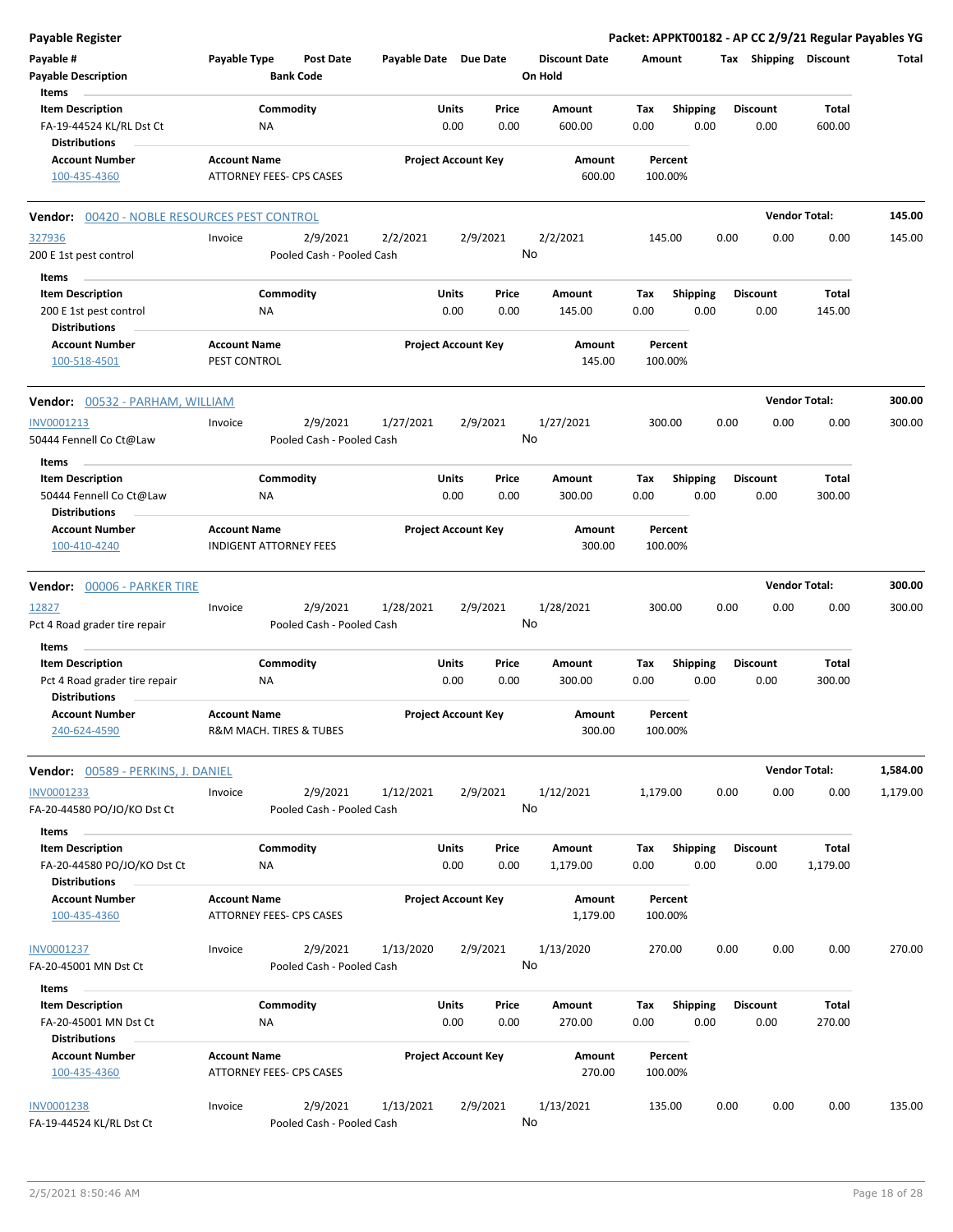| <b>Payable Register</b>                                                           |                                |                                       |                       |                            |               |                                 |             |                         |      |                         |                      | Packet: APPKT00182 - AP CC 2/9/21 Regular Payables YG |
|-----------------------------------------------------------------------------------|--------------------------------|---------------------------------------|-----------------------|----------------------------|---------------|---------------------------------|-------------|-------------------------|------|-------------------------|----------------------|-------------------------------------------------------|
| Payable #<br><b>Payable Description</b>                                           | Payable Type                   | <b>Post Date</b><br><b>Bank Code</b>  | Payable Date Due Date |                            |               | <b>Discount Date</b><br>On Hold | Amount      |                         |      | Tax Shipping Discount   |                      | Total                                                 |
| Items                                                                             |                                |                                       |                       |                            |               |                                 |             |                         |      |                         |                      |                                                       |
| <b>Item Description</b>                                                           |                                | Commodity                             |                       | <b>Units</b>               | Price         | Amount                          | Tax         | <b>Shipping</b>         |      | <b>Discount</b>         | Total                |                                                       |
| FA-19-44524 KL/RL Dst Ct                                                          |                                | NA                                    |                       | 0.00                       | 0.00          | 135.00                          | 0.00        | 0.00                    |      | 0.00                    | 135.00               |                                                       |
| <b>Distributions</b>                                                              |                                |                                       |                       |                            |               |                                 |             |                         |      |                         |                      |                                                       |
| <b>Account Number</b>                                                             | <b>Account Name</b>            |                                       |                       | <b>Project Account Key</b> |               | Amount                          |             | Percent                 |      |                         |                      |                                                       |
| 100-435-4360                                                                      |                                | ATTORNEY FEES- CPS CASES              |                       |                            |               | 135.00                          |             | 100.00%                 |      |                         |                      |                                                       |
| Vendor: VEN02075 - Porter, Will                                                   |                                |                                       |                       |                            |               |                                 |             |                         |      |                         | <b>Vendor Total:</b> | 200.00                                                |
| 180387<br>2021 Crimes Against Children conference reimb Pooled Cash - Pooled Cash | Invoice                        | 2/9/2021                              | 1/29/2021             |                            | 2/9/2021      | 1/29/2021<br>No                 |             | 200.00                  | 0.00 | 0.00                    | 0.00                 | 200.00                                                |
| Items                                                                             |                                |                                       |                       |                            |               |                                 |             |                         |      |                         |                      |                                                       |
| <b>Item Description</b>                                                           |                                | Commodity                             |                       | <b>Units</b>               | Price         | Amount                          | Tax         | <b>Shipping</b>         |      | <b>Discount</b>         | Total                |                                                       |
| 2021 Crimes Against Children conference  NA<br><b>Distributions</b>               |                                |                                       |                       | 0.00                       | 0.00          | 200.00                          | 0.00        | 0.00                    |      | 0.00                    | 200.00               |                                                       |
| <b>Account Number</b>                                                             | <b>Account Name</b>            |                                       |                       | <b>Project Account Key</b> |               | Amount                          |             | Percent                 |      |                         |                      |                                                       |
| 100-475-4270                                                                      |                                | OUT OF COUNTY TRAVEL/TRAINING         |                       |                            |               | 200.00                          |             | 100.00%                 |      |                         |                      |                                                       |
| Vendor: 00782 - QUADIENT LEASING USA, INC                                         |                                |                                       |                       |                            |               |                                 |             |                         |      |                         | <b>Vendor Total:</b> | 243.01                                                |
| N8705148                                                                          | Invoice                        | 2/9/2021                              | 1/30/2021             |                            | 2/9/2021      | 1/30/2021                       |             | 165.26                  | 0.00 | 0.00                    | 0.00                 | 165.26                                                |
| March 2021 Courthouse postage lease                                               |                                | Pooled Cash - Pooled Cash             |                       |                            |               | No                              |             |                         |      |                         |                      |                                                       |
| Items                                                                             |                                |                                       |                       |                            |               |                                 |             |                         |      |                         |                      |                                                       |
| <b>Item Description</b>                                                           |                                | Commodity                             |                       | Units                      | Price         | Amount                          | Tax         | <b>Shipping</b>         |      | <b>Discount</b>         | Total                |                                                       |
| March 2021 Courthouse postage lease<br><b>Distributions</b>                       |                                | ΝA                                    |                       | 0.00                       | 0.00          | 165.26                          | 0.00        | 0.00                    |      | 0.00                    | 165.26               |                                                       |
| <b>Account Number</b><br>100-510-3110                                             | <b>Account Name</b><br>POSTAGE |                                       |                       | <b>Project Account Key</b> |               | Amount<br>165.26                |             | Percent<br>100.00%      |      |                         |                      |                                                       |
| N8705149                                                                          | Invoice                        | 2/9/2021                              | 1/30/2021             |                            | 2/9/2021      | 1/30/2021                       |             | 77.75                   | 0.00 | 0.00                    | 0.00                 | 77.75                                                 |
| March 2021 S Annex postage lease                                                  |                                | Pooled Cash - Pooled Cash             |                       |                            |               | No                              |             |                         |      |                         |                      |                                                       |
| Items                                                                             |                                |                                       |                       |                            |               |                                 |             |                         |      |                         |                      |                                                       |
| <b>Item Description</b>                                                           |                                | Commodity                             |                       | Units                      | Price         | Amount                          | Tax         | <b>Shipping</b>         |      | <b>Discount</b>         | Total                |                                                       |
| March 2021 S Annex postage lease<br><b>Distributions</b>                          |                                | NA                                    |                       | 0.00                       | 0.00          | 77.75                           | 0.00        | 0.00                    |      | 0.00                    | 77.75                |                                                       |
| <b>Account Number</b><br>100-513-3110                                             | <b>Account Name</b><br>POSTAGE |                                       |                       | <b>Project Account Key</b> |               | Amount<br>77.75                 |             | Percent<br>100.00%      |      |                         |                      |                                                       |
| Vendor:<br><u>00638 - R.K. HALL, LLC</u>                                          |                                |                                       |                       |                            |               |                                 |             |                         |      |                         | <b>Vendor Total:</b> | 10,069.84                                             |
| 269846<br>#1474 Pct 3 Oil sand                                                    | Invoice                        | 2/9/2021<br>Pooled Cash - Pooled Cash | 1/5/2021              |                            | 2/9/2021      | 1/5/2021<br>No                  | 1,600.95    |                         | 0.00 | 0.00                    | 0.00                 | 1,600.95                                              |
| Items                                                                             |                                |                                       |                       |                            |               |                                 |             |                         |      |                         |                      |                                                       |
| <b>Item Description</b><br>#1474 Pct 3 Oil sand                                   |                                | Commodity<br>ΝA                       |                       | Units<br>0.00              | Price<br>0.00 | Amount<br>1,600.95              | Tax<br>0.00 | <b>Shipping</b><br>0.00 |      | <b>Discount</b><br>0.00 | Total<br>1,600.95    |                                                       |
| <b>Distributions</b>                                                              |                                |                                       |                       |                            |               |                                 |             |                         |      |                         |                      |                                                       |
| <b>Account Number</b><br>230-623-3440                                             | <b>Account Name</b>            | R&B MAT. ASPHALT/RD OIL               |                       | <b>Project Account Key</b> |               | Amount<br>1,600.95              |             | Percent<br>100.00%      |      |                         |                      |                                                       |
| 269847                                                                            | Invoice                        | 2/9/2021                              | 1/5/2021              |                            | 2/9/2021      | 1/5/2021                        | 1,042.60    |                         | 0.00 | 0.00                    | 0.00                 | 1,042.60                                              |
| #1475 Pct 2 Oil sand                                                              |                                | Pooled Cash - Pooled Cash             |                       |                            |               | No                              |             |                         |      |                         |                      |                                                       |
|                                                                                   |                                |                                       |                       |                            |               |                                 |             |                         |      |                         |                      |                                                       |
| Items                                                                             |                                |                                       |                       |                            |               |                                 |             |                         |      |                         |                      |                                                       |
| <b>Item Description</b><br>#1475 Pct 2 Oil sand<br><b>Distributions</b>           |                                | Commodity<br>NA                       |                       | <b>Units</b><br>0.00       | Price<br>0.00 | Amount<br>1,042.60              | Tax<br>0.00 | <b>Shipping</b><br>0.00 |      | <b>Discount</b><br>0.00 | Total<br>1,042.60    |                                                       |
|                                                                                   | <b>Account Name</b>            |                                       |                       |                            |               |                                 |             |                         |      |                         |                      |                                                       |
| <b>Account Number</b><br>220-622-3440                                             |                                | R&B MAT. ASPHALT/RD OIL               |                       | <b>Project Account Key</b> |               | Amount<br>1,042.60              |             | Percent<br>100.00%      |      |                         |                      |                                                       |
| 269991<br>#1474 Pct 3 Rock & Gravel                                               | Invoice                        | 2/9/2021<br>Pooled Cash - Pooled Cash | 1/4/2021              |                            | 2/9/2021      | 1/4/2021<br>No                  |             | 558.46                  | 0.00 | 0.00                    | 0.00                 | 558.46                                                |
|                                                                                   |                                |                                       |                       |                            |               |                                 |             |                         |      |                         |                      |                                                       |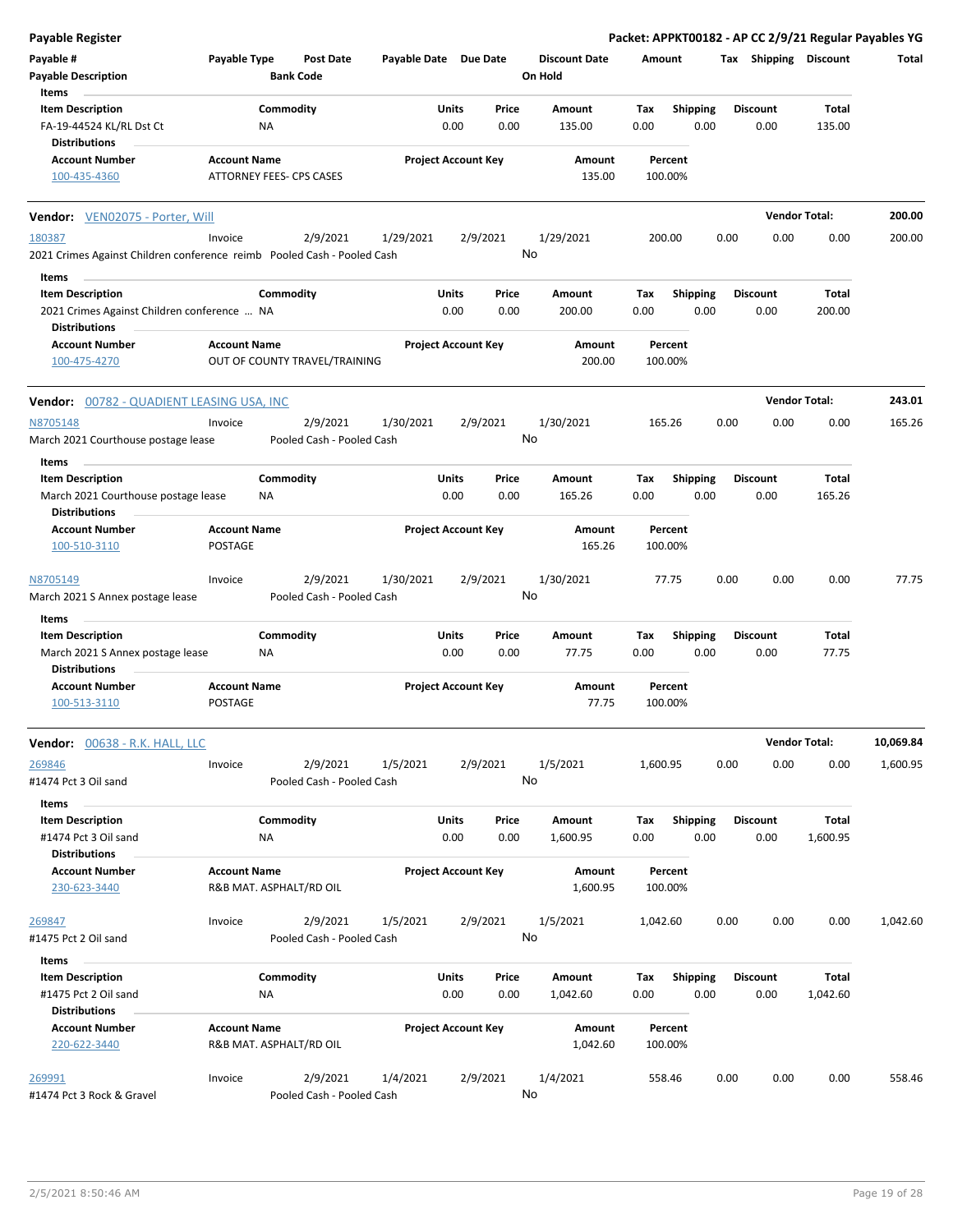|  | Payable Register |
|--|------------------|

| Payable Register                                                                      |                     |                                       |                       |                            |                |                                 |             |                         |      |                         |                   | Packet: APPKT00182 - AP CC 2/9/21 Regular Payables YG |
|---------------------------------------------------------------------------------------|---------------------|---------------------------------------|-----------------------|----------------------------|----------------|---------------------------------|-------------|-------------------------|------|-------------------------|-------------------|-------------------------------------------------------|
| Payable #<br><b>Payable Description</b>                                               | Payable Type        | Post Date<br><b>Bank Code</b>         | Payable Date Due Date |                            |                | <b>Discount Date</b><br>On Hold | Amount      |                         |      | Tax Shipping Discount   |                   | Total                                                 |
| Items<br><b>Item Description</b><br>#1474 Pct 3 Rock & Gravel                         |                     | Commodity<br>ΝA                       |                       | Units<br>0.00              | Price<br>0.00  | <b>Amount</b><br>558.46         | Tax<br>0.00 | <b>Shipping</b><br>0.00 |      | <b>Discount</b><br>0.00 | Total<br>558.46   |                                                       |
| <b>Distributions</b><br><b>Account Number</b><br>230-623-3410                         | <b>Account Name</b> | R&B MAT. ROCK & GRAVEL                |                       | <b>Project Account Key</b> |                | Amount<br>558.46                | 100.00%     | Percent                 |      |                         |                   |                                                       |
| 270027<br>#1474 Pct 3 Rock & Gravel                                                   | Invoice             | 2/9/2021<br>Pooled Cash - Pooled Cash | 1/5/2021              |                            | 2/9/2021<br>No | 1/5/2021                        | 186.92      |                         | 0.00 | 0.00                    | 0.00              | 186.92                                                |
| Items                                                                                 |                     |                                       |                       |                            |                |                                 |             |                         |      |                         |                   |                                                       |
| <b>Item Description</b><br>#1474 Pct 3 Rock & Gravel<br><b>Distributions</b>          |                     | Commodity<br>ΝA                       |                       | Units<br>0.00              | Price<br>0.00  | Amount<br>186.92                | Tax<br>0.00 | <b>Shipping</b><br>0.00 |      | <b>Discount</b><br>0.00 | Total<br>186.92   |                                                       |
| <b>Account Number</b><br>230-623-3410                                                 | <b>Account Name</b> | <b>R&amp;B MAT. ROCK &amp; GRAVEL</b> |                       | <b>Project Account Key</b> |                | Amount<br>186.92                | 100.00%     | Percent                 |      |                         |                   |                                                       |
| <u> 270062</u><br>#1474 Pct 3 Rock & Gravel                                           | Invoice             | 2/9/2021<br>Pooled Cash - Pooled Cash | 1/6/2021              |                            | 2/9/2021<br>No | 1/6/2021                        | 1,017.64    |                         | 0.00 | 0.00                    | 0.00              | 1,017.64                                              |
| Items<br><b>Item Description</b><br>#1474 Pct 3 Rock & Gravel<br><b>Distributions</b> |                     | Commodity<br>NA                       |                       | Units<br>0.00              | Price<br>0.00  | Amount<br>1,017.64              | Tax<br>0.00 | <b>Shipping</b><br>0.00 |      | <b>Discount</b><br>0.00 | Total<br>1,017.64 |                                                       |
| <b>Account Number</b><br>230-623-3410                                                 | <b>Account Name</b> | R&B MAT. ROCK & GRAVEL                |                       | <b>Project Account Key</b> |                | Amount<br>1,017.64              | 100.00%     | Percent                 |      |                         |                   |                                                       |
| 270270<br>#1474 Pct 3 Rock & Gravel                                                   | Invoice             | 2/9/2021<br>Pooled Cash - Pooled Cash | 1/7/2021              |                            | 2/9/2021<br>No | 1/7/2021                        | 1,016.86    |                         | 0.00 | 0.00                    | 0.00              | 1,016.86                                              |
| Items                                                                                 |                     |                                       |                       |                            |                |                                 |             |                         |      |                         |                   |                                                       |
| <b>Item Description</b><br>#1474 Pct 3 Rock & Gravel<br><b>Distributions</b>          |                     | Commodity<br>ΝA                       |                       | Units<br>0.00              | Price<br>0.00  | Amount<br>1,016.86              | Tax<br>0.00 | <b>Shipping</b><br>0.00 |      | <b>Discount</b><br>0.00 | Total<br>1,016.86 |                                                       |
| <b>Account Number</b><br>230-623-3410                                                 | <b>Account Name</b> | R&B MAT. ROCK & GRAVEL                |                       | <b>Project Account Key</b> |                | Amount<br>1,016.86              | 100.00%     | Percent                 |      |                         |                   |                                                       |
| <u> 270457</u><br>#1474 Pct 3 Rock & Gravel                                           | Invoice             | 2/9/2021<br>Pooled Cash - Pooled Cash | 1/8/2021              |                            | 2/9/2021<br>No | 1/8/2021                        | 819.75      |                         | 0.00 | 0.00                    | 0.00              | 819.75                                                |
| Items                                                                                 |                     |                                       |                       |                            |                |                                 |             |                         |      |                         |                   |                                                       |
| <b>Item Description</b><br>#1474 Pct 3 Rock & Gravel<br><b>Distributions</b>          |                     | Commodity<br><b>NA</b>                |                       | Units<br>0.00              | Price<br>0.00  | Amount<br>819.75                | Tax<br>0.00 | Shipping<br>0.00        |      | <b>Discount</b><br>0.00 | Total<br>819.75   |                                                       |
| <b>Account Number</b><br>230-623-3410                                                 | <b>Account Name</b> | R&B MAT. ROCK & GRAVEL                |                       | <b>Project Account Key</b> |                | Amount<br>819.75                | 100.00%     | Percent                 |      |                         |                   |                                                       |
| 270638<br>#1474 Pct 3 Rock & Gravel                                                   | Invoice             | 2/9/2021<br>Pooled Cash - Pooled Cash | 1/11/2021             |                            | 2/9/2021<br>No | 1/11/2021                       | 1,023.75    |                         | 0.00 | 0.00                    | 0.00              | 1,023.75                                              |
| Items                                                                                 |                     |                                       |                       |                            |                |                                 |             |                         |      |                         |                   |                                                       |
| <b>Item Description</b><br>#1474 Pct 3 Rock & Gravel<br><b>Distributions</b>          |                     | Commodity<br>ΝA                       |                       | Units<br>0.00              | Price<br>0.00  | Amount<br>1,023.75              | Tax<br>0.00 | <b>Shipping</b><br>0.00 |      | <b>Discount</b><br>0.00 | Total<br>1,023.75 |                                                       |
| <b>Account Number</b><br>230-623-3410                                                 | <b>Account Name</b> | R&B MAT. ROCK & GRAVEL                |                       | <b>Project Account Key</b> |                | Amount<br>1,023.75              | 100.00%     | Percent                 |      |                         |                   |                                                       |
| 270673<br>#1474 Pct 3 Rock & Gravel                                                   | Invoice             | 2/9/2021<br>Pooled Cash - Pooled Cash | 1/12/2021             |                            | 2/9/2021<br>No | 1/12/2021                       | 1,014.83    |                         | 0.00 | 0.00                    | 0.00              | 1,014.83                                              |
| Items                                                                                 |                     |                                       |                       |                            |                |                                 |             |                         |      |                         |                   |                                                       |
| <b>Item Description</b><br>#1474 Pct 3 Rock & Gravel<br><b>Distributions</b>          |                     | Commodity<br>ΝA                       |                       | Units<br>0.00              | Price<br>0.00  | Amount<br>1,014.83              | Tax<br>0.00 | <b>Shipping</b><br>0.00 |      | <b>Discount</b><br>0.00 | Total<br>1,014.83 |                                                       |
| <b>Account Number</b><br>230-623-3410                                                 | <b>Account Name</b> | R&B MAT. ROCK & GRAVEL                |                       | <b>Project Account Key</b> |                | Amount<br>1,014.83              | 100.00%     | Percent                 |      |                         |                   |                                                       |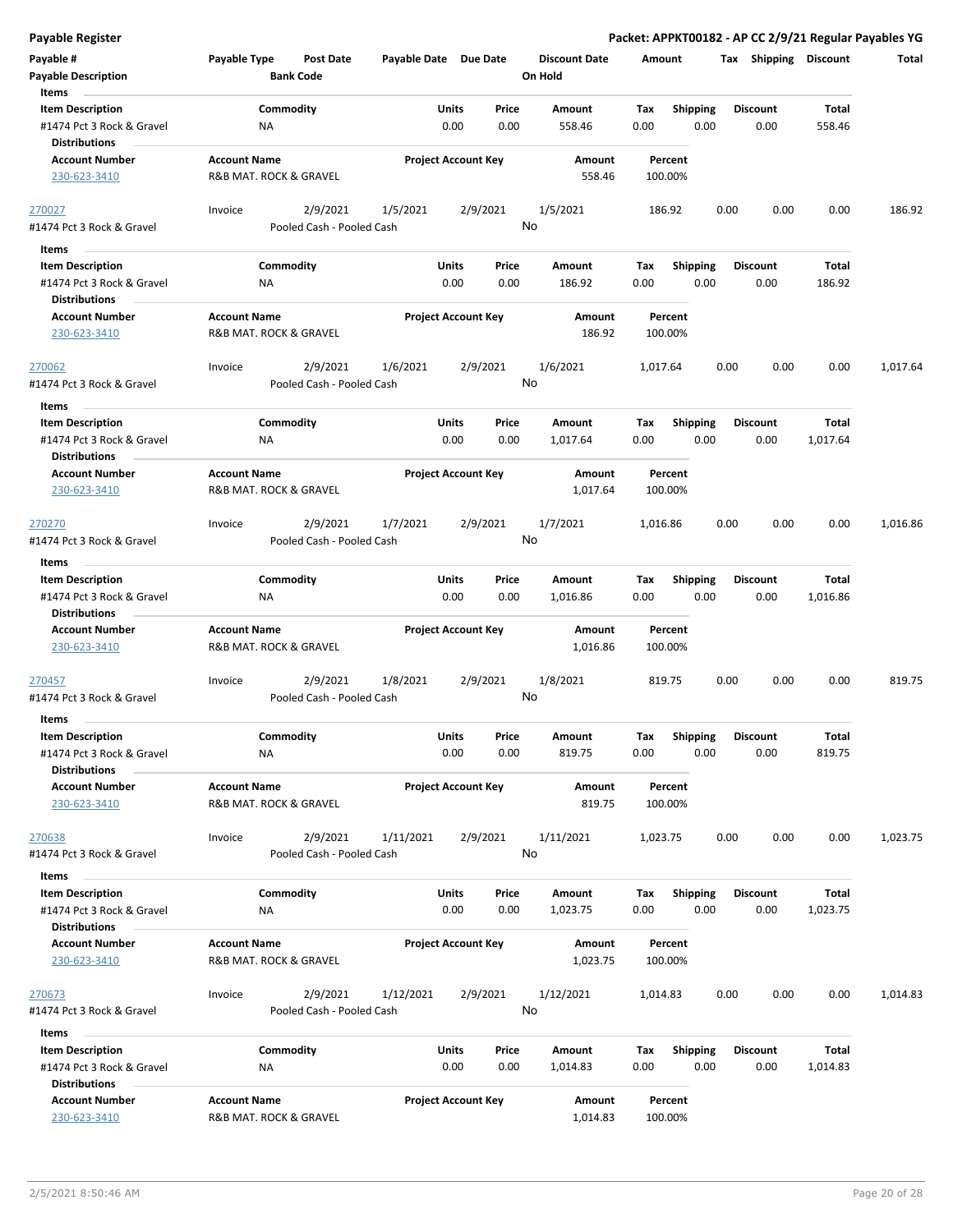| Payable Register                                                              |                                                       |                  |                                       |                       |                            |               |                                 |             |                         |      |                         | Packet: APPKT00182 - AP CC 2/9/21 Regular Payables YG |          |
|-------------------------------------------------------------------------------|-------------------------------------------------------|------------------|---------------------------------------|-----------------------|----------------------------|---------------|---------------------------------|-------------|-------------------------|------|-------------------------|-------------------------------------------------------|----------|
| Payable #<br><b>Payable Description</b>                                       | Payable Type                                          | <b>Bank Code</b> | Post Date                             | Payable Date Due Date |                            |               | <b>Discount Date</b><br>On Hold | Amount      |                         |      | Tax Shipping Discount   |                                                       | Total    |
| 270837<br>#1474 Pct 3 Rock & Gravel                                           | Invoice                                               |                  | 2/9/2021<br>Pooled Cash - Pooled Cash | 1/13/2021             |                            | 2/9/2021      | 1/13/2021<br>No                 | 609.71      |                         | 0.00 | 0.00                    | 0.00                                                  | 609.71   |
|                                                                               |                                                       |                  |                                       |                       |                            |               |                                 |             |                         |      |                         |                                                       |          |
| <b>Items</b>                                                                  |                                                       |                  |                                       |                       |                            |               |                                 |             |                         |      |                         |                                                       |          |
| <b>Item Description</b><br>#1474 Pct 3 Rock & Gravel<br><b>Distributions</b>  |                                                       | Commodity<br>ΝA  |                                       |                       | Units<br>0.00              | Price<br>0.00 | Amount<br>609.71                | Tax<br>0.00 | <b>Shipping</b><br>0.00 |      | <b>Discount</b><br>0.00 | Total<br>609.71                                       |          |
|                                                                               |                                                       |                  |                                       |                       |                            |               |                                 |             |                         |      |                         |                                                       |          |
| <b>Account Number</b><br>230-623-3410                                         | <b>Account Name</b><br>R&B MAT. ROCK & GRAVEL         |                  |                                       |                       | <b>Project Account Key</b> |               | Amount<br>609.71                | 100.00%     | Percent                 |      |                         |                                                       |          |
| 272026                                                                        | Invoice                                               |                  | 2/9/2021                              | 1/21/2021             |                            | 2/9/2021      | 1/21/2021                       | 780.65      |                         | 0.00 | 0.00                    | 0.00                                                  | 780.65   |
| #1475 Pct 2 Oil sand                                                          |                                                       |                  | Pooled Cash - Pooled Cash             |                       |                            |               | No                              |             |                         |      |                         |                                                       |          |
| Items                                                                         |                                                       |                  |                                       |                       |                            |               |                                 |             |                         |      |                         |                                                       |          |
| <b>Item Description</b>                                                       |                                                       | Commodity        |                                       |                       | <b>Units</b>               | Price         | Amount                          | Tax         | <b>Shipping</b>         |      | <b>Discount</b>         | Total                                                 |          |
| #1475 Pct 2 Oil sand                                                          |                                                       | NA               |                                       |                       | 0.00                       | 0.00          | 780.65                          | 0.00        | 0.00                    |      | 0.00                    | 780.65                                                |          |
| <b>Distributions</b>                                                          |                                                       |                  |                                       |                       |                            |               |                                 |             |                         |      |                         |                                                       |          |
| <b>Account Number</b><br>220-622-3440                                         | <b>Account Name</b><br>R&B MAT. ASPHALT/RD OIL        |                  |                                       |                       | <b>Project Account Key</b> |               | Amount<br>780.65                | 100.00%     | Percent                 |      |                         |                                                       |          |
| 272618<br>#1474 Pct 3 Rock & Gravel                                           | Invoice                                               |                  | 2/9/2021<br>Pooled Cash - Pooled Cash | 1/25/2021             |                            | 2/9/2021      | 1/25/2021<br>No                 | 397.72      |                         | 0.00 | 0.00                    | 0.00                                                  | 397.72   |
|                                                                               |                                                       |                  |                                       |                       |                            |               |                                 |             |                         |      |                         |                                                       |          |
| Items                                                                         |                                                       |                  |                                       |                       |                            |               |                                 |             |                         |      |                         |                                                       |          |
| <b>Item Description</b>                                                       |                                                       | Commodity        |                                       |                       | Units                      | Price         | Amount                          | Тах         | Shipping                |      | <b>Discount</b>         | Total                                                 |          |
| #1474 Pct 3 Rock & Gravel<br><b>Distributions</b>                             |                                                       | ΝA               |                                       |                       | 0.00                       | 0.00          | 397.72                          | 0.00        | 0.00                    |      | 0.00                    | 397.72                                                |          |
| <b>Account Number</b><br>230-623-3410                                         | <b>Account Name</b><br>R&B MAT. ROCK & GRAVEL         |                  |                                       |                       | <b>Project Account Key</b> |               | Amount<br>397.72                | 100.00%     | Percent                 |      |                         |                                                       |          |
| Vendor: 00353 - RDO EQUIPMENT CO                                              |                                                       |                  |                                       |                       |                            |               |                                 |             |                         |      |                         | <b>Vendor Total:</b>                                  | 2,618.25 |
| P7205924                                                                      | Invoice                                               |                  | 2/9/2021                              | 12/31/2020            |                            | 2/9/2021      | 12/31/2020                      | 409.43      |                         | 0.00 | 0.00                    | 0.00                                                  | 409.43   |
| #7451005 Pct 1 tie rod ends                                                   |                                                       |                  | Pooled Cash - Pooled Cash             |                       |                            |               | No                              |             |                         |      |                         |                                                       |          |
| Items                                                                         |                                                       |                  |                                       |                       |                            |               |                                 |             |                         |      |                         |                                                       |          |
| <b>Item Description</b>                                                       |                                                       | Commodity        |                                       |                       | Units                      | Price         | Amount                          | Tax         | Shipping                |      | <b>Discount</b>         | Total                                                 |          |
| #7451005 Pct 1 tie rod ends<br>Distributions                                  |                                                       | ΝA               |                                       |                       | 0.00                       | 0.00          | 409.43                          | 0.00        | 0.00                    |      | 0.00                    | 409.43                                                |          |
| <b>Account Number</b><br>210-621-4580                                         | <b>Account Name</b><br><b>R&amp;M MACHINERY PARTS</b> |                  |                                       |                       | <b>Project Account Key</b> |               | Amount<br>409.43                | 100.00%     | Percent                 |      |                         |                                                       |          |
| P7316924                                                                      | Invoice                                               |                  | 2/9/2021                              | 1/27/2021             |                            | 2/9/2021      | 1/27/2021                       | 2,208.82    |                         | 0.00 | 0.00                    | 0.00                                                  | 2,208.82 |
| #7451005 Pct 1 hydr cylinder/ball                                             |                                                       |                  | Pooled Cash - Pooled Cash             |                       |                            |               | No                              |             |                         |      |                         |                                                       |          |
| Items                                                                         |                                                       | Commodity        |                                       |                       |                            |               |                                 |             |                         |      |                         |                                                       |          |
| <b>Item Description</b><br>#7451005 Pct 1 hydr cylinder/ball<br>Distributions |                                                       | ΝA               |                                       |                       | Units<br>0.00              | Price<br>0.00 | Amount<br>2,208.82              | Тах<br>0.00 | Shipping<br>0.00        |      | <b>Discount</b><br>0.00 | Total<br>2,208.82                                     |          |
| <b>Account Number</b><br>210-621-4580                                         | <b>Account Name</b><br><b>R&amp;M MACHINERY PARTS</b> |                  |                                       |                       | <b>Project Account Key</b> |               | Amount<br>2,208.82              | 100.00%     | Percent                 |      |                         |                                                       |          |
| <b>Vendor:</b> 00349 - SANITATION SOLUTIONS, INC.                             |                                                       |                  |                                       |                       |                            |               |                                 |             |                         |      |                         | <b>Vendor Total:</b>                                  | 532.53   |
| 11X01947                                                                      | Invoice                                               |                  | 2/9/2021                              | 1/31/2021             |                            | 2/9/2021      | 1/31/2021                       | 532.53      |                         | 0.00 | 0.00                    | 0.00                                                  | 532.53   |
| #390171 Courthouse rolloff/rental<br>Items                                    |                                                       |                  | Pooled Cash - Pooled Cash             |                       |                            |               | No                              |             |                         |      |                         |                                                       |          |
| <b>Item Description</b>                                                       |                                                       | Commodity        |                                       |                       | Units                      | Price         | Amount                          | Tax         | <b>Shipping</b>         |      | <b>Discount</b>         | Total                                                 |          |
| #390171 Courthouse rolloff/rental<br><b>Distributions</b>                     |                                                       | ΝA               |                                       |                       | 0.00                       | 0.00          | 532.53                          | 0.00        | 0.00                    |      | 0.00                    | 532.53                                                |          |
| <b>Account Number</b><br>690-669-4430                                         | <b>Account Name</b><br>TRASH PICK UP                  |                  |                                       |                       | <b>Project Account Key</b> |               | Amount<br>532.53                | 100.00%     | Percent                 |      |                         |                                                       |          |
| <b>Vendor:</b> 00191 - SANSOM'S TRUCK PARTS                                   |                                                       |                  |                                       |                       |                            |               |                                 |             |                         |      |                         | <b>Vendor Total:</b>                                  | 1,043.29 |
| 61881                                                                         | Invoice                                               |                  | 2/9/2021                              | 1/13/2021             |                            | 2/9/2021      | 1/13/2021                       | 927.89      |                         | 0.00 | 0.00                    | 0.00                                                  | 927.89   |
| Pct 3 truck repair                                                            |                                                       |                  | Pooled Cash - Pooled Cash             |                       |                            |               | No                              |             |                         |      |                         |                                                       |          |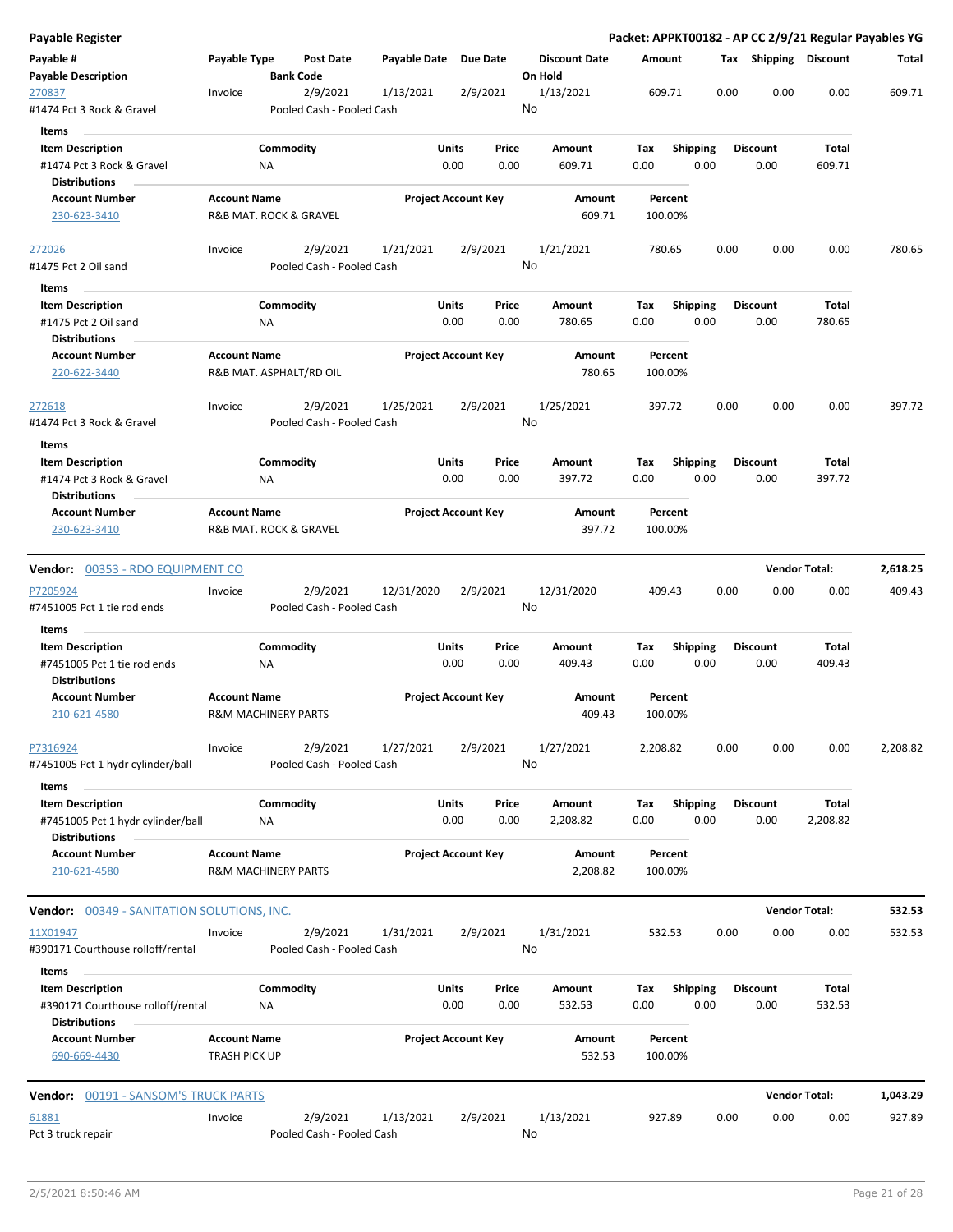| Payable Register                                                         |                                                        |                                       |                            |               |                |                                 |             |                         |      |                         | Packet: APPKT00182 - AP CC 2/9/21 Regular Payables YG |          |
|--------------------------------------------------------------------------|--------------------------------------------------------|---------------------------------------|----------------------------|---------------|----------------|---------------------------------|-------------|-------------------------|------|-------------------------|-------------------------------------------------------|----------|
| Payable #<br><b>Payable Description</b>                                  | Payable Type                                           | <b>Post Date</b><br><b>Bank Code</b>  | Payable Date Due Date      |               |                | <b>Discount Date</b><br>On Hold | Amount      |                         |      | Tax Shipping Discount   |                                                       | Total    |
| Items<br><b>Item Description</b>                                         |                                                        | Commodity                             |                            | Units         | Price          | Amount                          | Tax         | <b>Shipping</b>         |      | <b>Discount</b>         | <b>Total</b>                                          |          |
| Pct 3 truck repair                                                       | ΝA                                                     |                                       |                            | 0.00          | 0.00           | 927.89                          | 0.00        | 0.00                    |      | 0.00                    | 927.89                                                |          |
| <b>Distributions</b>                                                     |                                                        |                                       |                            |               |                |                                 |             |                         |      |                         |                                                       |          |
| <b>Account Number</b>                                                    | <b>Account Name</b>                                    |                                       | <b>Project Account Key</b> |               |                | Amount                          |             | Percent                 |      |                         |                                                       |          |
| 230-623-4580                                                             | <b>R&amp;M MACHINERY PARTS</b>                         |                                       |                            |               |                | 927.89                          |             | 100.00%                 |      |                         |                                                       |          |
| 61894                                                                    | Invoice                                                | 2/9/2021                              | 1/15/2021                  |               | 2/9/2021       | 1/15/2021                       | 115.40      |                         | 0.00 | 0.00                    | 0.00                                                  | 115.40   |
| Pct 3 Pete #326 repair                                                   |                                                        | Pooled Cash - Pooled Cash             |                            |               |                | No                              |             |                         |      |                         |                                                       |          |
| Items                                                                    |                                                        |                                       |                            |               |                |                                 |             |                         |      |                         |                                                       |          |
| <b>Item Description</b>                                                  |                                                        | Commodity                             |                            | Units         | Price          | Amount                          | Tax         | <b>Shipping</b>         |      | <b>Discount</b>         | <b>Total</b>                                          |          |
| Pct 3 Pete #326 repair                                                   | ΝA                                                     |                                       |                            | 0.00          | 0.00           | 115.40                          | 0.00        | 0.00                    |      | 0.00                    | 115.40                                                |          |
| <b>Distributions</b>                                                     |                                                        |                                       |                            |               |                |                                 |             |                         |      |                         |                                                       |          |
| <b>Account Number</b><br>230-623-4580                                    | <b>Account Name</b><br><b>R&amp;M MACHINERY PARTS</b>  |                                       | <b>Project Account Key</b> |               |                | Amount<br>115.40                |             | Percent<br>100.00%      |      |                         |                                                       |          |
| Vendor: 00817 - SMITH, THOMAS SCOTT                                      |                                                        |                                       |                            |               |                |                                 |             |                         |      |                         | <b>Vendor Total:</b>                                  | 2,400.45 |
| INV0001192<br>CR-20-27565 Barger Dst Ct                                  | Invoice                                                | 2/9/2021<br>Pooled Cash - Pooled Cash | 1/29/2021                  |               | 2/9/2021<br>No | 1/29/2021                       | 1,839.90    |                         | 0.00 | 0.00                    | 0.00                                                  | 1,839.90 |
| Items                                                                    |                                                        |                                       |                            |               |                |                                 |             |                         |      |                         |                                                       |          |
| <b>Item Description</b>                                                  |                                                        | Commodity                             |                            | Units         | Price          | Amount                          | Тах         | <b>Shipping</b>         |      | <b>Discount</b>         | Total                                                 |          |
| CR-20-27565 Barger Dst Ct                                                | ΝA                                                     |                                       |                            | 0.00          | 0.00           | 1,839.90                        | 0.00        | 0.00                    |      | 0.00                    | 1,839.90                                              |          |
| <b>Distributions</b><br><b>Account Number</b>                            | <b>Account Name</b>                                    |                                       | <b>Project Account Key</b> |               |                | Amount                          |             | Percent                 |      |                         |                                                       |          |
| 100-435-4370                                                             | <b>ATTORNEY FEES</b>                                   |                                       |                            |               |                | 1,839.90                        |             | 100.00%                 |      |                         |                                                       |          |
| INV0001193                                                               | Invoice                                                | 2/9/2021                              | 1/8/2021                   |               | 2/9/2021       | 1/8/2021                        | 560.55      |                         | 0.00 | 0.00                    | 0.00                                                  | 560.55   |
| CR-20-27631 Shaw Dst Ct                                                  |                                                        | Pooled Cash - Pooled Cash             |                            |               |                | No                              |             |                         |      |                         |                                                       |          |
| Items                                                                    |                                                        |                                       |                            |               |                |                                 |             |                         |      |                         |                                                       |          |
| <b>Item Description</b>                                                  |                                                        | Commodity                             |                            | Units         | Price          | Amount                          | Tax         | <b>Shipping</b>         |      | <b>Discount</b>         | <b>Total</b>                                          |          |
| CR-20-27631 Shaw Dst Ct<br><b>Distributions</b>                          | ΝA                                                     |                                       |                            | 0.00          | 0.00           | 560.55                          | 0.00        | 0.00                    |      | 0.00                    | 560.55                                                |          |
| <b>Account Number</b><br>100-435-4360                                    | <b>Account Name</b><br><b>ATTORNEY FEES- CPS CASES</b> |                                       | <b>Project Account Key</b> |               |                | Amount<br>560.55                |             | Percent<br>100.00%      |      |                         |                                                       |          |
| Vendor: 00801 - SOLOMON, AMANDA                                          |                                                        |                                       |                            |               |                |                                 |             |                         |      |                         | <b>Vendor Total:</b>                                  | 3,116.00 |
| INV0001186                                                               | Invoice                                                | 2/9/2021                              | 1/7/2021                   |               | 2/9/2021       | 1/7/2021                        | 997.50      |                         | 0.00 | 0.00                    | 0.00                                                  | 997.50   |
| FA-20-44707 Otis Dst Ct                                                  |                                                        | Pooled Cash - Pooled Cash             |                            |               | No             |                                 |             |                         |      |                         |                                                       |          |
| Items                                                                    |                                                        |                                       |                            |               |                |                                 |             |                         |      |                         |                                                       |          |
| <b>Item Description</b><br>FA-20-44707 Otis Dst Ct                       | NA                                                     | Commodity                             |                            | Units<br>0.00 | Price<br>0.00  | Amount<br>997.50                | Tax<br>0.00 | <b>Shipping</b><br>0.00 |      | <b>Discount</b><br>0.00 | Total<br>997.50                                       |          |
| <b>Distributions</b><br><b>Account Number</b>                            | <b>Account Name</b>                                    |                                       | <b>Project Account Key</b> |               |                | Amount                          |             | Percent                 |      |                         |                                                       |          |
| 100-435-4360                                                             | ATTORNEY FEES- CPS CASES                               |                                       |                            |               |                | 997.50                          |             | 100.00%                 |      |                         |                                                       |          |
| INV0001187                                                               | Invoice                                                | 2/9/2021                              | 1/5/2021                   |               | 2/9/2021       | 1/5/2021                        |             | 655.50                  | 0.00 | 0.00                    | 0.00                                                  | 655.50   |
| FA-20-44899 JC Dst Ct                                                    |                                                        | Pooled Cash - Pooled Cash             |                            |               | No             |                                 |             |                         |      |                         |                                                       |          |
| Items                                                                    |                                                        |                                       |                            |               |                |                                 |             |                         |      |                         |                                                       |          |
| <b>Item Description</b><br>FA-20-44899 JC Dst Ct<br><b>Distributions</b> | ΝA                                                     | Commodity                             |                            | Units<br>0.00 | Price<br>0.00  | Amount<br>655.50                | Tax<br>0.00 | <b>Shipping</b><br>0.00 |      | <b>Discount</b><br>0.00 | Total<br>655.50                                       |          |
| <b>Account Number</b><br>100-435-4360                                    | <b>Account Name</b><br>ATTORNEY FEES- CPS CASES        |                                       | <b>Project Account Key</b> |               |                | Amount<br>655.50                |             | Percent<br>100.00%      |      |                         |                                                       |          |
| <b>INV0001234</b><br>FA-20-44580 Otis Dst Ct                             | Invoice                                                | 2/9/2021<br>Pooled Cash - Pooled Cash | 1/12/2021                  |               | 2/9/2021       | 1/12/2021<br>No                 | 1,463.00    |                         | 0.00 | 0.00                    | 0.00                                                  | 1,463.00 |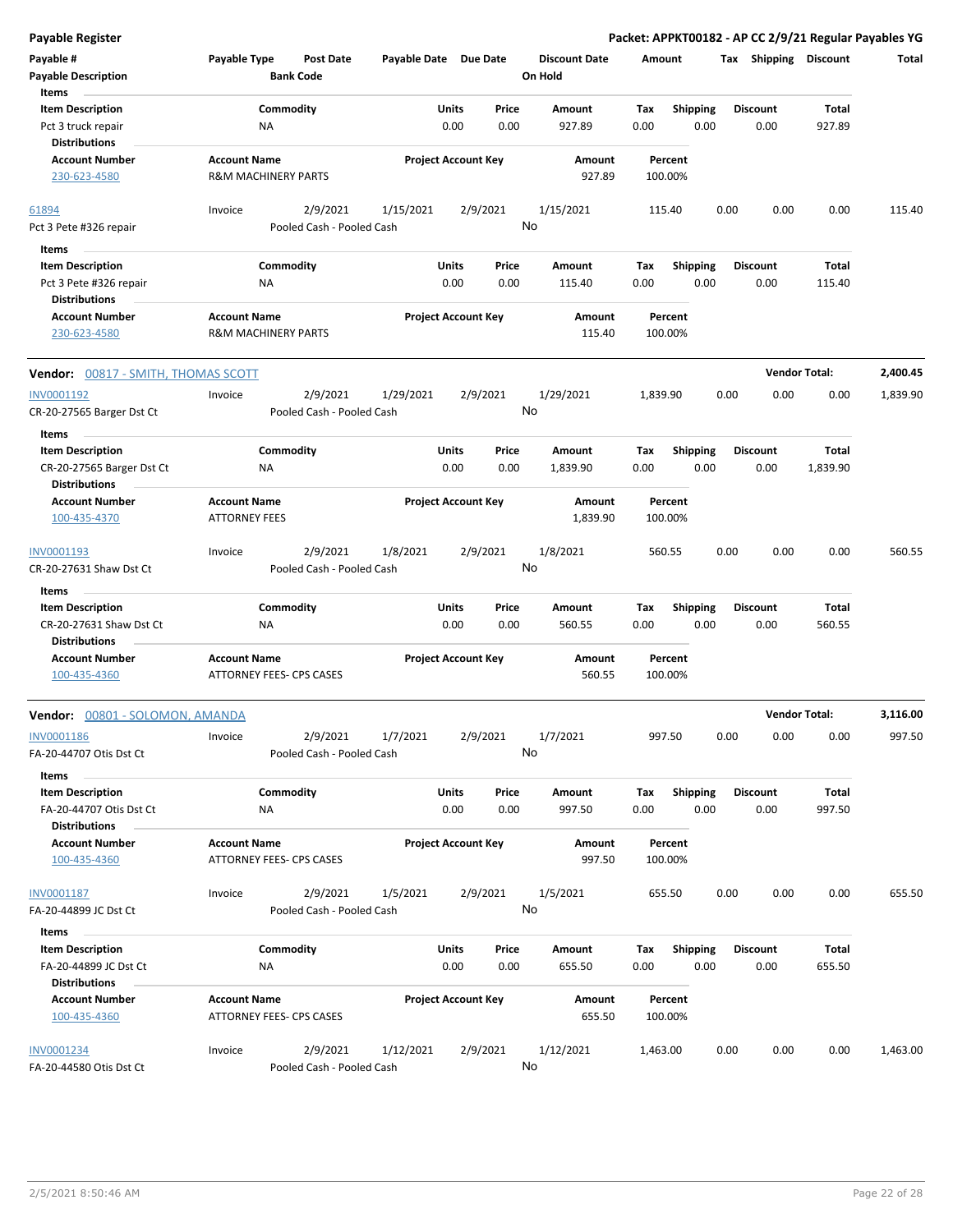| Payable Register                                                                     |                                              |                  |                                       |                       |               |                            |               |                                 |             |                         |      |                         |                      | Packet: APPKT00182 - AP CC 2/9/21 Regular Payables YG |
|--------------------------------------------------------------------------------------|----------------------------------------------|------------------|---------------------------------------|-----------------------|---------------|----------------------------|---------------|---------------------------------|-------------|-------------------------|------|-------------------------|----------------------|-------------------------------------------------------|
| Payable #<br><b>Payable Description</b>                                              | Payable Type                                 | <b>Bank Code</b> | <b>Post Date</b>                      | Payable Date Due Date |               |                            |               | <b>Discount Date</b><br>On Hold | Amount      |                         |      | Tax Shipping Discount   |                      | Total                                                 |
| Items                                                                                |                                              |                  |                                       |                       |               |                            |               |                                 |             |                         |      |                         |                      |                                                       |
| <b>Item Description</b>                                                              |                                              | Commodity        |                                       |                       | Units         |                            | Price         | Amount                          | Tax         | <b>Shipping</b>         |      | <b>Discount</b>         | Total                |                                                       |
| FA-20-44580 Otis Dst Ct                                                              |                                              | NA               |                                       |                       | 0.00          |                            | 0.00          | 1,463.00                        | 0.00        | 0.00                    |      | 0.00                    | 1,463.00             |                                                       |
| <b>Distributions</b>                                                                 |                                              |                  |                                       |                       |               |                            |               |                                 |             |                         |      |                         |                      |                                                       |
| <b>Account Number</b>                                                                | <b>Account Name</b>                          |                  |                                       |                       |               | <b>Project Account Key</b> |               | Amount                          |             | Percent                 |      |                         |                      |                                                       |
| 100-435-4360                                                                         | ATTORNEY FEES- CPS CASES                     |                  |                                       |                       |               |                            |               | 1,463.00                        |             | 100.00%                 |      |                         |                      |                                                       |
| Vendor: 00364 - TDCAA                                                                |                                              |                  |                                       |                       |               |                            |               |                                 |             |                         |      |                         | <b>Vendor Total:</b> | 200.00                                                |
| 180377<br>2021 Fundmentals seminar regist. M Briley                                  | Invoice                                      |                  | 2/9/2021<br>Pooled Cash - Pooled Cash | 1/29/2021             |               | 2/9/2021                   |               | 1/29/2021<br>No                 |             | 200.00                  | 0.00 | 0.00                    | 0.00                 | 200.00                                                |
|                                                                                      |                                              |                  |                                       |                       |               |                            |               |                                 |             |                         |      |                         |                      |                                                       |
| Items<br><b>Item Description</b>                                                     |                                              | Commodity        |                                       |                       | Units         |                            | Price         | Amount                          | Tax         | <b>Shipping</b>         |      | <b>Discount</b>         | Total                |                                                       |
| 2021 Fundmentals seminar regist. M Briley NA<br><b>Distributions</b>                 |                                              |                  |                                       |                       | 0.00          |                            | 0.00          | 200.00                          | 0.00        | 0.00                    |      | 0.00                    | 200.00               |                                                       |
| <b>Account Number</b><br>100-475-4270                                                | <b>Account Name</b>                          |                  | OUT OF COUNTY TRAVEL/TRAINING         |                       |               | <b>Project Account Key</b> |               | Amount<br>200.00                |             | Percent<br>100.00%      |      |                         |                      |                                                       |
| <b>Vendor: 00202 - TEXAS ASSOCIATION OF COUNTIES</b>                                 |                                              |                  |                                       |                       |               |                            |               |                                 |             |                         |      |                         | <b>Vendor Total:</b> | 175.00                                                |
| 208812                                                                               | Invoice                                      |                  | 2/9/2021                              | 1/1/2021              |               | 2/9/2021                   |               | 1/1/2021                        |             | 125.00                  | 0.00 | 0.00                    | 0.00                 | 125.00                                                |
| 2021 TACA Membership - G. Young                                                      |                                              |                  | Pooled Cash - Pooled Cash             |                       |               |                            |               | No                              |             |                         |      |                         |                      |                                                       |
| Items                                                                                |                                              |                  |                                       |                       |               |                            |               |                                 |             |                         |      |                         |                      |                                                       |
| <b>Item Description</b>                                                              |                                              | Commodity        |                                       |                       | Units         |                            | Price         | Amount                          | Tax         | <b>Shipping</b>         |      | <b>Discount</b>         | Total                |                                                       |
| 2021 TACA Membership - G. Young<br><b>Distributions</b>                              |                                              | ΝA               |                                       |                       | 0.00          |                            | 0.00          | 125.00                          | 0.00        | 0.00                    |      | 0.00                    | 125.00               |                                                       |
| <b>Account Number</b>                                                                | <b>Account Name</b>                          |                  |                                       |                       |               | <b>Project Account Key</b> |               | Amount                          |             | Percent                 |      |                         |                      |                                                       |
| 100-499-4810                                                                         | <b>DUES</b>                                  |                  |                                       |                       |               |                            |               | 125.00                          |             | 100.00%                 |      |                         |                      |                                                       |
| 240858<br>2021 TACA Membership - T McKenzie                                          | Invoice                                      |                  | 2/9/2021<br>Pooled Cash - Pooled Cash | 1/1/2021              |               | 2/9/2021                   |               | 1/1/2021<br>No                  |             | 50.00                   | 0.00 | 0.00                    | 0.00                 | 50.00                                                 |
| Items                                                                                |                                              |                  |                                       |                       |               |                            |               |                                 |             |                         |      |                         |                      |                                                       |
| <b>Item Description</b><br>2021 TACA Membership - T McKenzie<br><b>Distributions</b> |                                              | Commodity<br>NA  |                                       |                       | Units<br>0.00 |                            | Price<br>0.00 | Amount<br>50.00                 | Tax<br>0.00 | <b>Shipping</b><br>0.00 |      | <b>Discount</b><br>0.00 | Total<br>50.00       |                                                       |
| <b>Account Number</b><br>100-499-4810                                                | <b>Account Name</b><br><b>DUES</b>           |                  |                                       |                       |               | <b>Project Account Key</b> |               | Amount<br>50.00                 |             | Percent<br>100.00%      |      |                         |                      |                                                       |
| <b>Vendor:</b> 00265 - TEXHOMA LIMESTONE, INC.                                       |                                              |                  |                                       |                       |               |                            |               |                                 |             |                         |      |                         | <b>Vendor Total:</b> | 80.00                                                 |
| 8255<br>Pct 1 Milllings hauling 1/18-23/21<br>Items                                  | Invoice                                      |                  | 2/9/2021<br>Pooled Cash - Pooled Cash | 1/26/2021             |               | 2/9/2021                   |               | 1/26/2021<br>No                 |             | 80.00                   | 0.00 | 0.00                    | 0.00                 | 80.00                                                 |
| <b>Item Description</b>                                                              |                                              | Commodity        |                                       |                       | Units         |                            | Price         | Amount                          | Tax         | <b>Shipping</b>         |      | <b>Discount</b>         | Total                |                                                       |
| Pct 1 Milllings hauling 1/18-23/21<br><b>Distributions</b>                           |                                              | ΝA               |                                       |                       | 0.00          |                            | 0.00          | 80.00                           | 0.00        | 0.00                    |      | 0.00                    | 80.00                |                                                       |
| <b>Account Number</b>                                                                | <b>Account Name</b>                          |                  |                                       |                       |               | <b>Project Account Key</b> |               | Amount                          |             | Percent                 |      |                         |                      |                                                       |
| 210-621-3410                                                                         | R&B MAT. ROCK & GRAVEL                       |                  |                                       |                       |               |                            |               | 80.00                           |             | 100.00%                 |      |                         |                      |                                                       |
| <b>Vendor:</b> 00279 - TEXOMA COUNCIL OF GOVERNMENTS                                 |                                              |                  |                                       |                       |               |                            |               |                                 |             |                         |      |                         | <b>Vendor Total:</b> | 23,000.00                                             |
| INV0001194                                                                           | Invoice                                      |                  | 2/9/2021                              | 1/8/2021              |               | 2/9/2021                   |               | 1/8/2021                        | 23,000.00   |                         | 0.00 | 0.00                    | 0.00                 | 23,000.00                                             |
| FY21 GIS services/addressing                                                         |                                              |                  | Pooled Cash - Pooled Cash             |                       |               |                            |               | No                              |             |                         |      |                         |                      |                                                       |
| Items                                                                                |                                              |                  |                                       |                       |               |                            |               |                                 |             |                         |      |                         |                      |                                                       |
| <b>Item Description</b>                                                              |                                              | Commodity        |                                       |                       | Units         |                            | Price         | Amount                          | Tax         | Shipping                |      | <b>Discount</b>         | Total                |                                                       |
| FY21 GIS services/addressing<br><b>Distributions</b>                                 |                                              | <b>NA</b>        |                                       |                       | 0.00          |                            | 0.00          | 23,000.00                       | 0.00        | 0.00                    |      | 0.00                    | 23,000.00            |                                                       |
| <b>Account Number</b><br>100-401-4030                                                | <b>Account Name</b><br>TCOG RURAL ADDRESSING |                  |                                       |                       |               | <b>Project Account Key</b> |               | Amount<br>23,000.00             |             | Percent<br>100.00%      |      |                         |                      |                                                       |

**Vendor:**  $\underline{00120}$  - THE PERRONE LAW FIRM, PLLC **Vendor Total: 3,710.00**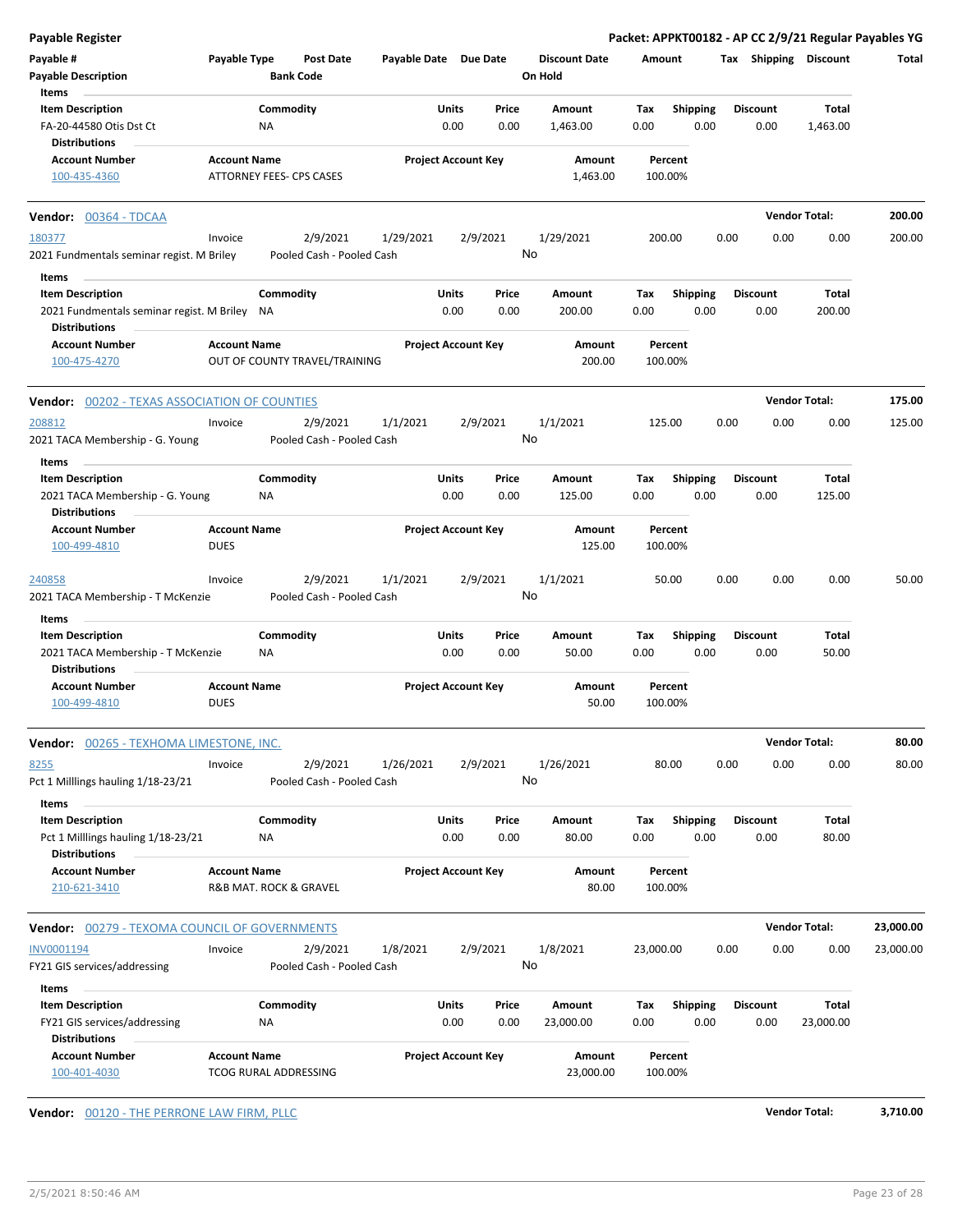| Payable Register                                                                 |                                        |                                |                                       |              |                            |               |                                 |             |                    |      |                 |                      | Packet: APPKT00182 - AP CC 2/9/21 Regular Payables YG |          |
|----------------------------------------------------------------------------------|----------------------------------------|--------------------------------|---------------------------------------|--------------|----------------------------|---------------|---------------------------------|-------------|--------------------|------|-----------------|----------------------|-------------------------------------------------------|----------|
| Payable #<br><b>Payable Description</b>                                          | Payable Type                           | <b>Bank Code</b>               | Post Date                             | Payable Date | <b>Due Date</b>            |               | <b>Discount Date</b><br>On Hold | Amount      |                    |      |                 |                      | Tax Shipping Discount                                 | Total    |
| 00485<br>FA-20-44580 Otis/Tabor Dst Ct                                           | Invoice                                |                                | 2/9/2021<br>Pooled Cash - Pooled Cash | 12/15/2020   | 2/9/2021                   |               | 12/15/2020<br>No                | 3,710.00    |                    |      | 0.00            | 0.00                 | 0.00                                                  | 3,710.00 |
| Items                                                                            |                                        |                                |                                       |              |                            |               |                                 |             |                    |      |                 |                      |                                                       |          |
| <b>Item Description</b><br>FA-20-44580 Otis/Tabor Dst Ct<br><b>Distributions</b> |                                        | Commodity<br>ΝA                |                                       |              | Units<br>0.00              | Price<br>0.00 | Amount<br>3,710.00              | Tax<br>0.00 | <b>Shipping</b>    | 0.00 | <b>Discount</b> | 0.00                 | Total<br>3,710.00                                     |          |
| <b>Account Number</b>                                                            | <b>Account Name</b>                    |                                |                                       |              | <b>Project Account Key</b> |               | Amount                          |             | Percent            |      |                 |                      |                                                       |          |
| 100-435-4360                                                                     |                                        | ATTORNEY FEES- CPS CASES       |                                       |              |                            |               | 3,710.00                        |             | 100.00%            |      |                 |                      |                                                       |          |
| <b>Vendor:</b> 00245 - THE WAREHOUSE                                             |                                        |                                |                                       |              |                            |               |                                 |             |                    |      |                 | <b>Vendor Total:</b> |                                                       | 76.89    |
| 94965<br>#1853 Postage-Co Clerk                                                  | Invoice                                |                                | 2/9/2021<br>Pooled Cash - Pooled Cash | 1/20/2021    | 2/9/2021                   |               | 1/20/2021<br>No                 |             | 55.31              |      | 0.00            | 0.00                 | 0.00                                                  | 55.31    |
| Items                                                                            |                                        |                                |                                       |              |                            |               |                                 |             |                    |      |                 |                      |                                                       |          |
| <b>Item Description</b><br>#1853 Postage-Co Clerk<br><b>Distributions</b>        |                                        | Commodity<br>ΝA                |                                       |              | Units<br>0.00              | Price<br>0.00 | Amount<br>55.31                 | Tax<br>0.00 | <b>Shipping</b>    | 0.00 | <b>Discount</b> | 0.00                 | Total<br>55.31                                        |          |
| <b>Account Number</b><br>100-403-3110                                            | <b>Account Name</b><br><b>POSTAGE</b>  |                                |                                       |              | <b>Project Account Key</b> |               | Amount<br>55.31                 |             | Percent<br>100.00% |      |                 |                      |                                                       |          |
| 95067<br>#4540 Sheriff postage                                                   | Invoice                                |                                | 2/9/2021<br>Pooled Cash - Pooled Cash | 1/25/2021    | 2/9/2021                   |               | 1/25/2021<br>No                 |             | 21.58              |      | 0.00            | 0.00                 | 0.00                                                  | 21.58    |
| Items                                                                            |                                        |                                |                                       |              |                            |               |                                 |             |                    |      |                 |                      |                                                       |          |
| <b>Item Description</b><br>#4540 Sheriff postage<br><b>Distributions</b>         |                                        | Commodity<br>ΝA                |                                       |              | Units<br>0.00              | Price<br>0.00 | Amount<br>21.58                 | Tax<br>0.00 | <b>Shipping</b>    | 0.00 | <b>Discount</b> | 0.00                 | Total<br>21.58                                        |          |
| <b>Account Number</b><br>100-560-3110                                            | <b>Account Name</b><br><b>POSTAGE</b>  |                                |                                       |              | <b>Project Account Key</b> |               | Amount<br>21.58                 |             | Percent<br>100.00% |      |                 |                      |                                                       |          |
| Vendor: 00498 - TOWN OF WINDOM                                                   |                                        |                                |                                       |              |                            |               |                                 |             |                    |      |                 | <b>Vendor Total:</b> |                                                       | 41.50    |
| <b>INV0001232</b>                                                                | Invoice                                |                                | 2/9/2021                              | 2/2/2021     | 2/9/2021                   |               | 2/2/2021                        |             | 41.50              |      | 0.00            | 0.00                 | 0.00                                                  | 41.50    |
| Windom water 12/15/20-1/15/20<br>Items                                           |                                        |                                | Pooled Cash - Pooled Cash             |              |                            |               | No                              |             |                    |      |                 |                      |                                                       |          |
| <b>Item Description</b>                                                          |                                        | Commodity                      |                                       |              | Units                      | Price         | Amount                          | Tax         | Shipping           |      | <b>Discount</b> |                      | Total                                                 |          |
| Windom water 12/15/20-1/15/20<br><b>Distributions</b>                            |                                        | ΝA                             |                                       |              | 0.00                       | 0.00          | 41.50                           | 0.00        |                    | 0.00 |                 | 0.00                 | 41.50                                                 |          |
| <b>Account Number</b><br>100-515-4420                                            | <b>Account Name</b><br>UTILITIES WATER |                                |                                       |              | <b>Project Account Key</b> |               | Amount<br>41.50                 |             | Percent<br>100.00% |      |                 |                      |                                                       |          |
| Vendor: 00176 - TRACTOR SUPPLY CREDIT PLAN                                       |                                        |                                |                                       |              |                            |               |                                 |             |                    |      |                 | <b>Vendor Total:</b> |                                                       | 2.49     |
| 200637142                                                                        | Invoice                                |                                | 2/9/2021                              | 1/29/2021    | 2/9/2021                   |               | 1/29/2021                       |             | 2.49               |      | 0.00            | 0.00                 | 0.00                                                  | 2.49     |
| Pct 4 clevis pins<br>Items                                                       |                                        |                                | Pooled Cash - Pooled Cash             |              |                            |               | No                              |             |                    |      |                 |                      |                                                       |          |
| <b>Item Description</b>                                                          |                                        | Commodity                      |                                       |              | Units                      | Price         | Amount                          | Тах         | Shipping           |      | <b>Discount</b> |                      | Total                                                 |          |
| Pct 4 clevis pins                                                                |                                        | Goods                          |                                       |              | 1.00                       | 2.49          | 2.49                            | 0.00        |                    | 0.00 |                 | 0.00                 | 2.49                                                  |          |
| <b>Distributions</b>                                                             |                                        |                                |                                       |              |                            |               |                                 |             |                    |      |                 |                      |                                                       |          |
| <b>Account Number</b>                                                            | <b>Account Name</b>                    |                                |                                       |              | <b>Project Account Key</b> |               | Amount                          |             | Percent            |      |                 |                      |                                                       |          |
| 240-624-3400                                                                     | <b>SHOP SUPPLIES</b>                   |                                |                                       |              |                            |               | 2.49                            |             | 100.00%            |      |                 |                      |                                                       |          |
| <b>Vendor:</b> 00699 - UNITED AG & TURF                                          |                                        |                                |                                       |              |                            |               |                                 |             |                    |      |                 | <b>Vendor Total:</b> |                                                       | 229.86   |
| 11305040<br>Acct #879675 Pct 2 hydr/oil filters                                  | Invoice                                |                                | 2/9/2021<br>Pooled Cash - Pooled Cash | 1/5/2021     | 2/9/2021                   |               | 1/5/2021<br>No                  |             | 229.86             |      | 0.00            | 0.00                 | 0.00                                                  | 229.86   |
| Items<br><b>Item Description</b>                                                 |                                        | Commodity                      |                                       |              | Units                      | Price         | Amount                          | Tax         | <b>Shipping</b>    |      | <b>Discount</b> |                      | Total                                                 |          |
| Acct #879675 Pct 2 hydr/oil filters                                              |                                        | NA                             |                                       |              | 0.00                       | 0.00          | 229.86                          | 0.00        |                    | 0.00 |                 | 0.00                 | 229.86                                                |          |
| <b>Distributions</b>                                                             |                                        |                                |                                       |              |                            |               |                                 |             |                    |      |                 |                      |                                                       |          |
| <b>Account Number</b>                                                            | <b>Account Name</b>                    |                                |                                       |              | <b>Project Account Key</b> |               | Amount                          |             | Percent            |      |                 |                      |                                                       |          |
| 220-622-4580                                                                     |                                        | <b>R&amp;M MACHINERY PARTS</b> |                                       |              |                            |               | 229.86                          |             | 100.00%            |      |                 |                      |                                                       |          |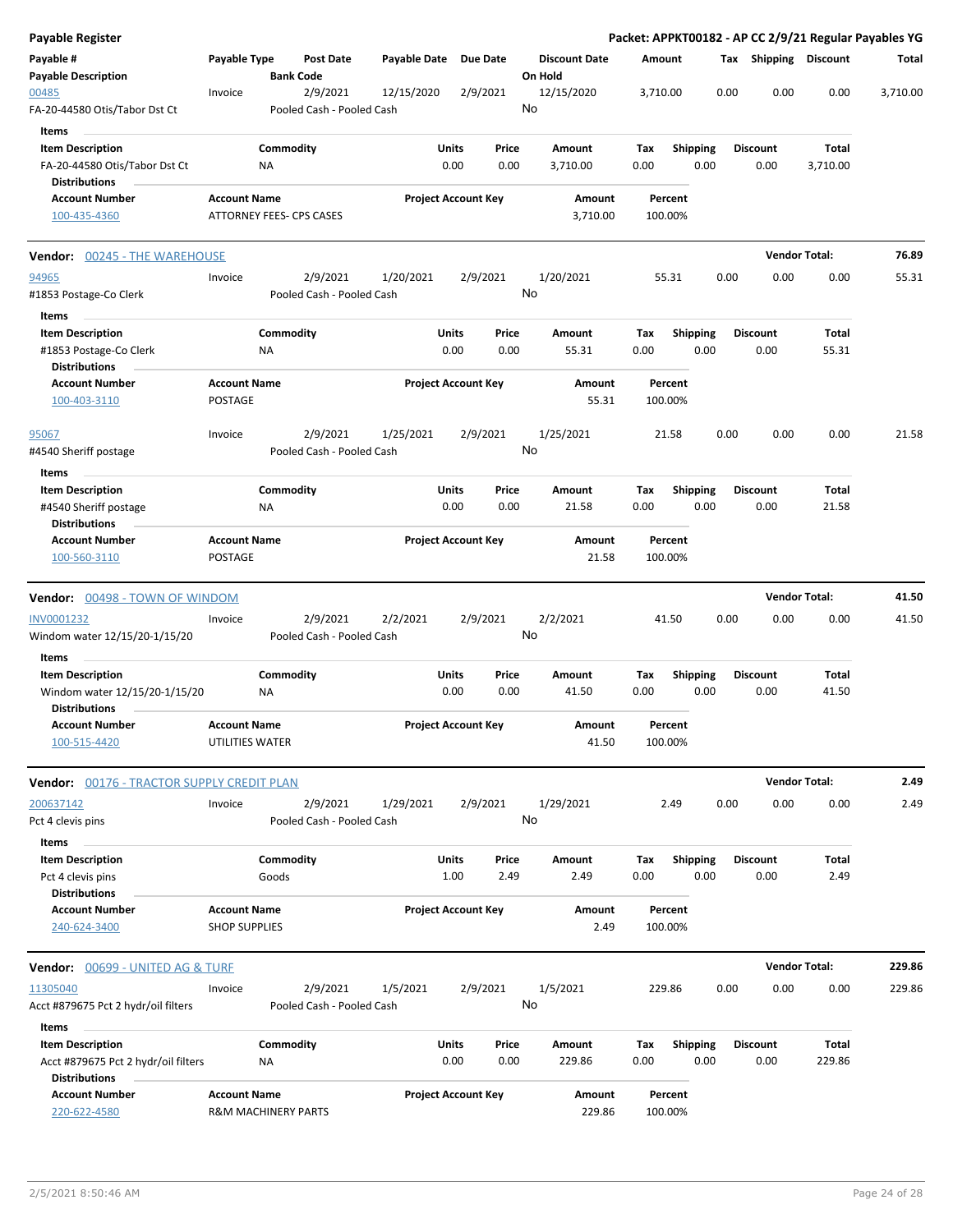| Payable Type        | <b>Post Date</b> |                                                                                                                              |                                                        |                                                                     | <b>Discount Date</b>                                                                                |                               |                 |                                                                        |              |                                           | Total                                                                                                                      |
|---------------------|------------------|------------------------------------------------------------------------------------------------------------------------------|--------------------------------------------------------|---------------------------------------------------------------------|-----------------------------------------------------------------------------------------------------|-------------------------------|-----------------|------------------------------------------------------------------------|--------------|-------------------------------------------|----------------------------------------------------------------------------------------------------------------------------|
|                     |                  |                                                                                                                              |                                                        |                                                                     |                                                                                                     |                               |                 |                                                                        |              |                                           |                                                                                                                            |
|                     |                  |                                                                                                                              |                                                        |                                                                     |                                                                                                     |                               |                 |                                                                        |              |                                           | 429.50                                                                                                                     |
| Invoice             | 2/9/2021         | 1/31/2021                                                                                                                    |                                                        |                                                                     | 1/31/2021                                                                                           |                               |                 |                                                                        | 0.00         | 0.00                                      | 429.50                                                                                                                     |
|                     |                  |                                                                                                                              |                                                        |                                                                     |                                                                                                     |                               |                 |                                                                        |              |                                           |                                                                                                                            |
|                     |                  |                                                                                                                              |                                                        |                                                                     |                                                                                                     |                               |                 |                                                                        |              |                                           |                                                                                                                            |
|                     |                  |                                                                                                                              |                                                        | Price                                                               | Amount                                                                                              | Tax                           | <b>Shipping</b> |                                                                        |              | Total                                     |                                                                                                                            |
| <b>NA</b>           |                  |                                                                                                                              |                                                        | 0.00                                                                | 429.50                                                                                              | 0.00                          | 0.00            |                                                                        | 0.00         | 429.50                                    |                                                                                                                            |
|                     |                  |                                                                                                                              |                                                        |                                                                     |                                                                                                     |                               |                 |                                                                        |              |                                           |                                                                                                                            |
| <b>Account Name</b> |                  |                                                                                                                              |                                                        |                                                                     | Amount                                                                                              |                               |                 |                                                                        |              |                                           |                                                                                                                            |
|                     |                  |                                                                                                                              |                                                        |                                                                     |                                                                                                     |                               |                 |                                                                        |              |                                           |                                                                                                                            |
|                     |                  |                                                                                                                              |                                                        |                                                                     |                                                                                                     |                               |                 |                                                                        |              |                                           | 224.76                                                                                                                     |
| Invoice             | 2/9/2021         | 1/21/2021                                                                                                                    |                                                        |                                                                     | 1/21/2021                                                                                           |                               |                 |                                                                        | 0.00         | 0.00                                      | 224.76                                                                                                                     |
|                     |                  |                                                                                                                              |                                                        |                                                                     |                                                                                                     |                               |                 |                                                                        |              |                                           |                                                                                                                            |
|                     |                  |                                                                                                                              |                                                        |                                                                     |                                                                                                     |                               |                 |                                                                        |              |                                           |                                                                                                                            |
|                     |                  |                                                                                                                              |                                                        | Price                                                               | Amount                                                                                              | Tax                           | <b>Shipping</b> |                                                                        |              | <b>Total</b>                              |                                                                                                                            |
| <b>NA</b>           |                  |                                                                                                                              |                                                        | 0.00                                                                | 224.76                                                                                              | 0.00                          | 0.00            |                                                                        | 0.00         | 224.76                                    |                                                                                                                            |
|                     |                  |                                                                                                                              |                                                        |                                                                     |                                                                                                     |                               |                 |                                                                        |              |                                           |                                                                                                                            |
| <b>Account Name</b> |                  |                                                                                                                              |                                                        |                                                                     | <b>Amount</b>                                                                                       |                               |                 |                                                                        |              |                                           |                                                                                                                            |
|                     |                  |                                                                                                                              |                                                        |                                                                     | 224.76                                                                                              |                               |                 |                                                                        |              |                                           |                                                                                                                            |
|                     |                  | <b>Bank Code</b><br>Commodity<br>PRISONER TRANSPORT<br>00447 - WHITE SHED WATER SUPPLY CORP.<br>Commodity<br>UTILITIES WATER | Pooled Cash - Pooled Cash<br>Pooled Cash - Pooled Cash | <b>Payable Date</b><br><b>Units</b><br>0.00<br><b>Units</b><br>0.00 | <b>Due Date</b><br>2/9/2021<br><b>Project Account Key</b><br>2/9/2021<br><b>Project Account Key</b> | On Hold<br>No<br>429.50<br>No |                 | Amount<br>429.50<br>Percent<br>100.00%<br>224.76<br>Percent<br>100.00% | 0.00<br>0.00 | Tax<br><b>Discount</b><br><b>Discount</b> | Packet: APPKT00182 - AP CC 2/9/21 Regular Payables YG<br>Shipping Discount<br><b>Vendor Total:</b><br><b>Vendor Total:</b> |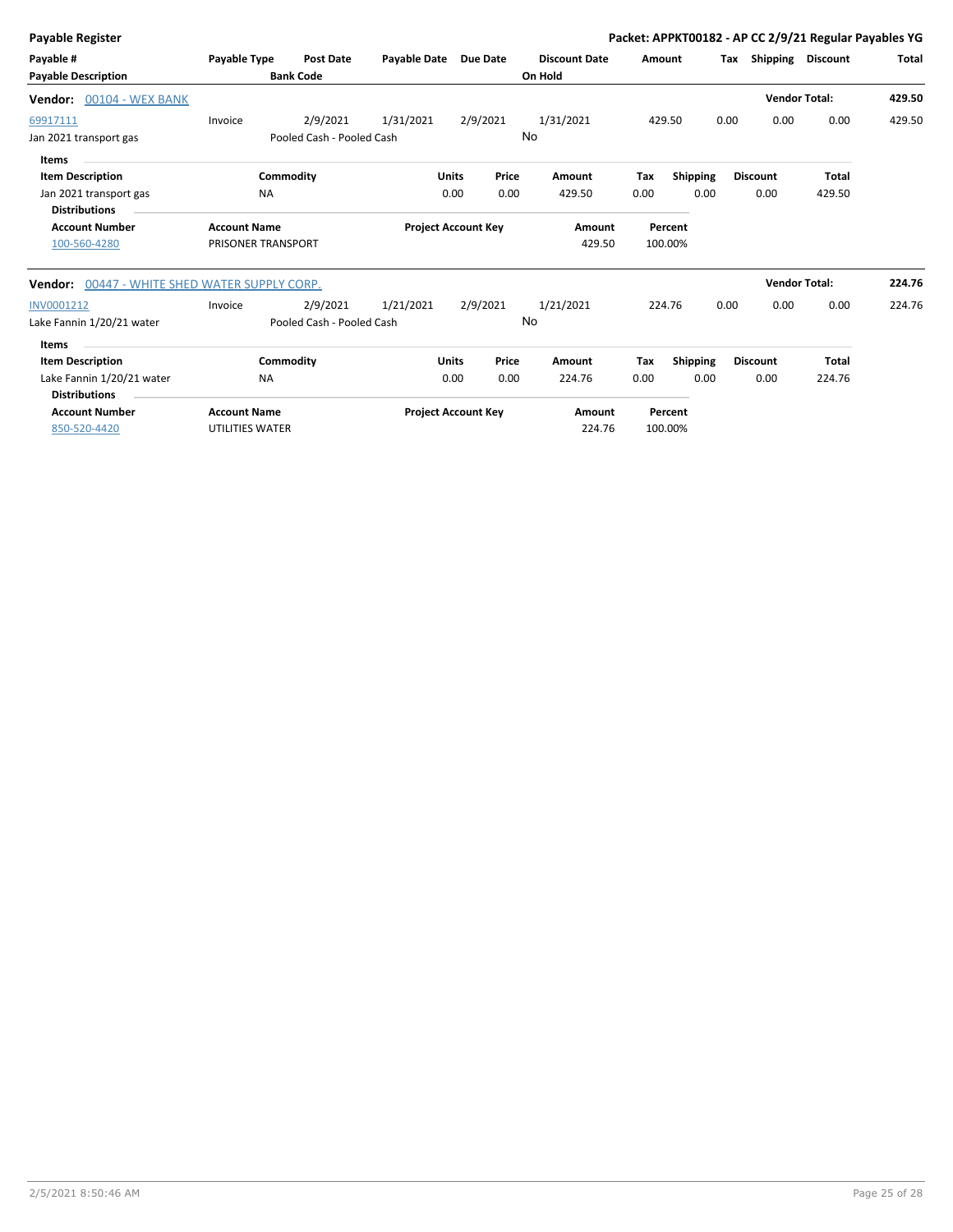## Payable Summary

| Type    | Count               | Gross     | Тах  | <b>Shipping</b> | <b>Discount</b> | Total     | <b>Manual Payment</b> | <b>Balance</b> |
|---------|---------------------|-----------|------|-----------------|-----------------|-----------|-----------------------|----------------|
| Invoice | 146                 | 99.627.90 | 0.00 | 0.00            | 0.00            | 99.627.90 | 0.00                  | 99,627.90      |
|         | <b>Grand Total:</b> | 99.627.90 | 0.00 | 0.00            | 0.00            | 99,627.90 | 0.00                  | 99,627.90      |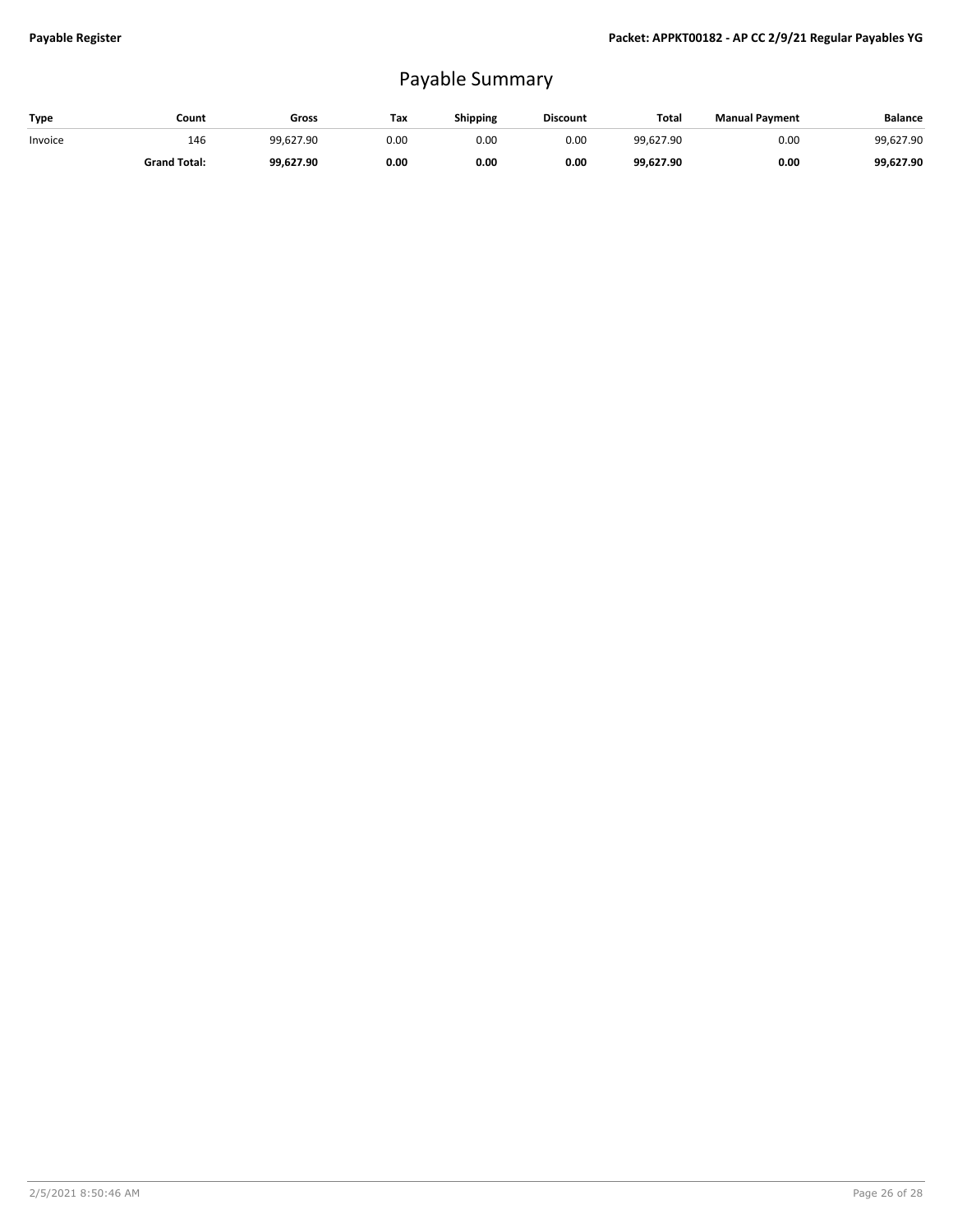## **Account Summary**

| <b>Account</b>      | Name                           |        | Amount    |
|---------------------|--------------------------------|--------|-----------|
| 100-401-4030        | TCOG RURAL ADDRESSING          |        | 23,000.00 |
| 100-403-3110        | <b>POSTAGE</b>                 |        | 55.31     |
| 100-404-3100        | <b>ELECTION SUPPLIES</b>       |        | 40.30     |
| 100-410-4240        | <b>INDIGENT ATTORNEY FEES</b>  |        | 825.00    |
| 100-435-4360        | ATTORNEY FEES- CPS CASES       |        | 16,879.80 |
| 100-435-4370        | <b>ATTORNEY FEES</b>           |        | 2,127.90  |
| 100-435-4420        | OTHER PROFESSIONAL SERV.       |        | 500.00    |
| 100-456-4210        | <b>INTERNET</b>                |        | 81.95     |
| 100-475-4270        | OUT OF COUNTY TRAVEL/TRAINING  |        | 400.00    |
| 100-475-5910        | <b>ONLINE RESEARCH</b>         |        | 384.00    |
| 100-499-4810        | <b>DUES</b>                    |        | 175.00    |
| 100-510-3110        | <b>POSTAGE</b>                 |        | 165.26    |
| 100-510-4430        | <b>TRASH PICK-UP</b>           |        | 87.56     |
| 100-511-4420        | UTILITIES WATER                |        | 57.58     |
| 100-511-4430        | <b>TRASH PICK-UP SERVICE</b>   |        | 43.78     |
| 100-511-4500        | R & M BUILDING                 |        | 50.00     |
| 100-512-4420        | UTILITIES WATER                |        | 57.58     |
| 100-513-3110        | POSTAGE                        |        | 77.75     |
| 100-513-4420        | UTILITIES WATER                |        | 57.58     |
| 100-513-4430        | <b>TRASH PICKUP SERVICE</b>    |        | 87.56     |
| 100-515-4210        | <b>INTERNET</b>                |        | 46.95     |
| 100-515-4420        | UTILITIES WATER                |        | 41.50     |
| 100-516-4420        | UTILITIES WATER                |        | 57.58     |
| 100-518-4420        | UTILITIES WATER                |        | 201.38    |
| 100-518-4430        | <b>TRASH PICKUP SERVICE</b>    |        | 116.27    |
| 100-518-4501        | <b>PEST CONTROL</b>            |        | 145.00    |
| 100-518-4700        | OFFICE SPACE LEASE             |        | 2,350.00  |
| 100-560-3110        | POSTAGE                        |        | 21.58     |
| 100-560-4280        | PRISONER TRANSPORT             |        | 429.50    |
| 100-560-4420        | UTILITIES WATER                |        | 134.46    |
| 100-560-4430        | <b>SHERIFF TRASH PICKUP</b>    |        | 120.84    |
| 100-560-4500        | R & M BUILDING                 |        | 60.45     |
| 100-560-4540        | R & M AUTOMOBILES              |        | 98.50     |
| 100-573-4530        | <b>COMPUTER SOFTWARE</b>       |        | 107.00    |
| 100-640-4420        | UTILITIES WATER                |        | 302.17    |
| 100-640-4430        | <b>TRASH PICK-UP</b>           |        | 43.78     |
| 100-645-4530        | <b>COMPUTER SOFTWARE</b>       |        | 1,059.00  |
|                     |                                | Total: | 50,489.87 |
|                     |                                |        |           |
| <u>Account</u>      | Name                           |        | Amount    |
| 200-449-3500        | <b>RECORDS DISPOSAL</b>        |        | 219.56    |
|                     |                                | Total: | 219.56    |
|                     |                                |        |           |
| Account             | Name                           |        | Amount    |
| 210-621-3410        | R&B MAT. ROCK & GRAVEL         |        | 80.00     |
| 210-621-4210        | <b>INTERNET</b>                |        | 56.90     |
| 210-621-4580        | <b>R&amp;M MACHINERY PARTS</b> |        | 2,618.25  |
|                     |                                | Total: | 2,755.15  |
|                     |                                |        |           |
| Account             | Name                           |        | Amount    |
| 220-622-3400        | <b>SHOP SUPPLIES</b>           |        | 271.56    |
| 220-622-3410        | R&B MAT. ROCK & GRAVEL         |        | 18,853.13 |
| <u>220-622-3440</u> | R&B MAT. ASPHALT/RD OIL        |        | 1,823.25  |
| 220-622-4210        | INTERNET                       |        | 81.95     |

220-622-4410 UTILITY GAS 168.51

220-622-4420 UTILITY WATER